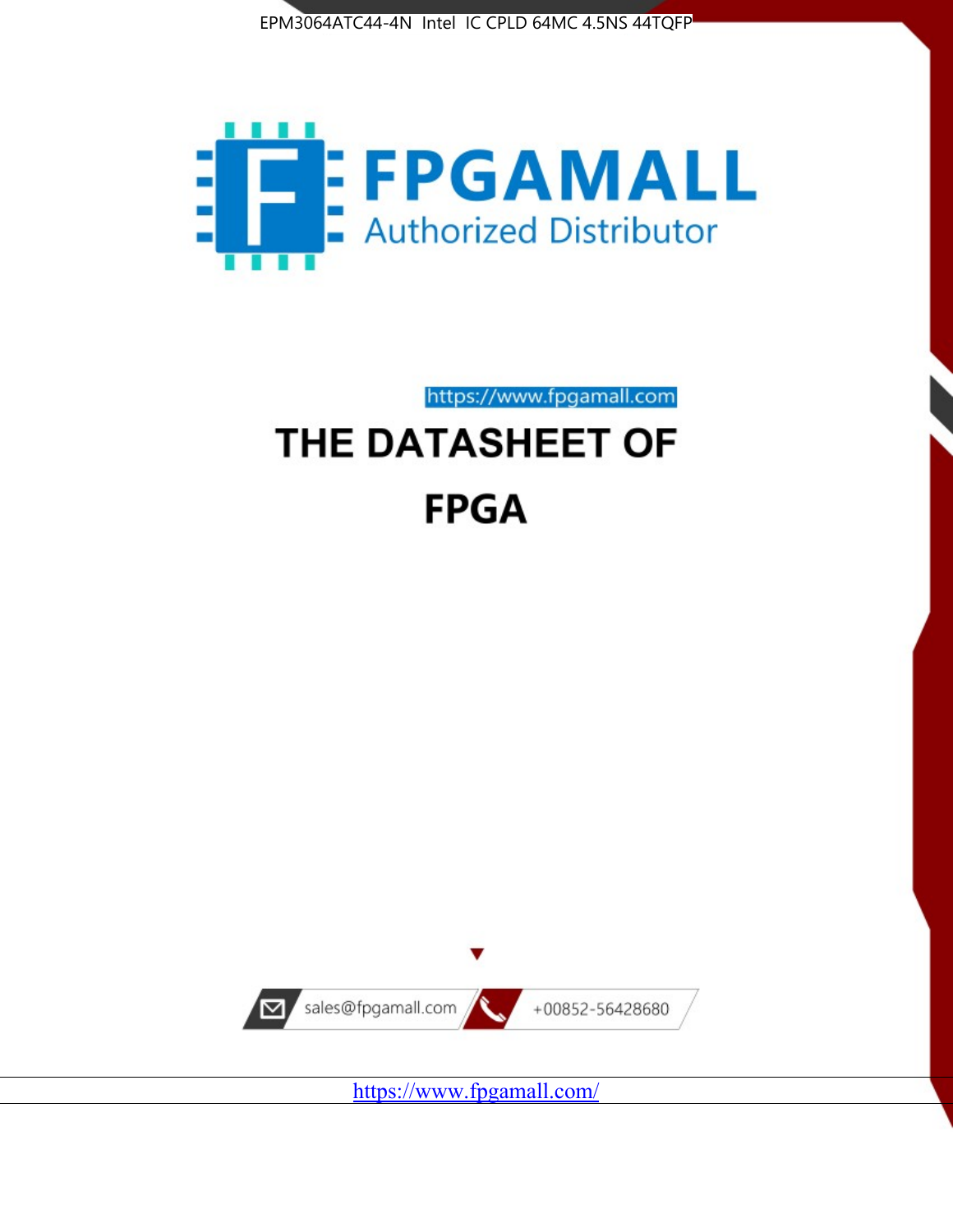

## **MAX 3000A**

**Programmable Logic Device Family**

**June 2006, ver. 3.5 Data Sheet**

- **Features.** I High–performance, low–cost CMOS EEPROM–based programmable logic devices (PLDs) built on a MAX® architecture (see Table 1)
	- 3.3-V in-system programmability (ISP) through the built–in IEEE Std. 1149.1 Joint Test Action Group (JTAG) interface with advanced pin-locking capability
		- ISP circuitry compliant with IEEE Std. 1532
	- Built–in boundary-scan test (BST) circuitry compliant with IEEE Std. 1149.1-1990
	- Enhanced ISP features:
		- Enhanced ISP algorithm for faster programming
		- ISP\_Done bit to ensure complete programming
		- Pull-up resistor on I/O pins during in–system programming
	- High–density PLDs ranging from 600 to 10,000 usable gates
	- 4.5–ns pin–to–pin logic delays with counter frequencies of up to 227.3 MHz
	- $\blacksquare$  MultiVolt<sup>TM</sup> I/O interface enabling the device core to run at 3.3 V, while I/O pins are compatible with 5.0–V, 3.3–V, and 2.5–V logic levels
	- Pin counts ranging from 44 to 256 in a variety of thin quad flat pack (TQFP), plastic quad flat pack (PQFP), plastic J–lead chip carrier (PLCC), and FineLine BGATM packages
	- Hot–socketing support
	- Programmable interconnect array (PIA) continuous routing structure for fast, predictable performance
	- Industrial temperature range

| Table 1. MAX 3000A Device Features |                 |                 |                 |                 |                 |  |
|------------------------------------|-----------------|-----------------|-----------------|-----------------|-----------------|--|
| <b>Feature</b>                     | <b>EPM3032A</b> | <b>EPM3064A</b> | <b>EPM3128A</b> | <b>EPM3256A</b> | <b>EPM3512A</b> |  |
| Usable gates                       | 600             | 1,250           | 2,500           | 5,000           | 10.000          |  |
| <b>Macrocells</b>                  | 32              | 64              | 128             | 256             | 512             |  |
| Logic array blocks                 | 2               | 4               | 8               | 16              | 32              |  |
| Maximum user I/O<br>pins           | 34              | 66              | 98              | 161             | 208             |  |
| $t_{PD}$ (ns)                      | 4.5             | 4.5             | 5.0             | 7.5             | 7.5             |  |
| $t_{\text{SU}}$ (ns)               | 2.9             | 2.8             | 3.3             | 5.2             | 5.6             |  |
| $t_{CO1}$ (ns)                     | 3.0             | 3.1             | 3.4             | 4.8             | 4.7             |  |
| $f_{CNT}$ (MHz)                    | 227.3           | 222.2           | 192.3           | 126.6           | 116.3           |  |

#### **Altera Corporation 1**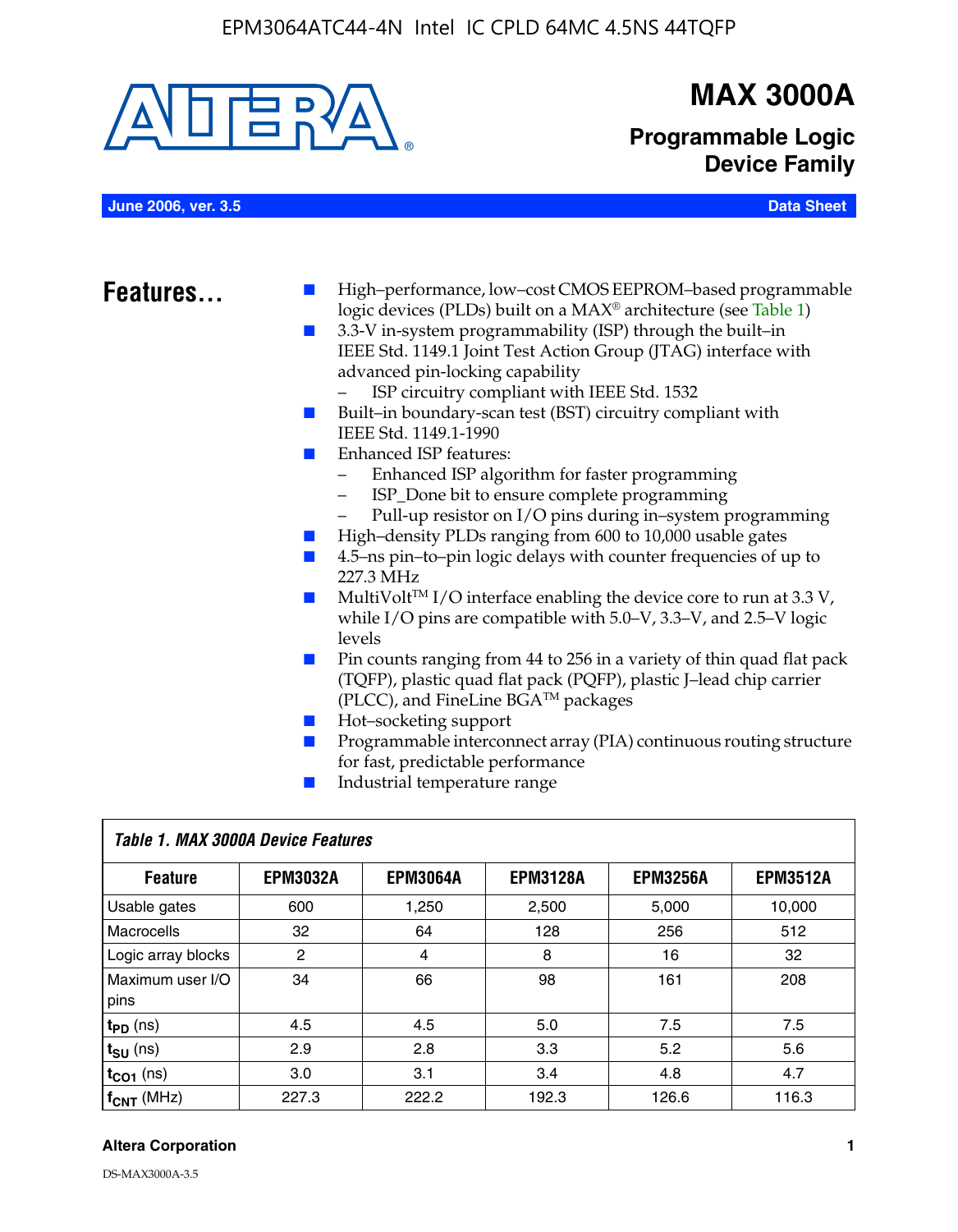|  | MAX 3000A Programmable Logic Device Family Data Sheet |  |  |  |
|--|-------------------------------------------------------|--|--|--|
|--|-------------------------------------------------------|--|--|--|

| and More        |  |
|-----------------|--|
| <b>Features</b> |  |

- PCI compatible
- Bus–friendly architecture including programmable slew–rate control
- Open–drain output option
- Programmable macrocell flipflops with individual clear, preset, clock, and clock enable controls
- Programmable power–saving mode for a power reduction of over 50% in each macrocell
- Configurable expander product–term distribution, allowing up to 32 product terms per macrocell
- Programmable security bit for protection of proprietary designs
- Enhanced architectural features, including:
	- 6 or 10 pin– or logic–driven output enable signals
	- Two global clock signals with optional inversion
	- Enhanced interconnect resources for improved routability
	- Programmable output slew–rate control
- Software design support and automatic place–and–route provided by Altera's development systems for Windows–based PCs and Sun SPARCstations, and HP 9000 Series 700/800 workstations
- Additional design entry and simulation support provided by EDIF 2 0 0 and 3 0 0 netlist files, library of parameterized modules (LPM), Verilog HDL, VHDL, and other interfaces to popular EDA tools from third–party manufacturers such as Cadence, Exemplar Logic, Mentor Graphics, OrCAD, Synopsys, Synplicity, and VeriBest
- Programming support with the Altera master programming unit (MPU), MasterBlaster™ communications cable, ByteBlasterMV™ parallel port download cable, BitBlaster™ serial download cable as well as programming hardware from third–party manufacturers and any in–circuit tester that supports Jam™ Standard Test and Programming Language (STAPL) Files (**.jam**), Jam STAPL Byte-Code Files (**.jbc**), or Serial Vector Format Files (**.svf**)

## **General Description**

MAX 3000A devices are low–cost, high–performance devices based on the Altera MAX architecture. Fabricated with advanced CMOS technology, the EEPROM–based MAX 3000A devices operate with a 3.3-V supply voltage and provide 600 to 10,000 usable gates, ISP, pin-to-pin delays as fast as 4.5 ns, and counter speeds of up to 227.3 MHz. MAX 3000A devices in the  $-4$ ,  $-5$ ,  $-6$ ,  $-7$ , and  $-10$  speed grades are compatible with the timing requirements of the PCI Special Interest Group (PCI SIG) *PCI Local Bus Specification, Revision 2.2*. See Table 2.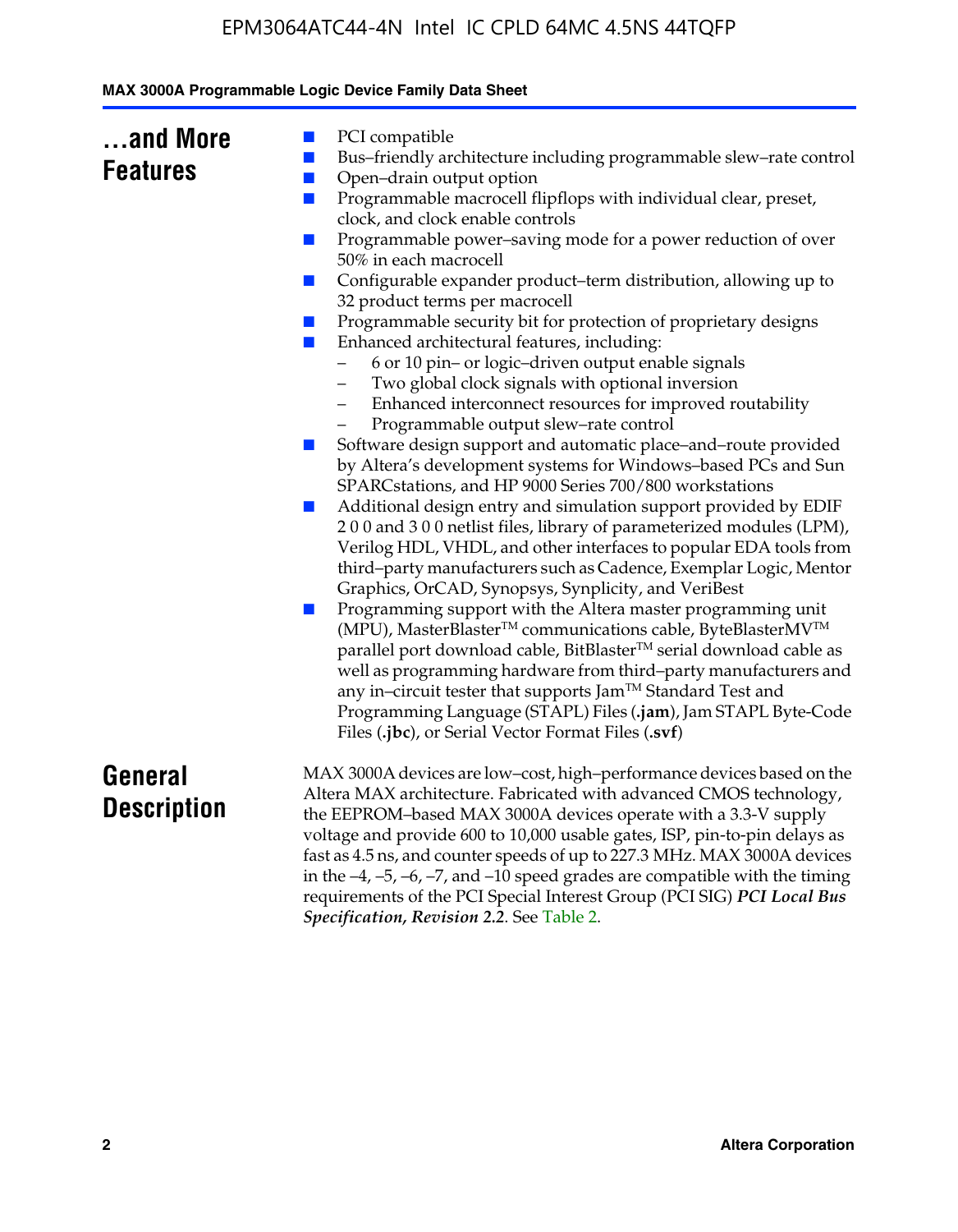| Table 2. MAX 3000A Speed Grades |    |                    |    |    |     |  |
|---------------------------------|----|--------------------|----|----|-----|--|
| <b>Device</b>                   |    | <b>Speed Grade</b> |    |    |     |  |
|                                 | -4 | –5                 | -6 | -7 | -10 |  |
| <b>EPM3032A</b>                 |    |                    |    |    |     |  |
| <b>EPM3064A</b>                 |    |                    |    |    |     |  |
| <b>EPM3128A</b>                 |    |                    |    |    |     |  |
| <b>EPM3256A</b>                 |    |                    |    |    |     |  |
| <b>EPM3512A</b>                 |    |                    |    |    |     |  |

The MAX 3000A architecture supports 100% transistor-to-transistor logic (TTL) emulation and high–density small-scale integration (SSI), medium-scale integration (MSI), and large-scale integration (LSI) logic functions. The MAX 3000A architecture easily integrates multiple devices ranging from PALs, GALs, and 22V10s to MACH and pLSI devices. MAX 3000A devices are available in a wide range of packages, including PLCC, PQFP, and TQFP packages. See Table 3.

| Table 3. MAX 3000A Maximum User I/O Pins | Note (1)              |                       |                        |                        |                        |                                   |
|------------------------------------------|-----------------------|-----------------------|------------------------|------------------------|------------------------|-----------------------------------|
| <b>Device</b>                            | 44–Pin<br><b>PLCC</b> | 44–Pin<br><b>TQFP</b> | 100-Pin<br><b>TQFP</b> | 144–Pin<br><b>TQFP</b> | 208-Pin<br><b>PQFP</b> | 256-Pin<br><b>FineLine</b><br>BGA |
| EPM3032A                                 | 34                    | 34                    |                        |                        |                        |                                   |
| <b>EPM3064A</b>                          | 34                    | 34                    | 66                     |                        |                        |                                   |
| EPM3128A                                 |                       |                       | 80                     | 96                     |                        | 98                                |
| EPM3256A                                 |                       |                       |                        | 116                    | 158                    | 161                               |
| EPM3512A                                 |                       |                       |                        |                        | 172                    | 208                               |

#### *Note:*

(1) When the IEEE Std. 1149.1 (JTAG) interface is used for in–system programming or boundary–scan testing, four I/O pins become JTAG pins.

MAX 3000A devices use CMOS EEPROM cells to implement logic functions. The user–configurable MAX 3000A architecture accommodates a variety of independent combinatorial and sequential logic functions. The devices can be reprogrammed for quick and efficient iterations during design development and debugging cycles, and can be programmed and erased up to 100 times.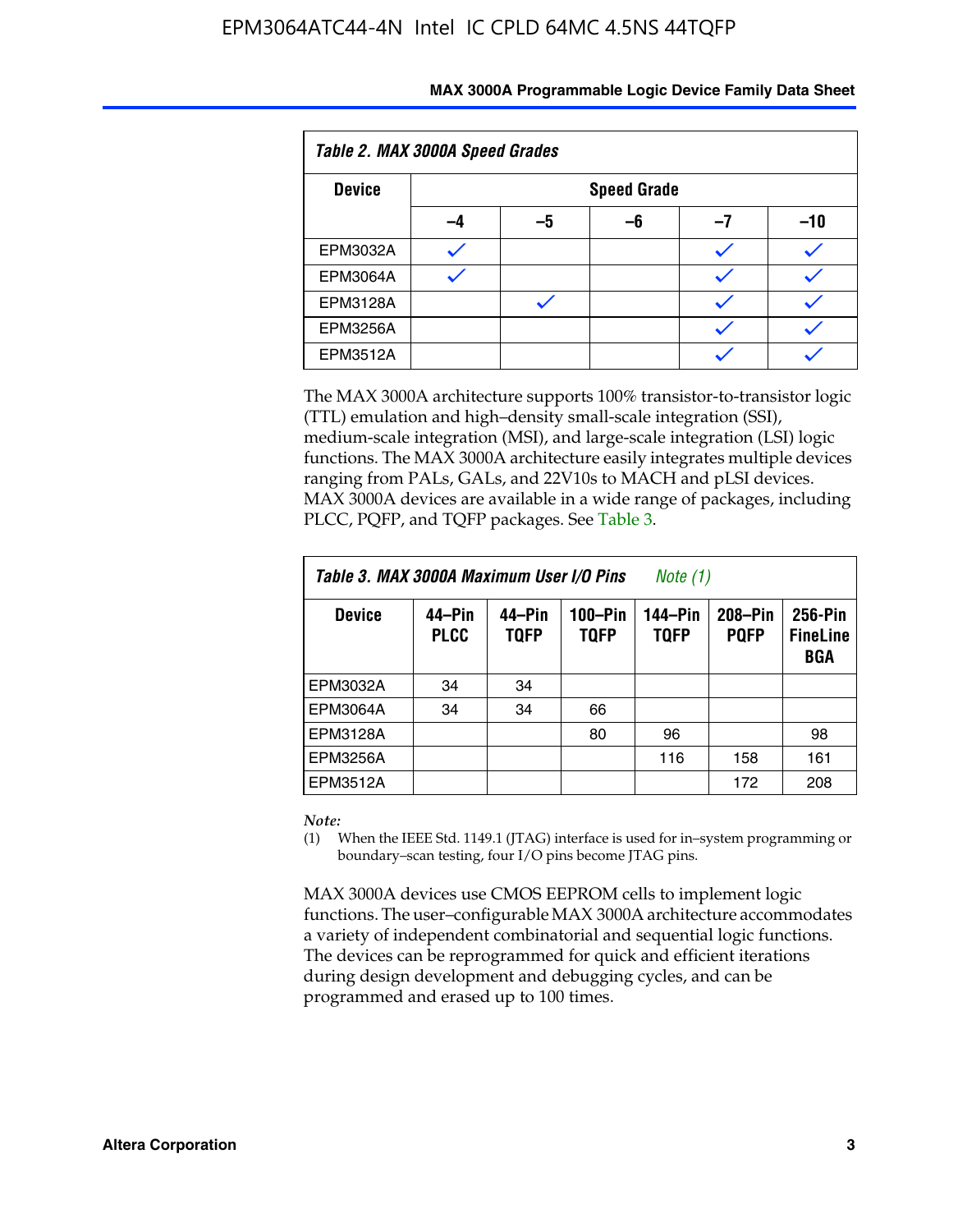#### **MAX 3000A Programmable Logic Device Family Data Sheet**

MAX 3000A devices contain 32 to 512 macrocells, combined into groups of 16 macrocells called logic array blocks (LABs). Each macrocell has a programmable–AND/fixed–OR array and a configurable register with independently programmable clock, clock enable, clear, and preset functions. To build complex logic functions, each macrocell can be supplemented with shareable expander and high–speed parallel expander product terms to provide up to 32 product terms per macrocell.

MAX 3000A devices provide programmable speed/power optimization. Speed–critical portions of a design can run at high speed/full power, while the remaining portions run at reduced speed/low power. This speed/power optimization feature enables the designer to configure one or more macrocells to operate at 50% or lower power while adding only a nominal timing delay. MAX 3000A devices also provide an option that reduces the slew rate of the output buffers, minimizing noise transients when non–speed–critical signals are switching. The output drivers of all MAX 3000A devices can be set for 2.5 V or 3.3 V, and all input pins are 2.5–V, 3.3–V, and 5.0-V tolerant, allowing MAX 3000A devices to be used in mixed–voltage systems.

MAX 3000A devices are supported by Altera development systems, which are integrated packages that offer schematic, text—including VHDL, Verilog HDL, and the Altera Hardware Description Language (AHDL)—and waveform design entry, compilation and logic synthesis, simulation and timing analysis, and device program[ming. The software](http://www.altera.com/literature/ds/dsmii.pdf)  [provides EDIF 2 0 0 and 3 0 0, LPM, VHDL, Verilog HDL, an](http://www.altera.com/literature/ds/dsmii.pdf)d other [interfaces for additional design entry and simulation support from ot](http://www.altera.com/literature/ds/quartus.pdf)her industry–standard PC– and UNIX–workstation–based EDA tools. The software runs on Windows–based PCs, as well as Sun SPARCstation, and HP 9000 Series 700/800 workstations.

For more information on development tools, see the *MAX+PLUS II Programmable Logic Development System & Software Data Sheet* and the *Quartus Programmable Logic Development System & Software Data Sheet*.

**Functional Description**

The MAX 3000A architecture includes the following elements:

- Logic array blocks (LABs)
- Macrocells
- Expander product terms (shareable and parallel)
- Programmable interconnect array (PIA)
- I/O control blocks

The MAX 3000A architecture includes four dedicated inputs that can be used as general–purpose inputs or as high–speed, global control signals (clock, clear, and two output enable signals) for each macrocell and I/O pin. Figure 1 shows the architecture of MAX 3000A devices.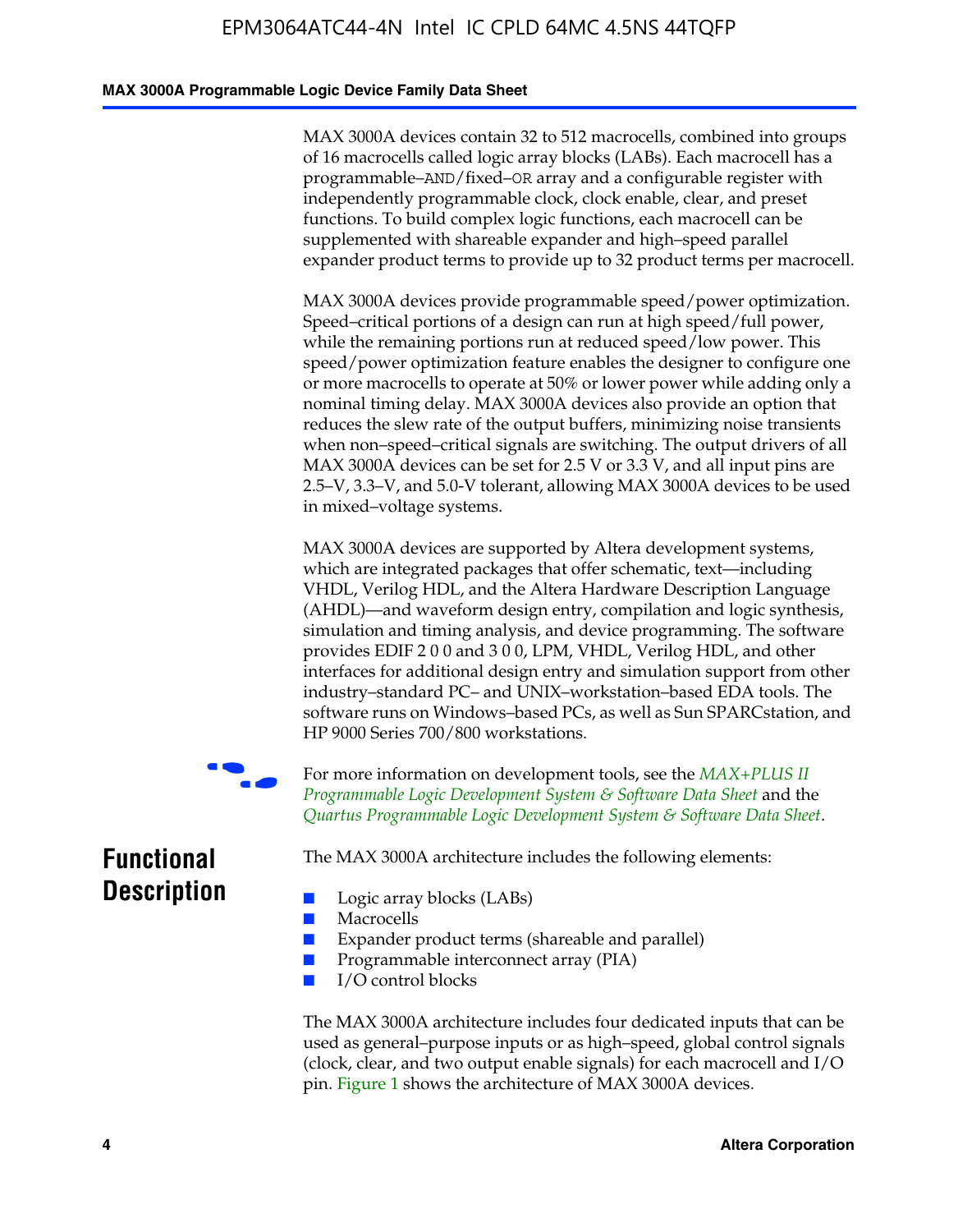**MAX 3000A Programmable Logic Device Family Data Sheet**



#### *Figure 1. MAX 3000A Device Block Diagram*

*Note:*

(1) EPM3032A, EPM3064A, EPM3128A, and EPM3256A devices have six output enables. EPM3512A devices have 10 output enables.

#### **Logic Array Blocks**

The MAX 3000A device architecture is based on the linking of high–performance LABs. LABs consist of 16–macrocell arrays, as shown in Figure 1. Multiple LABs are linked together via the PIA, a global bus that is fed by all dedicated input pins, I/O pins, and macrocells.

Each LAB is fed by the following signals:

- 36 signals from the PIA that are used for general logic inputs
- Global controls that are used for secondary register functions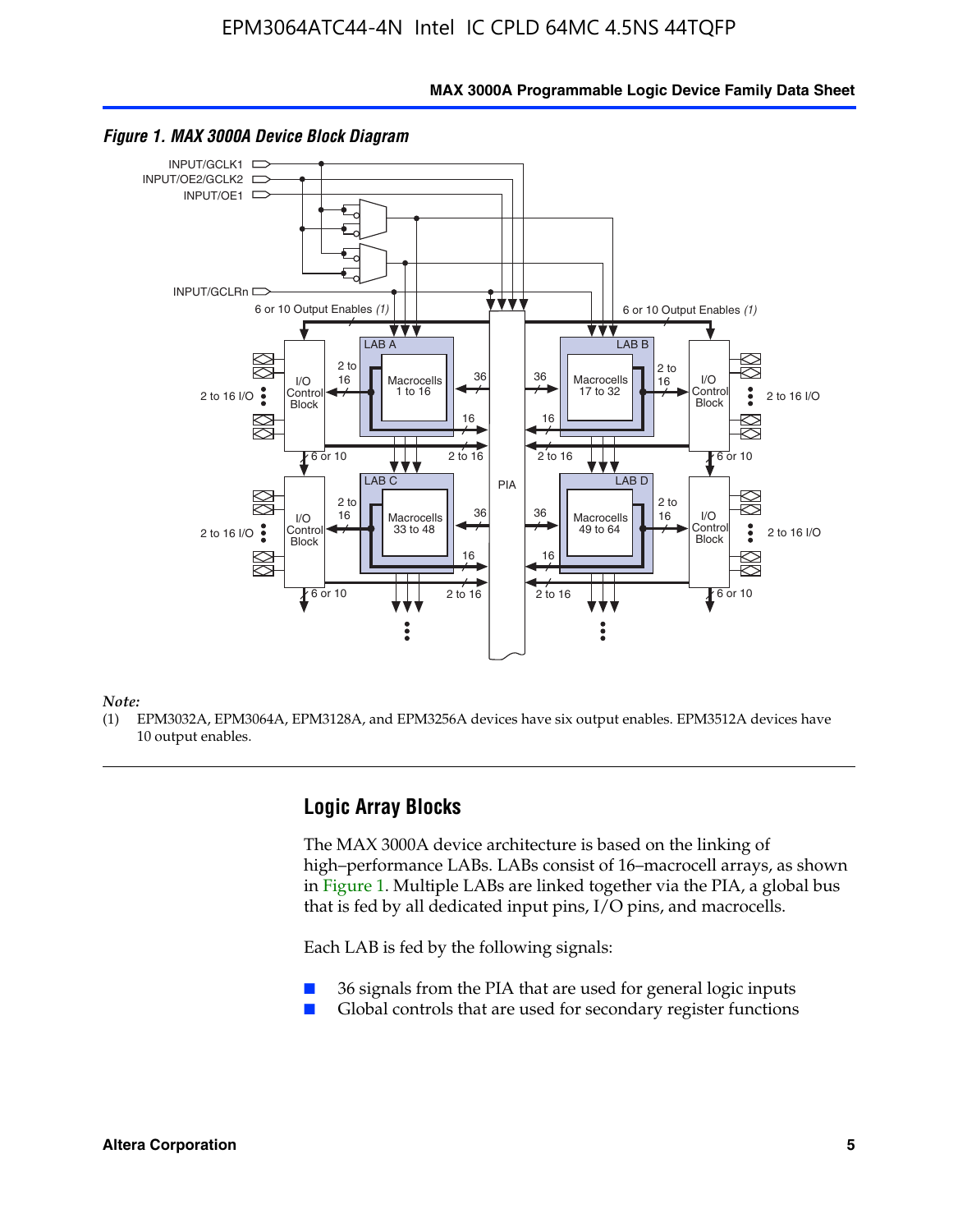#### **MAX 3000A Programmable Logic Device Family Data Sheet**

#### **Macrocells**

MAX 3000A macrocells can be individually configured for either sequential or combinatorial logic operation. Macrocells consist of three functional blocks: logic array, product–term select matrix, and programmable register. Figure 2 shows a MAX 3000A macrocell.





Combinatorial logic is implemented in the logic array, which provides five product terms per macrocell. The product–term select matrix allocates these product terms for use as either primary logic inputs (to the OR and XOR gates) to implement combinatorial functions, or as secondary inputs to the macrocell's register preset, clock, and clock enable control functions.

Two kinds of expander product terms ("expanders") are available to supplement macrocell logic resources:

- Shareable expanders, which are inverted product terms that are fed back into the logic array
- Parallel expanders, which are product terms borrowed from adjacent macrocells

The Altera development system automatically optimizes product–term allocation according to the logic requirements of the design.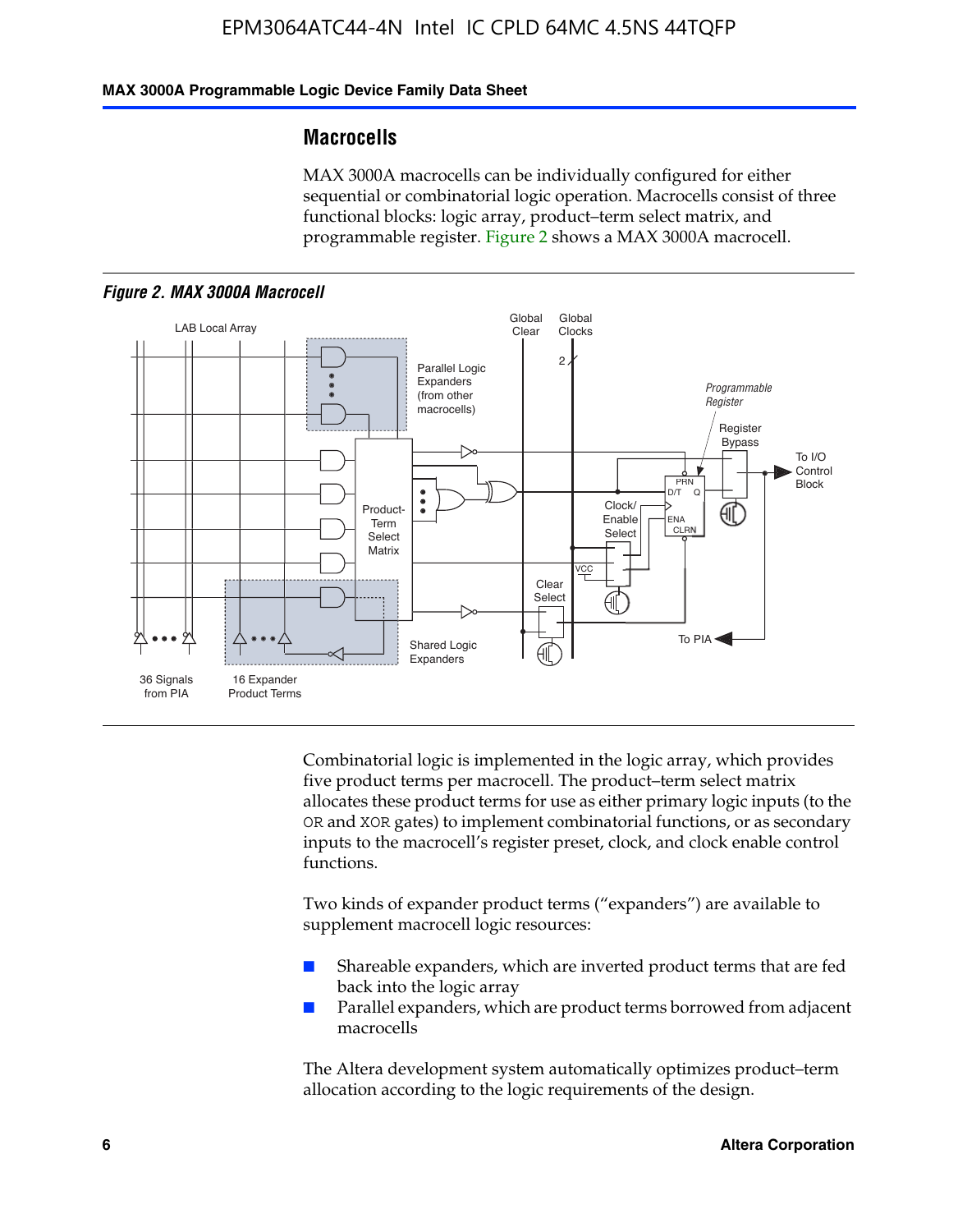#### **MAX 3000A Programmable Logic Device Family Data Sheet**

For registered functions, each macrocell flipflop can be individually programmed to implement D, T, JK, or SR operation with programmable clock control. The flipflop can be bypassed for combinatorial operation. During design entry, the designer specifies the desired flipflop type; the Altera development system software then selects the most efficient flipflop operation for each registered function to optimize resource utilization.

Each programmable register can be clocked in three different modes:

- Global clock signal mode, which achieves the fastest clock–to–output performance.
- Global clock signal enabled by an active–high clock enable. A clock enable is generated by a product term. This mode provides an enable on each flipflop while still achieving the fast clock–to–output performance of the global clock.
- Array clock implemented with a product term. In this mode, the flipflop can be clocked by signals from buried macrocells or I/O pins.

Two global clock signals are available in MAX 3000A devices. As shown in Figure 1, these global clock signals can be the true or the complement of either of the two global clock pins, GCLK1 or GCLK2.

Each register also supports asynchronous preset and clear functions. As shown in Figure 2, the product–term select matrix allocates product terms to control these operations. Although the product–term–driven preset and clear from the register are active high, active–low control can be obtained by inverting the signal within the logic array. In addition, each register clear function can be individually driven by the active–low dedicated global clear pin (GCLRn).

All registers are cleared upon power-up. By default, all registered outputs drive low when the device is powered up. You can set the registered outputs to drive high upon power-up through the Quartus<sup>®</sup> II software. Quartus II software uses the NOT Gate Push-Back method, which uses an additional macrocell to set the output high. To set this in the Quartus II software, go to the Assignment Editor and set the **Power-Up Level** assignment for the register to **High**.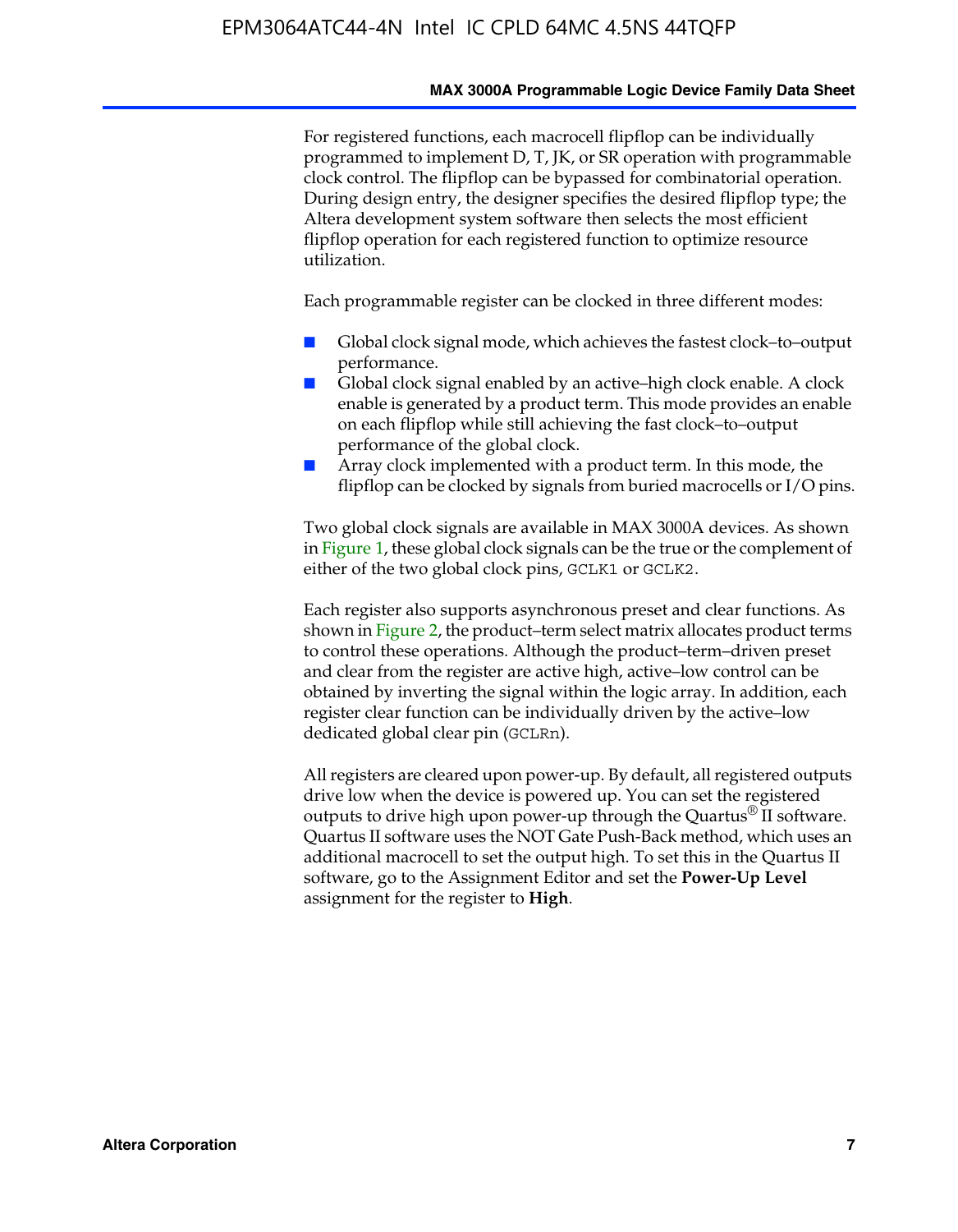#### **MAX 3000A Programmable Logic Device Family Data Sheet**

## **Expander Product Terms**

Although most logic functions can be implemented with the five product terms available in each macrocell, highly complex logic functions require additional product terms. Another macrocell can be used to supply the required logic resources. However, the MAX 3000A architecture also offers both shareable and parallel expander product terms ("expanders") that provide additional product terms directly to any macrocell in the same LAB. These expanders help ensure that logic is synthesized with the fewest possible logic resources to obtain the fastest possible speed.

#### *Shareable Expanders*

Each LAB has 16 shareable expanders that can be viewed as a pool of uncommitted single product terms (one from each macrocell) with inverted outputs that feed back into the logic array. Each shareable expander can be used and shared by any or all macrocells in the LAB to build complex logic functions. Shareable expanders incur a small delay (*t<sub>SEXP</sub>*). Figure 3 shows how shareable expanders can feed multiple macrocells.

#### *Figure 3. MAX 3000A Shareable Expanders*



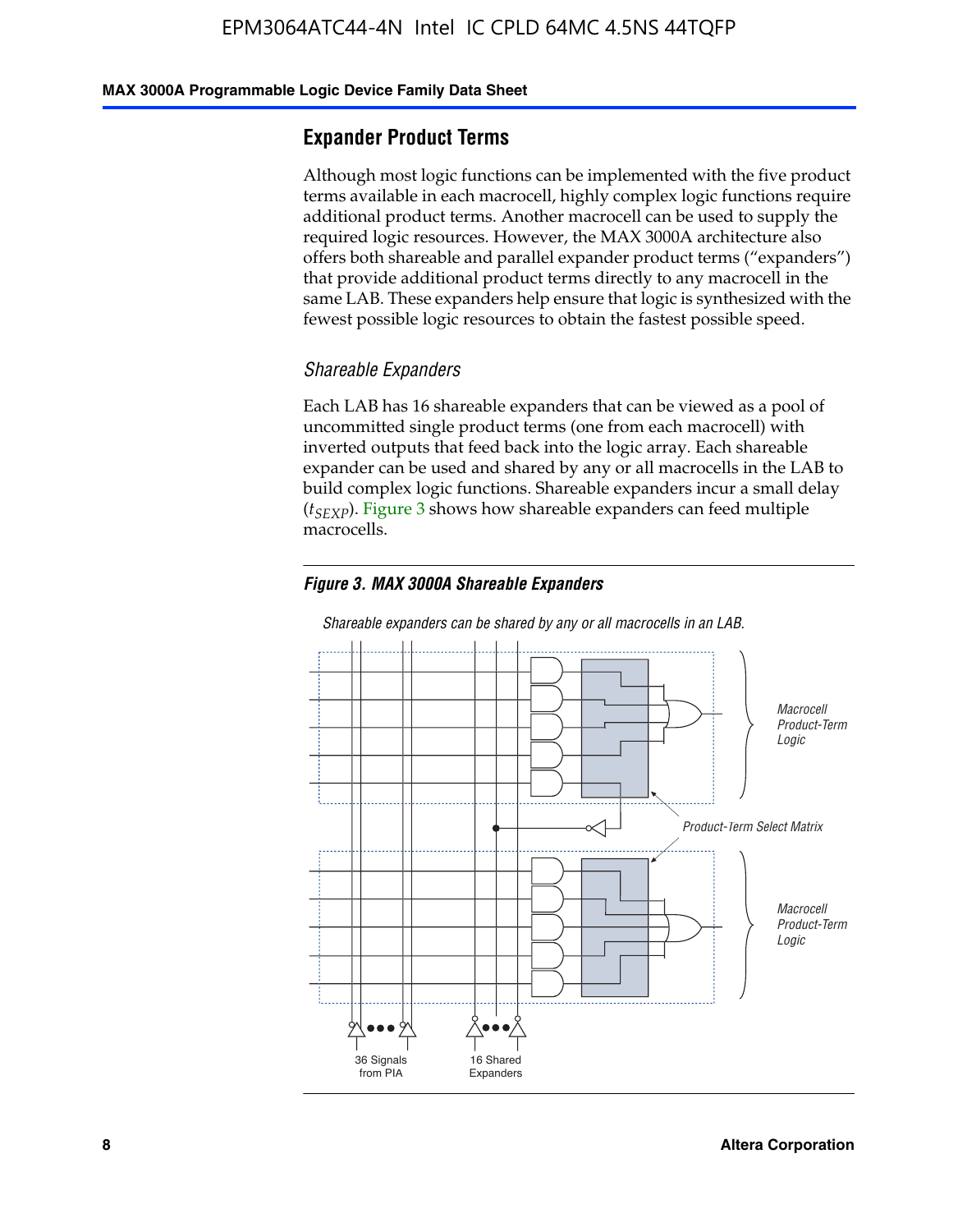#### **MAX 3000A Programmable Logic Device Family Data Sheet**

#### *Parallel Expanders*

Parallel expanders are unused product terms that can be allocated to a neighboring macrocell to implement fast, complex logic functions. Parallel expanders allow up to 20 product terms to directly feed the macrocell OR logic, with five product terms provided by the macrocell and 15 parallel expanders provided by neighboring macrocells in the LAB.

The Altera development system compiler can automatically allocate up to three sets of up to five parallel expanders to the macrocells that require additional product terms. Each set of five parallel expanders incurs a small, incremental timing delay (*t*<sub>PEXP</sub>). For example, if a macrocell requires 14 product terms, the compiler uses the five dedicated product terms within the macrocell and allocates two sets of parallel expanders; the first set includes five product terms, and the second set includes four product terms, increasing the total delay by  $2 \times t_{PEXP}$ .

Two groups of eight macrocells within each LAB (e.g., macrocells 1 through 8 and 9 through 16) form two chains to lend or borrow parallel expanders. A macrocell borrows parallel expanders from lower– numbered macrocells. For example, macrocell 8 can borrow parallel expanders from macrocell 7, from macrocells 7 and 6, or from macrocells 7, 6, and 5. Within each group of eight, the lowest–numbered macrocell can only lend parallel expanders and the highest–numbered macrocell can only borrow them. Figure 4 shows how parallel expanders can be borrowed from a neighboring macrocell.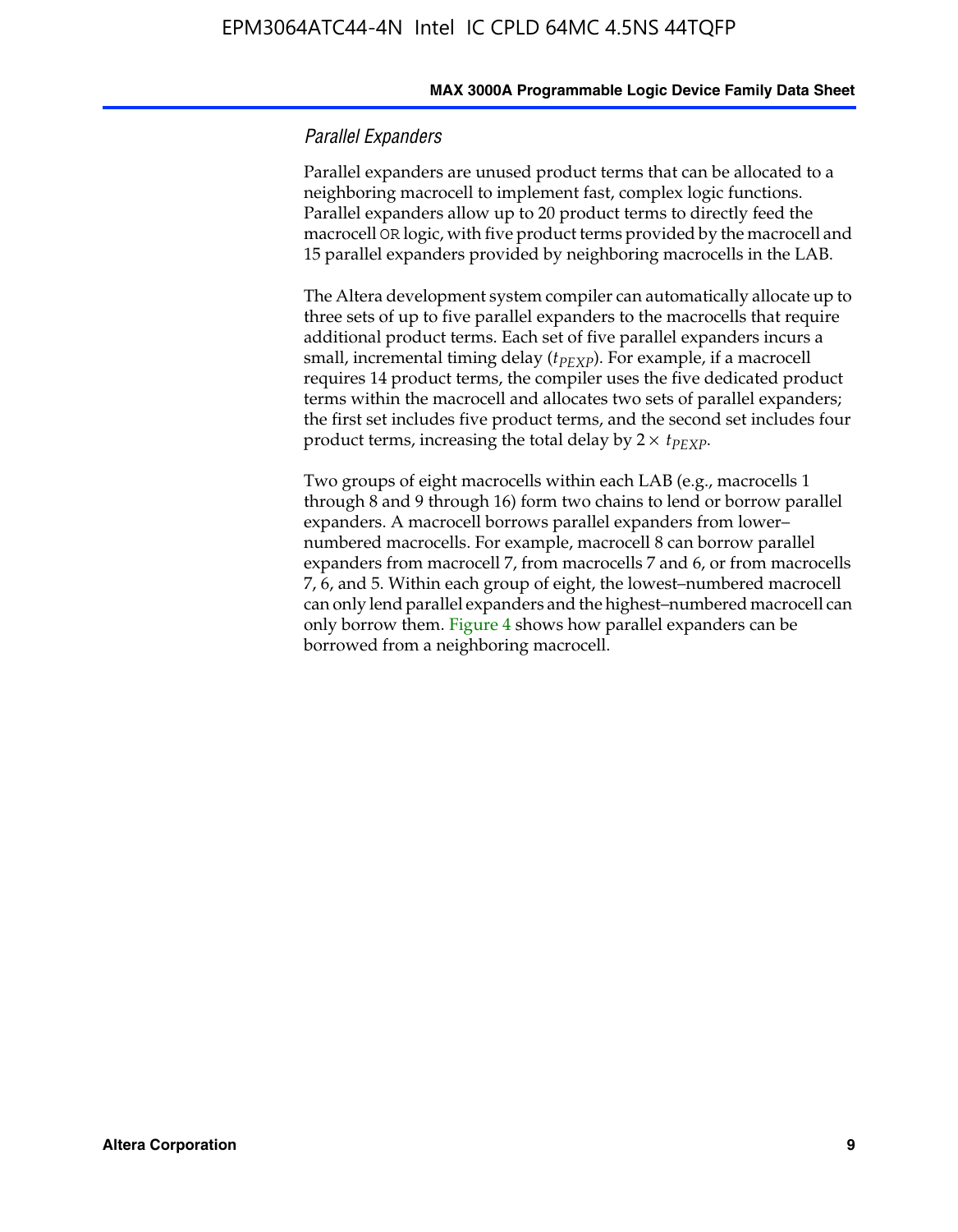**MAX 3000A Programmable Logic Device Family Data Sheet**

*Figure 4. MAX 3000A Parallel Expanders*

*Unused product terms in a macrocell can be allocated to a neighboring macrocell.*



## **Programmable Interconnect Array**

Logic is routed between LABs on the PIA. This global bus is a programmable path that connects any signal source to any destination on the device. All MAX 3000A dedicated inputs, I/O pins, and macrocell outputs feed the PIA, which makes the signals available throughout the entire device. Only the signals required by each LAB are actually routed from the PIA into the LAB. Figure 5 shows how the PIA signals are routed into the LAB. An EEPROM cell controls one input to a two-input AND gate, which selects a PIA signal to drive into the LAB.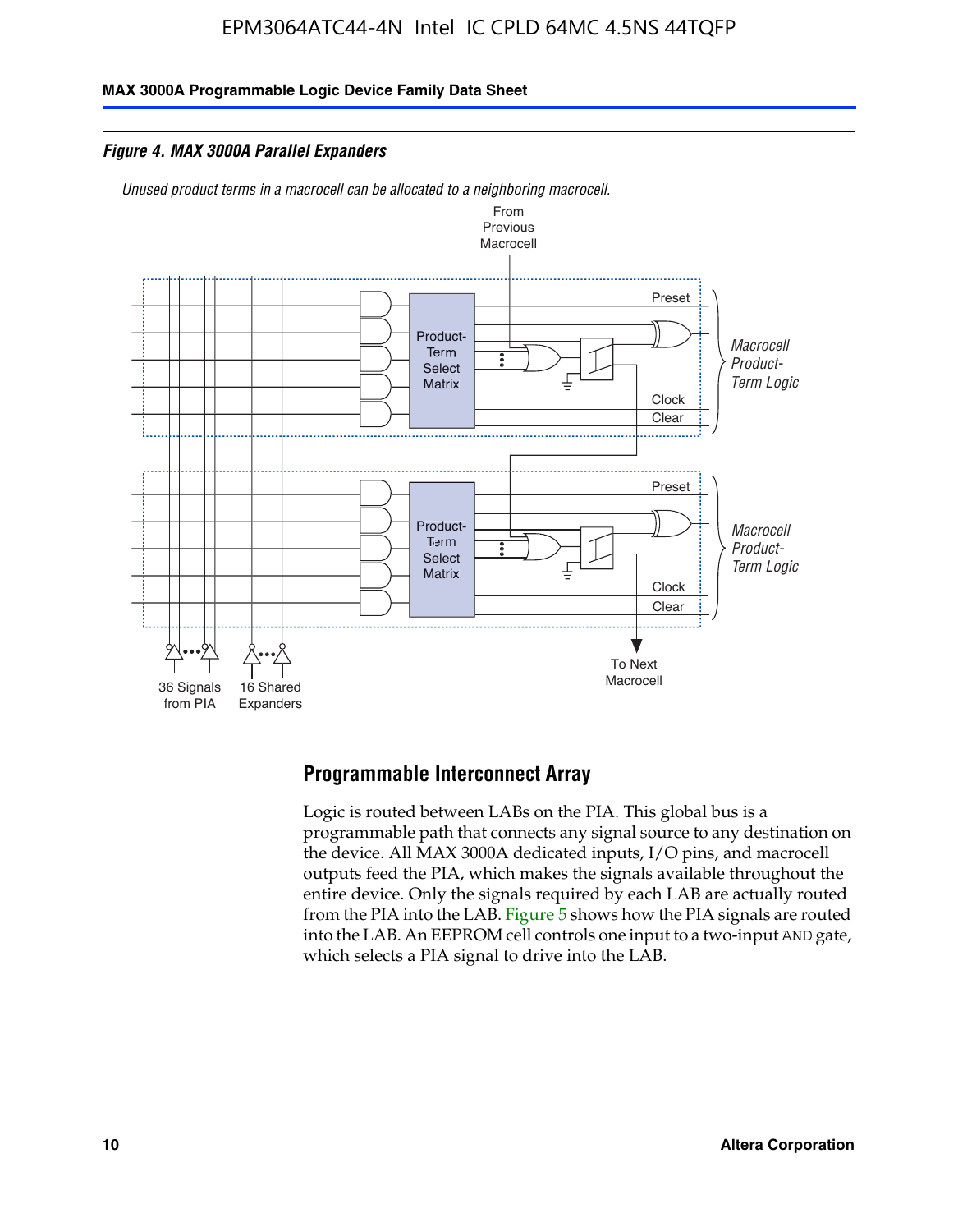

**MAX 3000A Programmable Logic Device Family Data Sheet**

While the routing delays of channel–based routing schemes in masked or FPGAs are cumulative, variable, and path–dependent, the MAX 3000A PIA has a predictable delay. The PIA makes a design's timing performance easy to predict.

## **I/O Control Blocks**

The I/O control block allows each I/O pin to be individually configured for input, output, or bidirectional operation. All I/O pins have a tri–state buffer that is individually controlled by one of the global output enable signals or directly connected to ground or  $V_{CC}$ . Figure 6 shows the I/O control block for MAX 3000A devices. The I/O control block has 6 or 10 global output enable signals that are driven by the true or complement of two output enable signals, a subset of the I/O pins, or a subset of the I/O macrocells.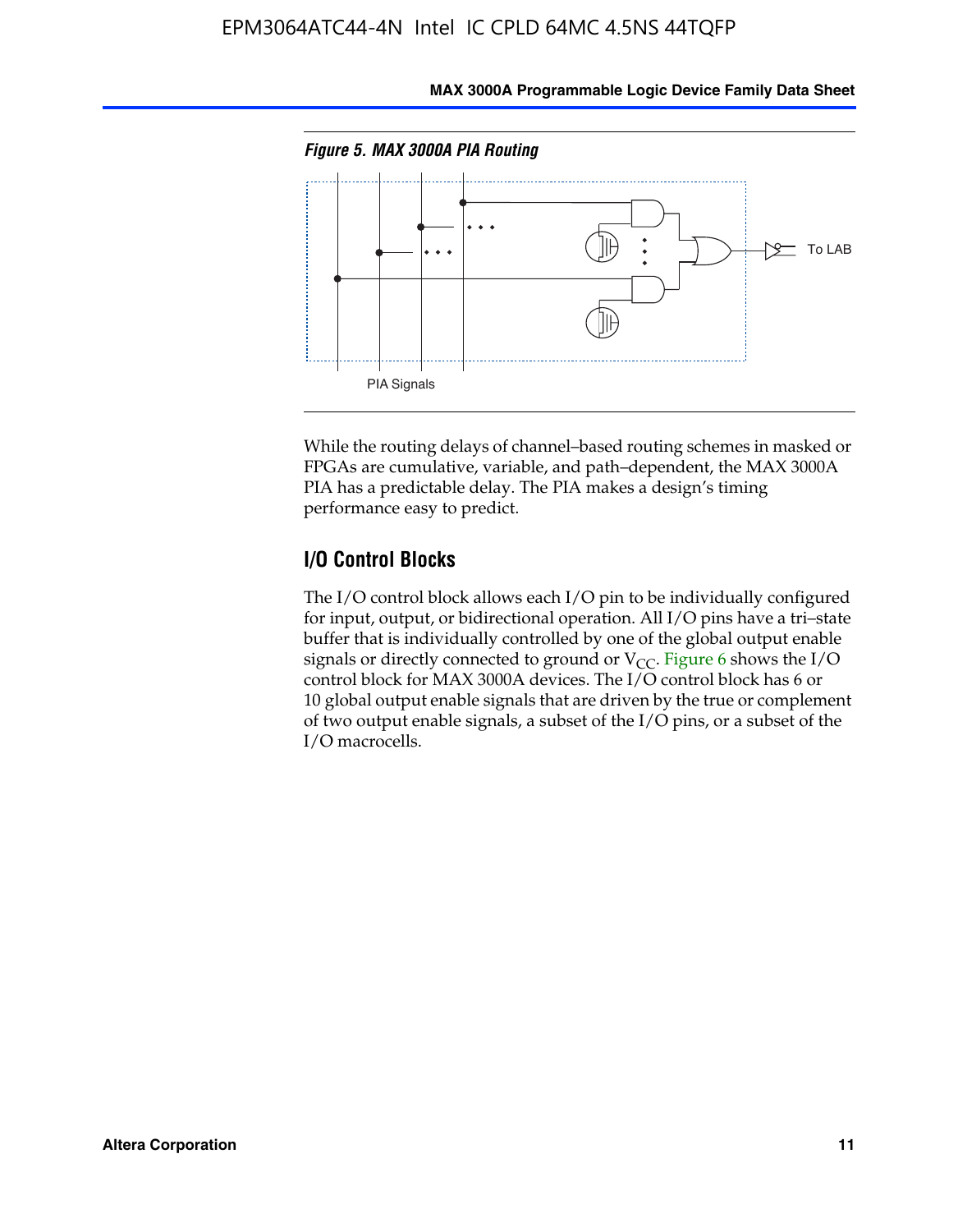



#### *Note:*

(1) EPM3032A, EPM3064A, EPM3128A, and EPM3256A devices have six output enables. EPM3512A devices have 10 output enables.

> When the tri–state buffer control is connected to ground, the output is tri-stated (high impedance), and the I/O pin can be used as a dedicated input. When the tri–state buffer control is connected to  $V_{CC}$ , the output is enabled.

The MAX 3000A architecture provides dual I/O feedback, in which macrocell and pin feedbacks are independent. When an I/O pin is configured as an input, the associated macrocell can be used for buried logic.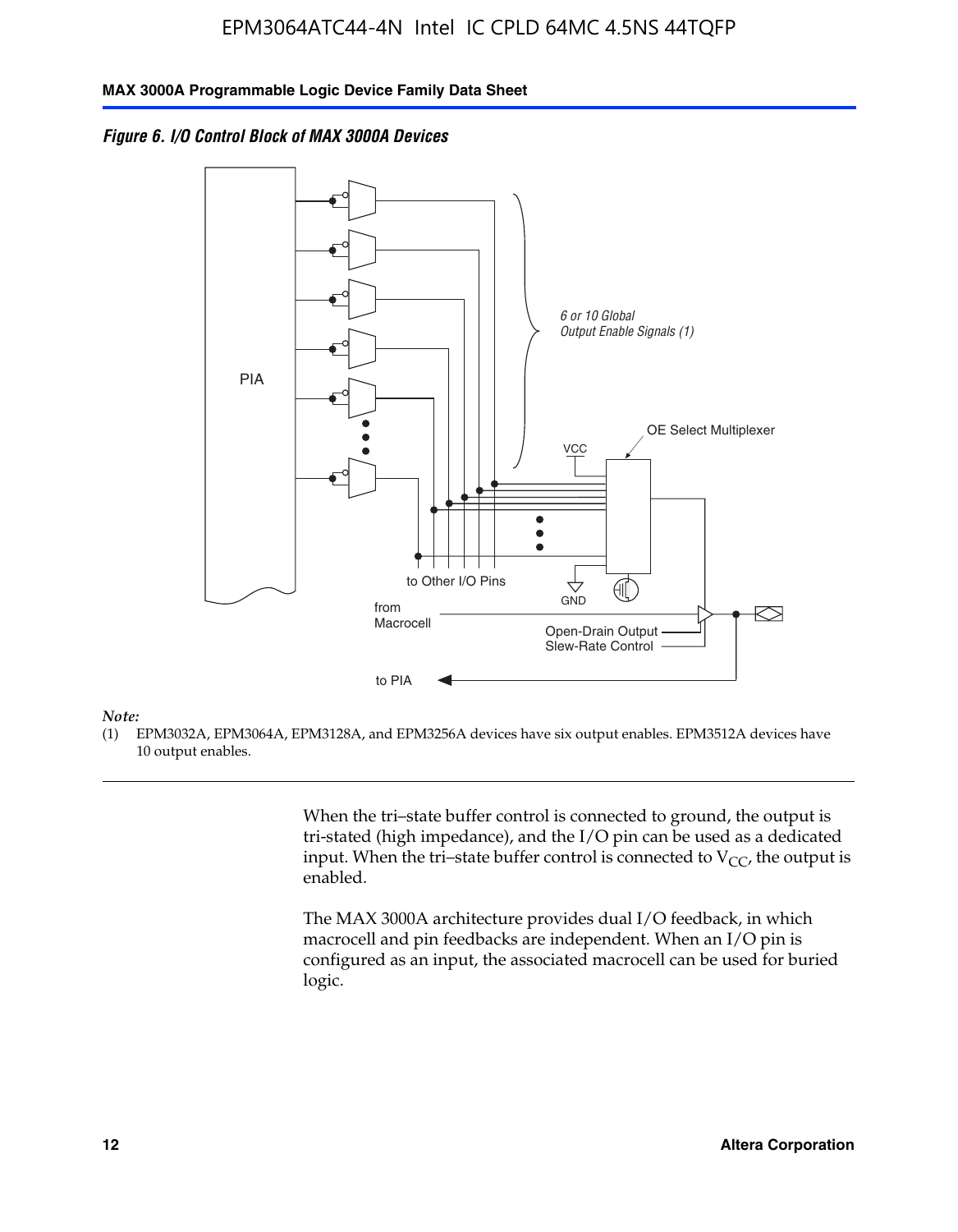|                                   | MAX 3000A Programmable Logic Device Family Data Sheet                                                                                                                                                                                                                                                                                                                                                                                                                                                                                                                                                                                                                                                                                                                                           |
|-----------------------------------|-------------------------------------------------------------------------------------------------------------------------------------------------------------------------------------------------------------------------------------------------------------------------------------------------------------------------------------------------------------------------------------------------------------------------------------------------------------------------------------------------------------------------------------------------------------------------------------------------------------------------------------------------------------------------------------------------------------------------------------------------------------------------------------------------|
| In-System<br>Programma-<br>bility | MAX 3000A devices can be programmed in-system via an industry-<br>standard four-pin IEEE Std. 1149.1-1990 (JTAG) interface. In-system<br>programmability (ISP) offers quick, efficient iterations during design<br>development and debugging cycles. The MAX 3000A architecture<br>internally generates the high programming voltages required to program<br>its EEPROM cells, allowing in-system programming with only a single<br>3.3–V power supply. During in–system programming, the I/O pins are<br>tri-stated and weakly pulled-up to eliminate board conflicts. The pull-up<br>value is nominally 50 $k\Omega$                                                                                                                                                                          |
|                                   | MAX 3000A devices have an enhanced ISP algorithm for faster<br>programming. These devices also offer an ISP Done bit that ensures safe<br>operation when in-system programming is interrupted. This ISP_Done<br>bit, which is the last bit programmed, prevents all I/O pins from driving<br>until the bit is programmed.                                                                                                                                                                                                                                                                                                                                                                                                                                                                       |
|                                   | ISP simplifies the manufacturing flow by allowing devices to be mounted<br>on a printed circuit board (PCB) with standard pick-and-place equipment<br>before they are programmed. MAX 3000A devices can be programmed by<br>downloading the information via in-circuit testers, embedded processors,<br>the MasterBlaster communications cable, the ByteBlasterMV parallel port<br>download cable, and the BitBlaster serial download cable. Programming<br>the devices after they are placed on the board eliminates lead damage on<br>high-pin-count packages (e.g., QFP packages) due to device handling.<br>MAX 3000A devices can be reprogrammed after a system has already<br>shipped to the field. For example, product upgrades can be performed in<br>the field via software or modem. |
|                                   | The Jam STAPL programming and test language can be used to program<br>MAX 3000A devices with in-circuit testers, PCs, or embedded processors.                                                                                                                                                                                                                                                                                                                                                                                                                                                                                                                                                                                                                                                   |
|                                   | For more information on using the Jam STAPL programming and test<br>language, see Application Note 88 (Using the Jam Language for ISP & ICR via<br>an Embedded Processor), Application Note 122 (Using Jam STAPL for ISP &<br>ICR via an Embedded Processor) and AN 111 (Embedded Programming Using<br>the 8051 and Jam Byte-Code).                                                                                                                                                                                                                                                                                                                                                                                                                                                             |
|                                   | The ISP circuitry in MAX 3000A devices is compliant with the IEEE Std.<br>1532 specification. The IEEE Std. 1532 is a standard developed to allow<br>concurrent ISP between multiple PLD vendors.                                                                                                                                                                                                                                                                                                                                                                                                                                                                                                                                                                                               |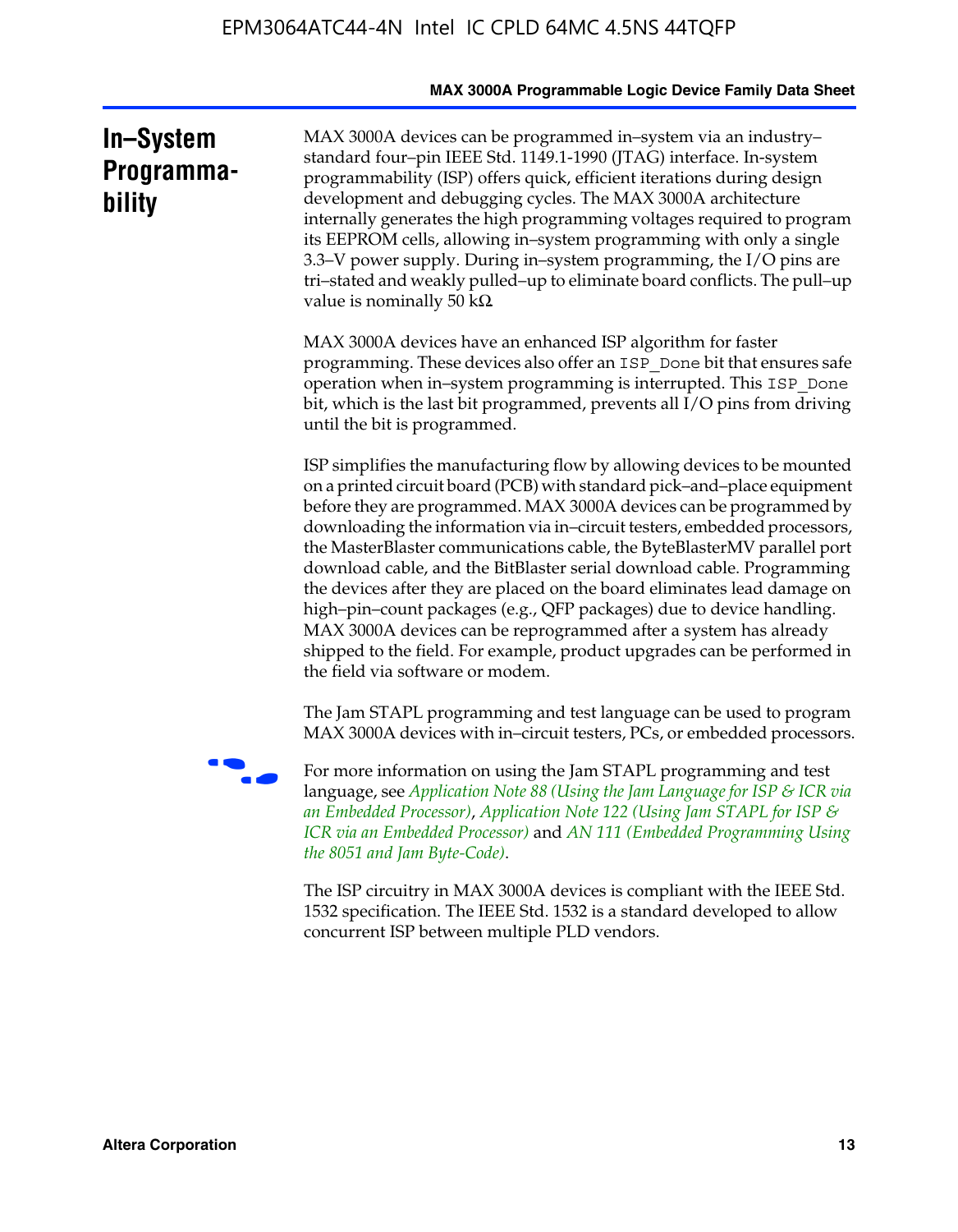### **Programming Sequence**

During in-system programming, instructions, addresses, and data are shifted into the MAX 3000A device through the TDI input pin. Data is shifted out through the TDO output pin and compared against the expected data.

Programming a pattern into the device requires the following six ISP stages. A stand-alone verification of a programmed pattern involves only stages 1, 2, 5, and 6.

- 1. *Enter ISP*. The enter ISP stage ensures that the I/O pins transition smoothly from user mode to ISP mode. The enter ISP stage requires 1 ms.
- 2. *Check ID*. Before any program or verify process, the silicon ID is checked. The time required to read this silicon ID is relatively small compared to the overall programming time.
- 3. *Bulk Erase*. Erasing the device in-system involves shifting in the instructions to erase the device and applying one erase pulse of 100 ms.
- 4. *Program*. Programming the device in-system involves shifting in the address and data and then applying the programming pulse to program the EEPROM cells. This process is repeated for each EEPROM address.
- 5. *Verify*. Verifying an Altera device in-system involves shifting in addresses, applying the read pulse to verify the EEPROM cells, and shifting out the data for comparison. This process is repeated for each EEPROM address.
- 6. *Exit ISP*. An exit ISP stage ensures that the I/O pins transition smoothly from ISP mode to user mode. The exit ISP stage requires 1 ms.

## **Programming Times**

The time required to implement each of the six programming stages can be broken into the following two elements:

- A pulse time to erase, program, or read the EEPROM cells.
- A shifting time based on the test clock (TCK) frequency and the number of TCK cycles to shift instructions, address, and data into the device.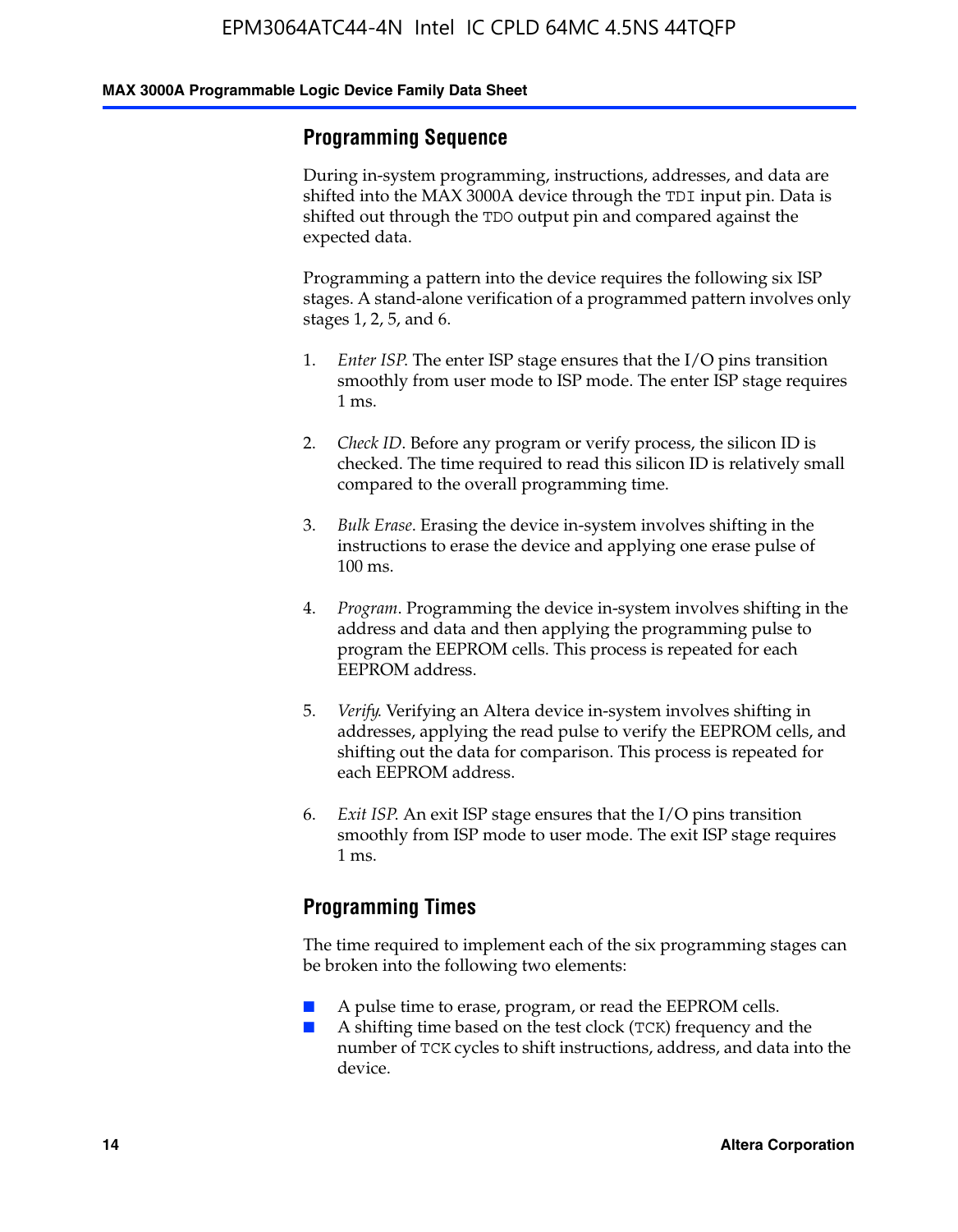By combining the pulse and shift times for each of the programming stages, the program or verify time can be derived as a function of the TCK frequency, the number of devices, and specific target device(s). Because different ISP-capable devices have a different number of EEPROM cells, both the total fixed and total variable times are unique for a single device.

#### *Programming a Single MAX 3000A Device*

The time required to program a single MAX 3000A device in-system can be calculated from the following formula:

| $t_{PROG} = t_{PPULSE} + \frac{Cycle_{PTCK}}{f_{TCK}}$ |                                                                                                    |
|--------------------------------------------------------|----------------------------------------------------------------------------------------------------|
| where: $t_{PROG}$<br>$t_{PPULSE}$                      | $=$ Programming time<br>= Sum of the fixed times to erase, program, and<br>verify the EEPROM cells |
| $Cycle_{PTCK}$<br>fтск                                 | = Number of TCK cycles to program a device<br>$=$ TCK frequency                                    |

The ISP times for a stand-alone verification of a single MAX 3000A device can be calculated from the following formula:

| $t_{VER} = t_{VPULSE} + \frac{t_{TCK}}{f_{TCK}}$ | $Cycle_{VTCK}$                                                                                                                    |
|--------------------------------------------------|-----------------------------------------------------------------------------------------------------------------------------------|
| where: $t_{VFR}$<br>$t_{VPULSE}$                 | $=$ Verify time<br>$=$ Sum of the fixed times to verify the EEPROM cells<br>$CycleVTCK$ = Number of TCK cycles to verify a device |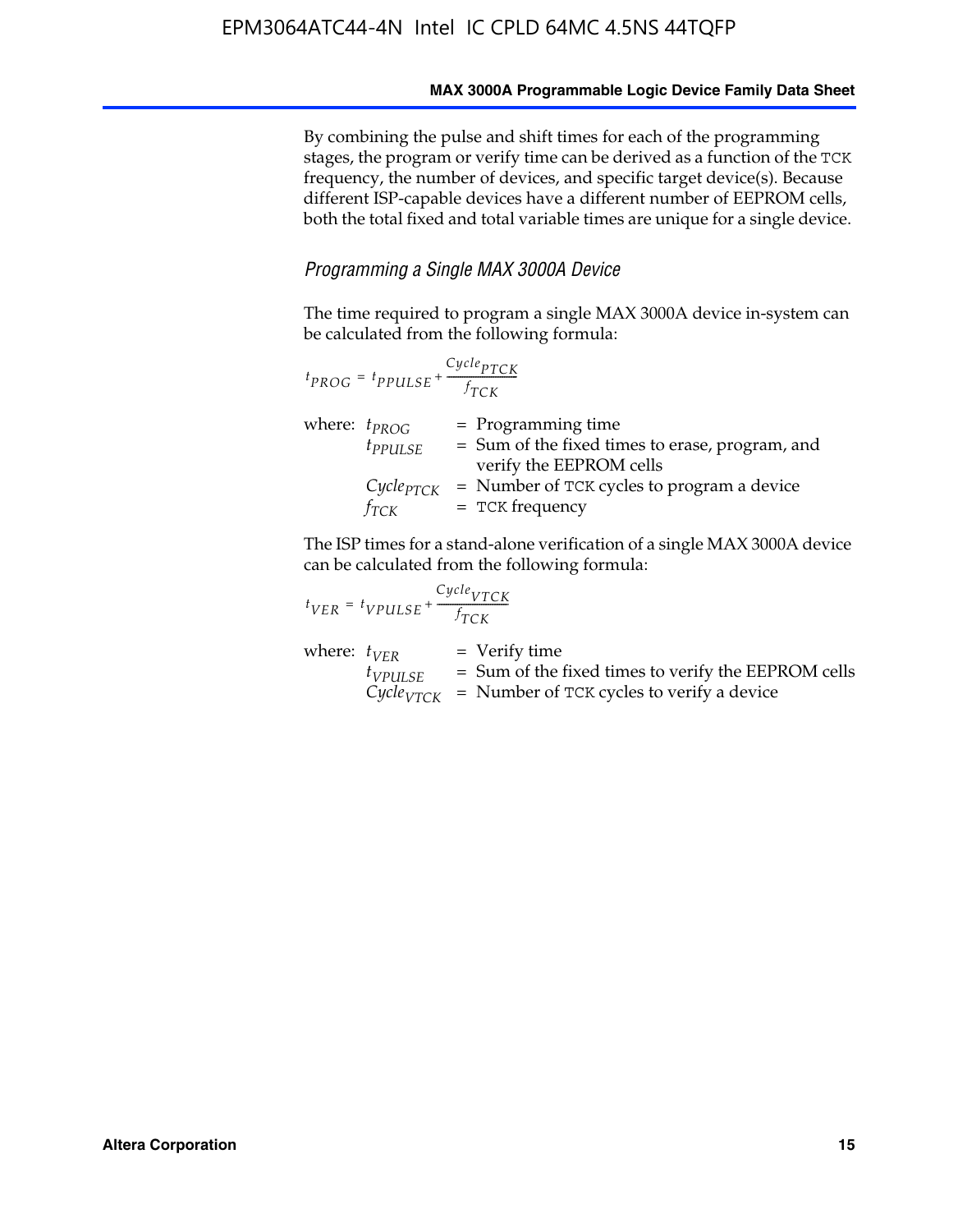#### **MAX 3000A Programmable Logic Device Family Data Sheet**

The programming times described in Tables 4 through 6 are associated with the worst-case method using the enhanced ISP algorithm.

| Table 4. MAX 3000A t <sub>PULSE</sub> & Cycle <sub>TCK</sub> Values |                               |                       |                 |                                 |  |  |
|---------------------------------------------------------------------|-------------------------------|-----------------------|-----------------|---------------------------------|--|--|
| <b>Device</b>                                                       |                               | <b>Programming</b>    |                 | <b>Stand-Alone Verification</b> |  |  |
|                                                                     | <i>t<sub>PPULSE</sub></i> (s) | Cycle <sub>PTCK</sub> | $t_{VPULSE}(s)$ | Cycle <sub>vTCK</sub>           |  |  |
| EPM3032A                                                            | 2.00                          | 55,000                | 0.002           | 18,000                          |  |  |
| EPM3064A                                                            | 2.00                          | 105,000               | 0.002           | 35,000                          |  |  |
| EPM3128A                                                            | 2.00                          | 205,000               | 0.002           | 68,000                          |  |  |
| EPM3256A                                                            | 2.00                          | 447.000               | 0.002           | 149,000                         |  |  |
| <b>EPM3512A</b>                                                     | 2.00                          | 890,000               | 0.002           | 297,000                         |  |  |

Tables 5 and 6 show the in-system programming and stand alone verification times for several common test clock frequencies.

| Table 5. MAX 3000A In-System Programming Times for Different Test Clock Frequencies |                    |       |       |       |                |                |              |               |   |
|-------------------------------------------------------------------------------------|--------------------|-------|-------|-------|----------------|----------------|--------------|---------------|---|
| <b>Device</b>                                                                       | $t_{\textit{TCK}}$ |       |       |       |                |                | <b>Units</b> |               |   |
|                                                                                     | <b>10 MHz</b>      | 5 MHz | 2 MHz | 1 MHz | <b>500 kHz</b> | <b>200 kHz</b> | 100 kHz      | <b>50 kHz</b> |   |
| EPM3032A                                                                            | 2.01               | 2.01  | 2.03  | 2.06  | 2.11           | 2.28           | 2.55         | 3.10          | s |
| <b>EPM3064A</b>                                                                     | 2.01               | 2.02  | 2.05  | 2.11  | 2.21           | 2.53           | 3.05         | 4.10          | s |
| <b>EPM3128A</b>                                                                     | 2.02               | 2.04  | 2.10  | 2.21  | 2.41           | 3.03           | 4.05         | 6.10          | s |
| EPM3256A                                                                            | 2.05               | 2.09  | 2.23  | 2.45  | 2.90           | 4.24           | 6.47         | 10.94         | s |
| EPM3512A                                                                            | 2.09               | 2.18  | 2.45  | 2.89  | 3.78           | 6.45           | 10.90        | 19.80         | s |

| Table 6. MAX 3000A Stand-Alone Verification Times for Different Test Clock Frequencies |               |       |       |       |                |                |                |               |              |
|----------------------------------------------------------------------------------------|---------------|-------|-------|-------|----------------|----------------|----------------|---------------|--------------|
| <b>Device</b>                                                                          |               |       |       |       | $f_{TCK}$      |                |                |               | <b>Units</b> |
|                                                                                        | <b>10 MHz</b> | 5 MHz | 2 MHz | 1 MHz | <b>500 kHz</b> | <b>200 kHz</b> | <b>100 kHz</b> | <b>50 kHz</b> |              |
| EPM3032A                                                                               | 0.00          | 0.01  | 0.01  | 0.02  | 0.04           | 0.09           | 0.18           | 0.36          | s            |
| <b>EPM3064A</b>                                                                        | 0.01          | 0.01  | 0.02  | 0.04  | 0.07           | 0.18           | 0.35           | 0.70          | s            |
| EPM3128A                                                                               | 0.01          | 0.02  | 0.04  | 0.07  | 0.14           | 0.34           | 0.68           | 1.36          | s            |
| <b>EPM3256A</b>                                                                        | 0.02          | 0.03  | 0.08  | 0.15  | 0.30           | 0.75           | 1.49           | 2.98          | s            |
| EPM3512A                                                                               | 0.03          | 0.06  | 0.15  | 0.30  | 0.60           | 1.49           | 2.97           | 5.94          | s            |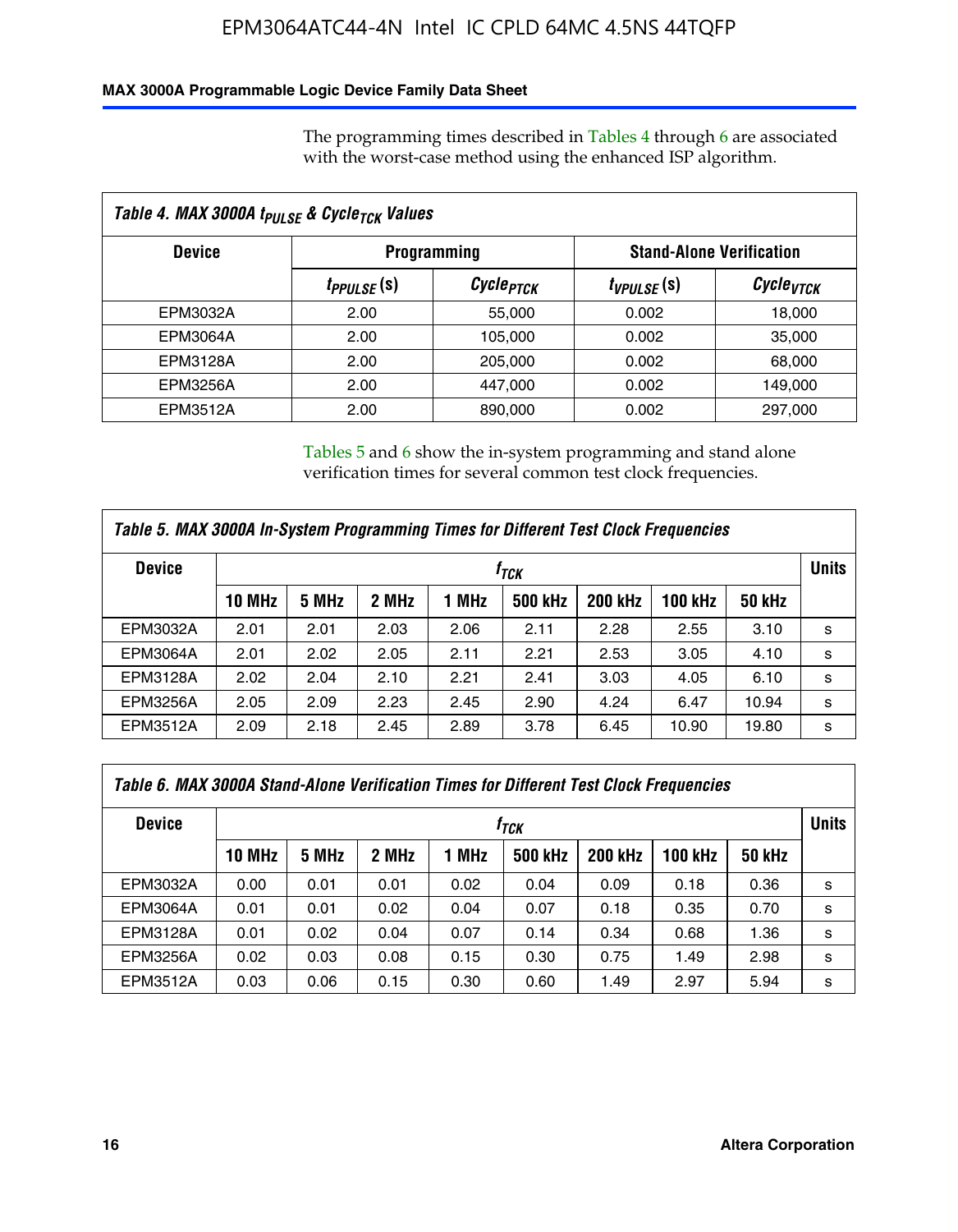|                                                                             | <b>MAX SUUJA Programmable Logic Device Family Data Sheet</b>                                                                                                                                                                                                                                                                                                                                                                     |
|-----------------------------------------------------------------------------|----------------------------------------------------------------------------------------------------------------------------------------------------------------------------------------------------------------------------------------------------------------------------------------------------------------------------------------------------------------------------------------------------------------------------------|
| <b>Programming</b><br>with External<br><b>Hardware</b>                      | MAX 3000A devices can be programmed on Windows-based PCs with an<br>Altera Logic Programmer card, MPU, and the appropriate device adapter.<br>The MPU performs continuity checking to ensure adequate electrical<br>contact between the adapter and the device.                                                                                                                                                                  |
|                                                                             | For more information, see the Altera Programming Hardware Data Sheet.                                                                                                                                                                                                                                                                                                                                                            |
|                                                                             | The Altera software can use text- or waveform-format test vectors created<br>with the Altera Text Editor or Waveform Editor to test the programmed<br>device. For added design verification, designers can perform functional<br>testing to compare the functional device behavior with the results of<br>simulation.                                                                                                            |
|                                                                             | Data I/O, BP Microsystems, and other programming hardware<br>manufacturers also provide programming support for Altera devices.                                                                                                                                                                                                                                                                                                  |
|                                                                             | For more information, see Programming Hardware Manufacturers.                                                                                                                                                                                                                                                                                                                                                                    |
| <b>IEEE Std.</b><br>1149.1 (JTAG)<br><b>Boundary-Scan</b><br><b>Support</b> | MAX 3000A devices include the JTAG BST circuitry defined by IEEE<br>Std. 1149.1-1990. Table 7 describes the JTAG instructions supported by<br>MAX 3000A devices. The pin-out tables found on the Altera web site<br>(http://www.altera.com) or the Altera Digital Library show the location of<br>the JTAG control pins for each device. If the JTAG interface is not<br>required, the JTAG pins are available as user I/O pins. |

| <b>Table 7. MAX 3000A JTAG Instructions</b> |                                                                                                                                                                                                                                                       |  |  |  |  |  |  |
|---------------------------------------------|-------------------------------------------------------------------------------------------------------------------------------------------------------------------------------------------------------------------------------------------------------|--|--|--|--|--|--|
| <b>JTAG Instruction</b>                     | <b>Description</b>                                                                                                                                                                                                                                    |  |  |  |  |  |  |
| SAMPLE/PRELOAD                              | Allows a snapshot of signals at the device pins to be captured and examined during<br>normal device operation, and permits an initial data pattern output at the device pins                                                                          |  |  |  |  |  |  |
| <b>EXTEST</b>                               | Allows the external circuitry and board–level interconnections to be tested by forcing a<br>test pattern at the output pins and capturing test results at the input pins                                                                              |  |  |  |  |  |  |
| <b>BYPASS</b>                               | Places the 1-bit bypass register between the TDI and TDO pins, which allows the BST<br>data to pass synchronously through a selected device to adjacent devices during normal<br>device operation                                                     |  |  |  |  |  |  |
| <b>IDCODE</b>                               | Selects the IDCODE register and places it between the TDI and TDO pins, allowing the<br><b>IDCODE</b> to be serially shifted out of TDO                                                                                                               |  |  |  |  |  |  |
| <b>USERCODE</b>                             | Selects the 32-bit USERCODE register and places it between the TDI and TDO pins,<br>allowing the USERCODE value to be shifted out of TDO                                                                                                              |  |  |  |  |  |  |
| <b>ISP Instructions</b>                     | These instructions are used when programming MAX 3000A devices via the JTAG ports<br>with the MasterBlaster, ByteBlasterMV, or BitBlaster cable, or when using a Jam STAPL<br>file, JBC file, or SVF file via an embedded processor or test equipment |  |  |  |  |  |  |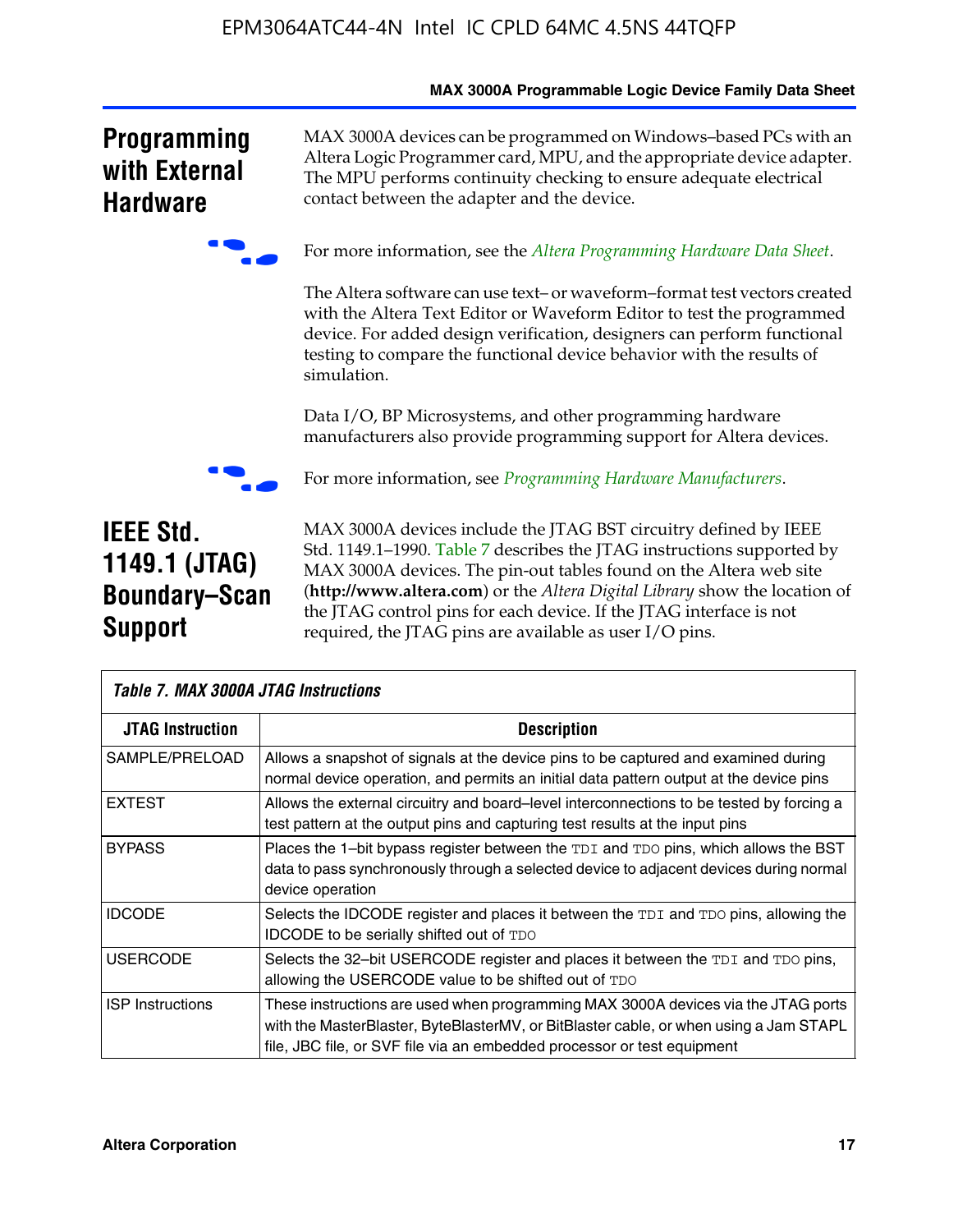#### **MAX 3000A Programmable Logic Device Family Data Sheet**

The instruction register length of MAX 3000A devices is 10 bits. The IDCODE and USERCODE register length is 32 bits. Tables 8 and 9 show the boundary–scan register length and device IDCODE information for MAX 3000A devices.

| Table 8. MAX 3000A Boundary–Scan Register Length      |     |  |  |  |  |  |  |
|-------------------------------------------------------|-----|--|--|--|--|--|--|
| <b>Boundary-Scan Register Length</b><br><b>Device</b> |     |  |  |  |  |  |  |
| EPM3032A                                              | 96  |  |  |  |  |  |  |
| EPM3064A                                              | 192 |  |  |  |  |  |  |
| EPM3128A                                              | 288 |  |  |  |  |  |  |
| EPM3256A                                              | 480 |  |  |  |  |  |  |
| EPM3512A                                              | 624 |  |  |  |  |  |  |

| Table 9. 32–Bit MAX 3000A Device IDCODE Value<br>Note (1) |                            |                                                                                                 |             |   |  |  |  |  |  |  |
|-----------------------------------------------------------|----------------------------|-------------------------------------------------------------------------------------------------|-------------|---|--|--|--|--|--|--|
| <b>Device</b>                                             |                            | <b>IDCODE (32 bits)</b>                                                                         |             |   |  |  |  |  |  |  |
|                                                           | <b>Version</b><br>(4 Bits) | 1 (1 Bit)<br>Part Number (16 Bits)<br><b>Manufacturer's</b><br><b>Identity (11 Bits)</b><br>(2) |             |   |  |  |  |  |  |  |
| EPM3032A                                                  | 0001                       | 0111 0000 0011 0010                                                                             | 00001101110 | 1 |  |  |  |  |  |  |
| <b>EPM3064A</b>                                           | 0001                       | 0111 0000 0110 0100                                                                             | 00001101110 | 1 |  |  |  |  |  |  |
| EPM3128A                                                  | 0001                       | 0111 0001 0010 1000                                                                             | 00001101110 | 1 |  |  |  |  |  |  |
| EPM3256A                                                  | 0001                       | 0010 0101 0110<br>0111                                                                          | 00001101110 | 1 |  |  |  |  |  |  |
| EPM3512A                                                  | 0001                       | 0001<br>0101<br>0010<br>0111                                                                    | 00001101110 | 1 |  |  |  |  |  |  |

#### *Notes:*

(1) The most significant bit (MSB) is on the left.

(2) The least significant bit (LSB) for all JTAG IDCODEs is 1.



**F See Application Note 39 (IEEE 1149.1 (JTAG) Boundary–Scan Testing in Altera** *Devices)* for more information on JTAG BST.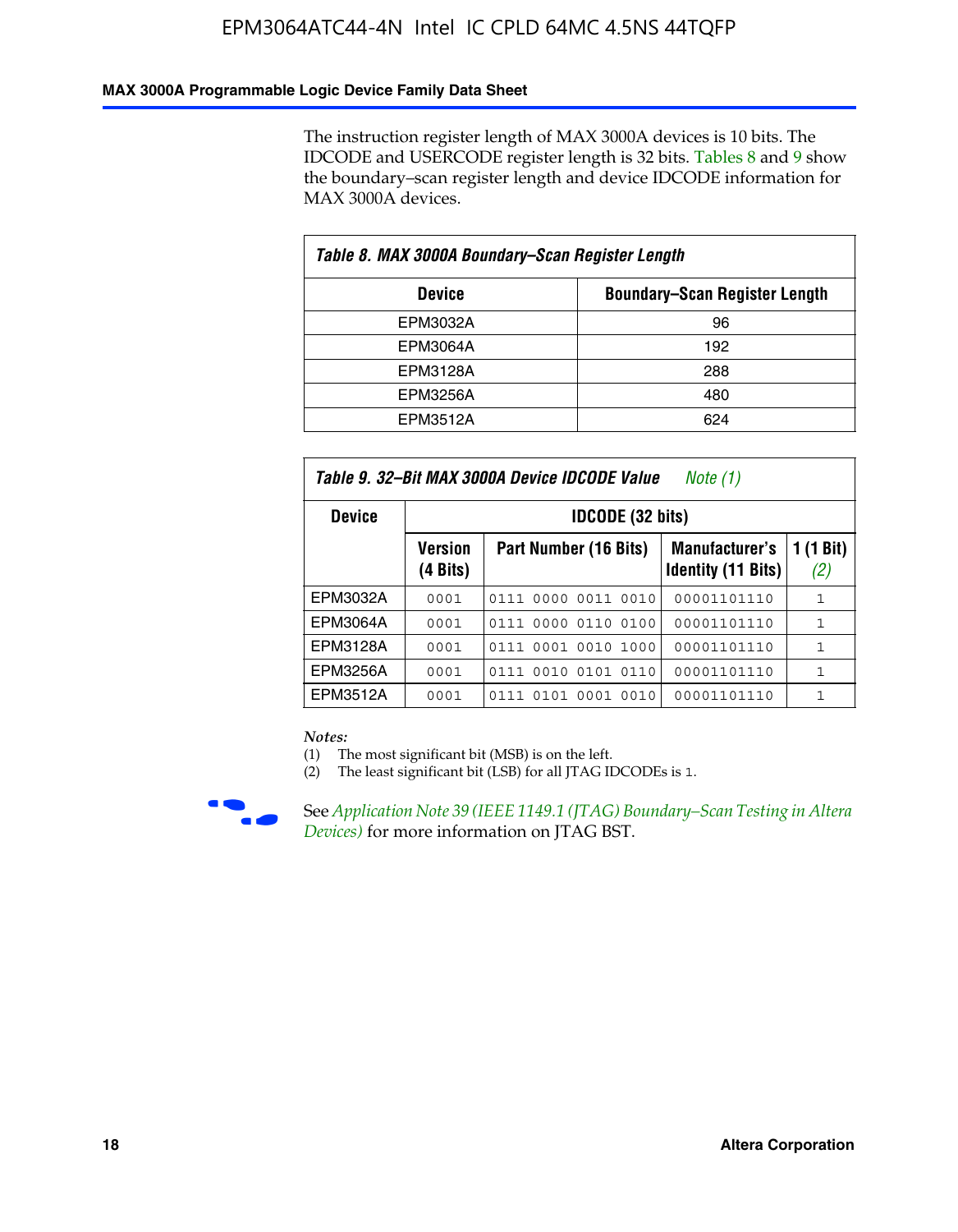

**MAX 3000A Programmable Logic Device Family Data Sheet**

Figure 7 shows the timing information for the JTAG signals.

Table 10 shows the JTAG timing parameters and values for MAX 3000A devices.

|                   | Table 10. JTAG Timing Parameters & Values for MAX 3000A Devices |     |     |      |
|-------------------|-----------------------------------------------------------------|-----|-----|------|
| <b>Symbol</b>     | <b>Parameter</b>                                                | Min | Max | Unit |
| t <sub>JCP</sub>  | TCK clock period                                                | 100 |     | ns   |
| t <sub>JCH</sub>  | TCK clock high time                                             | 50  |     | ns   |
| t <sub>JCL</sub>  | <b>TCK clock low time</b>                                       | 50  |     | ns   |
| t <sub>JPSU</sub> | JTAG port setup time                                            | 20  |     | ns   |
| t <sub>JPH</sub>  | JTAG port hold time                                             | 45  |     | ns   |
| <sup>t</sup> JPCO | JTAG port clock to output                                       |     | 25  | ns   |
| t <sub>JPZX</sub> | JTAG port high impedance to valid output                        |     | 25  | ns   |
| t <sub>JPXZ</sub> | JTAG port valid output to high impedance                        |     | 25  | ns   |
| tussu             | Capture register setup time                                     | 20  |     | ns   |
| t <sub>JSH</sub>  | Capture register hold time                                      | 45  |     | ns   |
| t <sub>JSCO</sub> | Update register clock to output                                 |     | 25  | ns   |
| t <sub>JSZX</sub> | Update register high impedance to valid output                  |     | 25  | ns   |
| t <sub>JSXZ</sub> | Update register valid output to high impedance                  |     | 25  | ns   |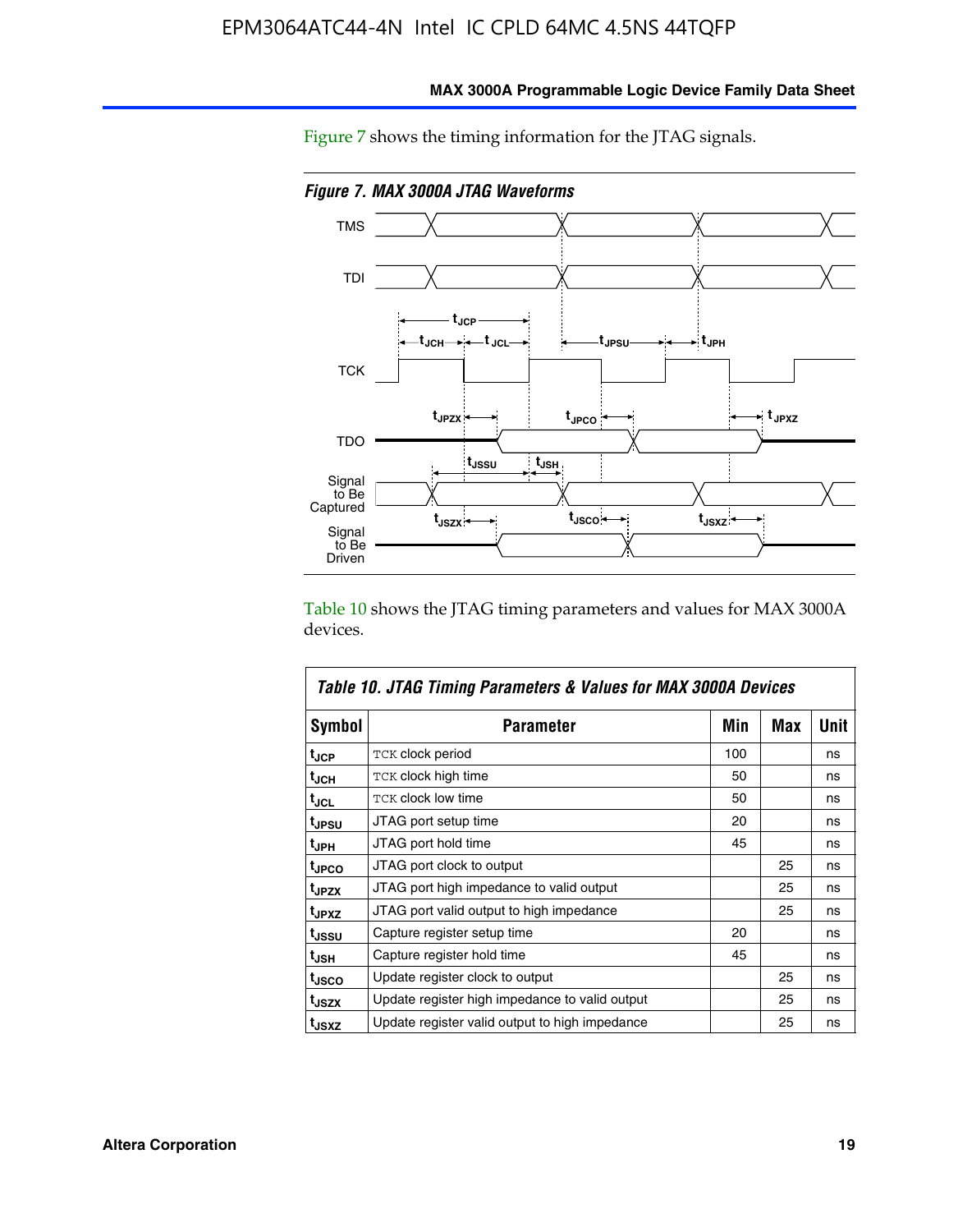**MAX 3000A Programmable Logic Device Family Data Sheet**

| <b>Programmable</b><br><b>Speed/Power</b><br><b>Control</b> | MAX 3000A devices offer a power-saving mode that supports low-power<br>operation across user-defined signal paths or the entire device. This<br>feature allows total power dissipation to be reduced by 50% or more<br>because most logic applications require only a small fraction of all gates to<br>operate at maximum frequency.                                                                                                                        |
|-------------------------------------------------------------|--------------------------------------------------------------------------------------------------------------------------------------------------------------------------------------------------------------------------------------------------------------------------------------------------------------------------------------------------------------------------------------------------------------------------------------------------------------|
|                                                             | The designer can program each individual macrocell in a MAX 3000A<br>device for either high-speed or low-power operation. As a result,<br>speed-critical paths in the design can run at high speed, while the<br>remaining paths can operate at reduced power. Macrocells that run at low<br>power incur a nominal timing delay adder $(t_{LPA})$ for the $t_{LAD}$ , $t_{LAC}$ , $t_{IC}$ ,<br>$t_{ACL}$ , $t_{EN}$ , $t_{CPPW}$ and $t_{SEXP}$ parameters. |
| <b>Output</b><br><b>Configuration</b>                       | MAX 3000A device outputs can be programmed to meet a variety of<br>system-level requirements.                                                                                                                                                                                                                                                                                                                                                                |
|                                                             | <b>MultiVolt I/O Interface</b>                                                                                                                                                                                                                                                                                                                                                                                                                               |
|                                                             | The MAX 3000A device architecture supports the MultiVolt I/O interface<br>fortune which allows MAY 2000A dovices to connect to systems with                                                                                                                                                                                                                                                                                                                  |

feature, which allows MAX 3000A devices to connect to systems with differing supply voltages. MAX 3000A devices in all packages can be set for 2.5–V, 3.3–V, or 5.0–V I/O pin operation. These devices have one set of  $V_{CC}$  pins for internal operation and input buffers (VCCINT), and another set for I/O output drivers (VCCIO).

The VCCIO pins can be connected to either a 3.3–V or 2.5–V power supply, depending on the output requirements. When the VCCIO pins are connected to a 2.5–V power supply, the output levels are compatible with 2.5–V systems. When the VCCIO pins are connected to a 3.3–V power supply, the output high is at 3.3  $\bar{V}$  and is therefore compatible with 3.3-V or 5.0–V systems. Devices operating with  $V_{CCIO}$  levels lower than 3.0 V incur a nominally greater timing delay of  $t_{OD2}$  instead of  $t_{OD1}$ . Inputs can always be driven by 2.5–V, 3.3–V, or 5.0–V signals.

Table 11 summarizes the MAX 3000A MultiVolt I/O support.

| Table 11. MAX 3000A MultiVolt I/O Support |                                       |     |     |     |     |     |  |  |
|-------------------------------------------|---------------------------------------|-----|-----|-----|-----|-----|--|--|
| V <sub>CCIO</sub> Voltage                 | Input Signal (V)<br>Output Signal (V) |     |     |     |     |     |  |  |
|                                           | 2.5                                   | 3.3 | 5.0 | 2.5 | 3.3 | 5.0 |  |  |
| 2.5                                       |                                       |     |     |     |     |     |  |  |
| 3.3                                       |                                       |     |     |     |     |     |  |  |

*Note:*

<sup>(1)</sup> When  $V_{\text{CCIO}}$  is 3.3 V, a MAX 3000A device can drive a 2.5–V device that has 3.3–V tolerant inputs.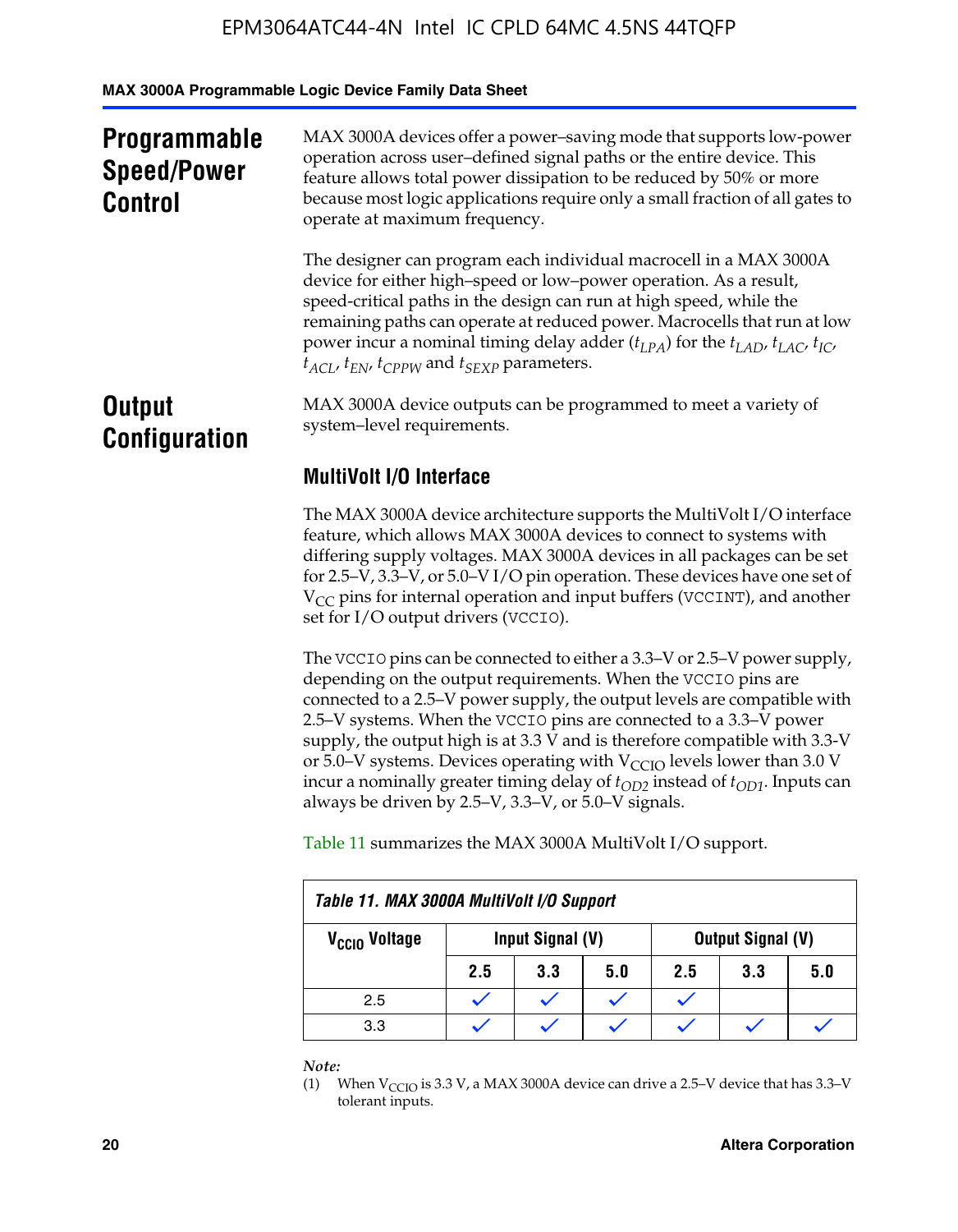#### **Open–Drain Output Option**

MAX 3000A devices provide an optional open–drain (equivalent to open-collector) output for each I/O pin. This open–drain output enables the device to provide system–level control signals (e.g., interrupt and write enable signals) that can be asserted by any of several devices. It can also provide an additional wired–OR plane.

Open-drain output pins on MAX 3000A devices (with a pull-up resistor to the 5.0-V supply) can drive 5.0-V CMOS input pins that require a high  $V_{\text{H}_{\text{H}}}$ . When the open-drain pin is active, it will drive low. When the pin is inactive, the resistor will pull up the trace to 5.0 V, thereby meeting CMOS requirements. The open-drain pin will only drive low or tri-state; it will never drive high. The rise time is dependent on the value of the pull-up resistor and load impedance. The  $I_{OL}$  current specification should be considered when selecting a pull-up resistor

### **Slew–Rate Control**

The output buffer for each MAX 3000A I/O pin has an adjustable output slew rate that can be configured for low–noise or high–speed performance. A faster slew rate provides high–speed transitions for high-performance systems. However, these fast transitions may introduce noise transients into the system. A slow slew rate reduces system noise, but adds a nominal delay of 4 to 5 ns. When the configuration cell is turned off, the slew rate is set for low–noise performance. Each I/O pin has an individual EEPROM bit that controls the slew rate, allowing designers to specify the slew rate on a pin–by–pin basis. The slew rate control affects both the rising and falling edges of the output signal.

**Design Security** All MAX 3000A devices contain a programmable security bit that controls access to the data programmed into the device. When this bit is programmed, a design implemented in the device cannot be copied or retrieved. This feature provides a high level of design security because programmed data within EEPROM cells is invisible. The security bit that controls this function, as well as all other programmed data, is reset only when the device is reprogrammed.

#### **Generic Testing** MAX 3000A devices are fully tested. Complete testing of each programmable EEPROM bit and all internal logic elements ensures 100% programming yield. AC test measurements are taken under conditions equivalent to those shown in Figure 8. Test patterns can be used and then erased during early stages of the production flow.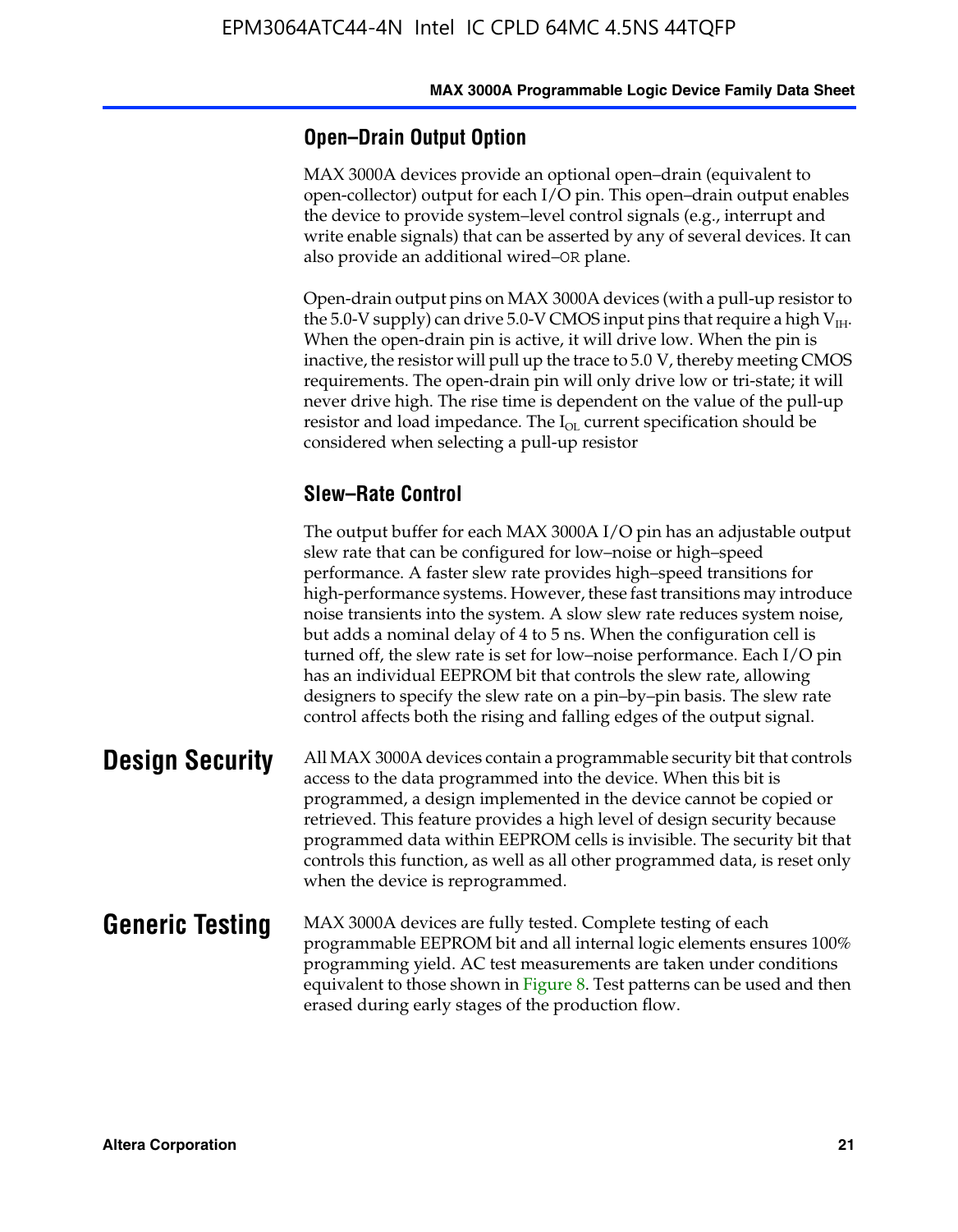#### **MAX 3000A Programmable Logic Device Family Data Sheet**

#### *Figure 8. MAX 3000A AC Test Conditions*

*Power supply transients can affect AC measurements. Simultaneous transitions of multiple outputs should be avoided for accurate measurement. Threshold tests must not be performed under AC conditions. Large–amplitude, fast– ground–current transients normally occur as the device outputs discharge the load capacitances. When these transients flow through the parasitic inductance between the device ground pin and the test system ground, significant reductions in observable noise immunity can result. Numbers in brackets are for 2.5–V outputs. Numbers without brackets are for 3.3–V devices or outputs.*



## **Operating Conditions**

Tables 12 through 15 provide information on absolute maximum ratings, recommended operating conditions, DC operating conditions, and capacitance for MAX 3000A devices.

|                | Table 12. MAX 3000A Device Absolute Maximum Ratings<br>Note (1) |                                    |        |      |              |  |  |  |
|----------------|-----------------------------------------------------------------|------------------------------------|--------|------|--------------|--|--|--|
| Symbol         | <b>Parameter</b>                                                | <b>Conditions</b>                  | Min    | Max  | Unit         |  |  |  |
| $V_{CC}$       | Supply voltage                                                  | With respect to ground (2)         | $-0.5$ | 4.6  | v            |  |  |  |
| V <sub>1</sub> | DC input voltage                                                |                                    | $-2.0$ | 5.75 | v            |  |  |  |
| $I_{OUT}$      | DC output current, per pin                                      |                                    | $-25$  | 25   | mA           |  |  |  |
| $T_{\rm STG}$  | Storage temperature                                             | No bias                            | $-65$  | 150  | $^{\circ}$ C |  |  |  |
| $T_A$          | Ambient temperature                                             | Under bias                         | $-65$  | 135  | $^{\circ}$ C |  |  |  |
| $T_{\rm J}$    | Junction temperature                                            | PQFP and TQFP packages, under bias |        | 135  | $^{\circ}$ C |  |  |  |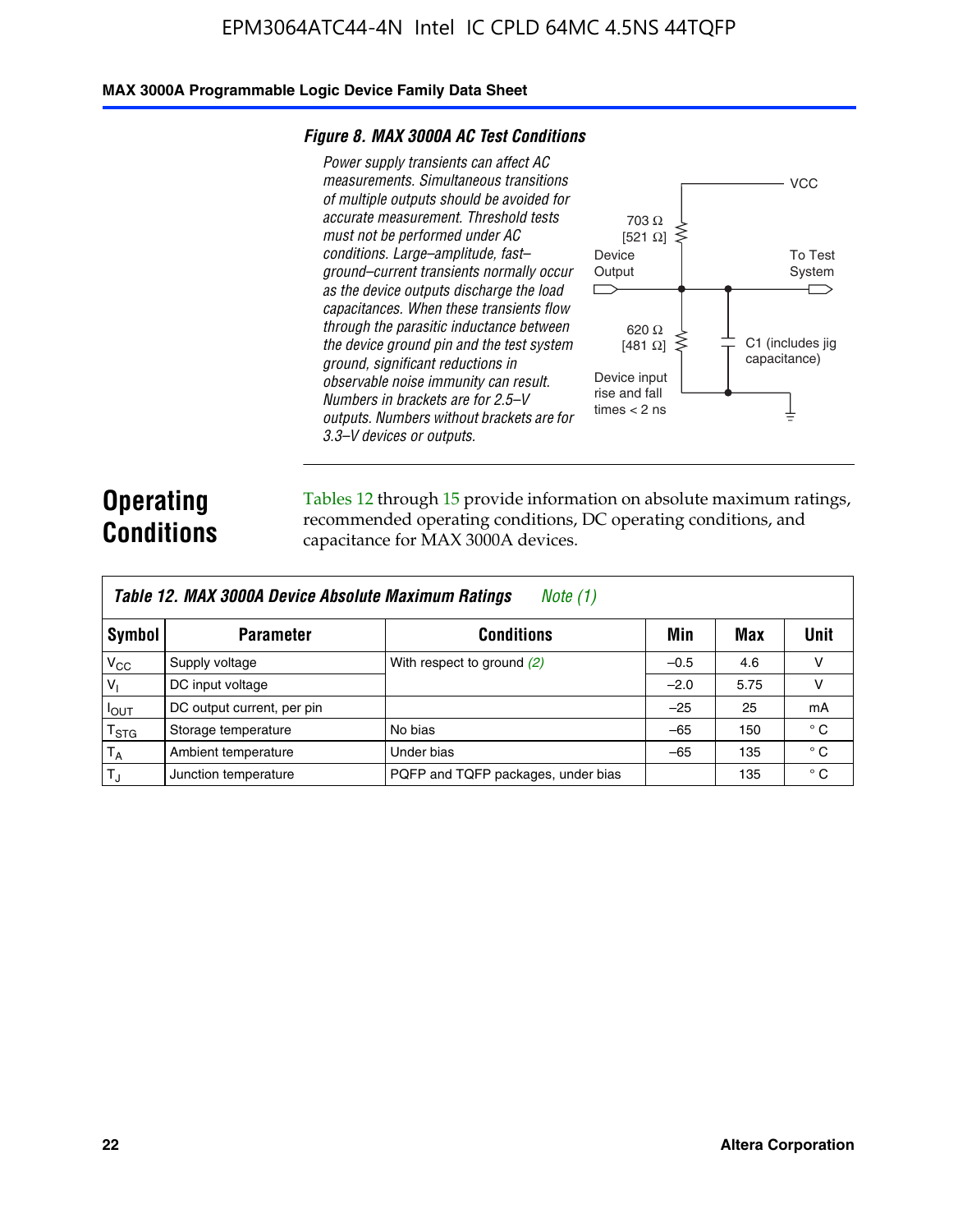|                    | <b>Table 13. MAX 3000A Device Recommended Operating Conditions</b> |                       |          |                   |              |  |  |  |
|--------------------|--------------------------------------------------------------------|-----------------------|----------|-------------------|--------------|--|--|--|
| Symbol             | <b>Parameter</b>                                                   | <b>Conditions</b>     | Min      | Max               | Unit         |  |  |  |
| V <sub>CCINT</sub> | Supply voltage for internal logic and<br>input buffers             | (10)                  | 3.0      | 3.6               | $\vee$       |  |  |  |
| V <sub>CCIO</sub>  | Supply voltage for output drivers,<br>3.3-V operation              |                       | 3.0      | 3.6               | $\vee$       |  |  |  |
|                    | Supply voltage for output drivers,<br>2.5-V operation              |                       | 2.3      | 2.7               | $\vee$       |  |  |  |
| V <sub>CCISP</sub> | Supply voltage during ISP                                          |                       | 3.0      | 3.6               | $\vee$       |  |  |  |
| $V_{\parallel}$    | Input voltage                                                      | (3)                   | $-0.5$   | 5.75              | $\vee$       |  |  |  |
| $V_{\rm O}$        | Output voltage                                                     |                       | $\Omega$ | V <sub>CCIO</sub> | v            |  |  |  |
| $T_A$              | Ambient temperature                                                | Commercial range      | $\Omega$ | 70                | $^{\circ}$ C |  |  |  |
|                    |                                                                    | Industrial range      | $-40$    | 85                | $^{\circ}$ C |  |  |  |
| $T_{\rm J}$        | Junction temperature                                               | Commercial range      | $\Omega$ | 90                | $^{\circ}$ C |  |  |  |
|                    |                                                                    | Industrial range (11) | $-40$    | 105               | $^{\circ}$ C |  |  |  |
| $t_{\mathsf{R}}$   | Input rise time                                                    |                       |          | 40                | ns           |  |  |  |
| $t_{\mathsf{F}}$   | Input fall time                                                    |                       |          | 40                | ns           |  |  |  |

| Symbol          | <b>Parameter</b>                                                                      | <b>Conditions</b>                                  | Min                     | Max  | Unit      |
|-----------------|---------------------------------------------------------------------------------------|----------------------------------------------------|-------------------------|------|-----------|
| V <sub>IH</sub> | High-level input voltage                                                              |                                                    | 1.7                     | 5.75 | $\vee$    |
| $V_{IL}$        | Low-level input voltage                                                               |                                                    | $-0.5$                  | 0.8  | v         |
| $V_{OH}$        | 3.3-V high-level TTL output<br>voltage                                                | $I_{OH} = -8$ mA DC, $V_{CClO} = 3.00$ V (5)       | 2.4                     |      | v         |
|                 | 3.3-V high-level CMOS output<br>voltage                                               | $I_{OH} = -0.1$ mA DC, $V_{CCIO} = 3.00$ V (5)     | $V_{\text{CCIO}} - 0.2$ |      | v         |
|                 | 2.5-V high-level output voltage<br>$I_{OH} = -100 \mu A DC$ , $V_{CCIO} = 2.30 V (5)$ |                                                    | 2.1                     |      | v         |
|                 |                                                                                       | $I_{OH} = -1$ mA DC, $V_{CGIO} = 2.30$ V (5)       | 2.0                     |      | $\vee$    |
|                 |                                                                                       | $I_{OH} = -2$ mA DC, $V_{CGIO} = 2.30$ V (5)       | 1.7                     |      | v         |
| $V_{OL}$        | 3.3–V low–level TTL output voltage $ I_{OL} = 8$ mA DC, $V_{CCIO} = 3.00$ V (6)       |                                                    |                         | 0.4  | $\vee$    |
|                 | 3.3-V low-level CMOS output<br>voltage                                                | $I_{OL}$ = 0.1 mA DC, $V_{CClO}$ = 3.00 V (6)      |                         | 0.2  | $\vee$    |
|                 | 2.5-V low-level output voltage                                                        | $I_{OL}$ = 100 µA DC, $V_{CCIO}$ = 2.30 V (6)      |                         | 0.2  | v         |
|                 |                                                                                       | $I_{OL}$ = 1 mA DC, V <sub>CCIO</sub> = 2.30 V (6) |                         | 0.4  | v         |
|                 |                                                                                       | $I_{OL}$ = 2 mA DC, $V_{CCIO}$ = 2.30 V (6)        |                         | 0.7  | $\vee$    |
| h.              | Input leakage current                                                                 | $V_1 = -0.5$ to 5.5 V (7)                          | $-10$                   | 10   | μA        |
| $I_{OZ}$        | Tri-state output off-state current                                                    | $V_1 = -0.5$ to 5.5 V (7)                          | $-10$                   | 10   | μA        |
| $R_{lSP}$       | Value of I/O pin pull-up resistor<br>when programming in-system or<br>during power-up | $V_{CCD}$ = 2.3 to 3.6 V (8)                       | 20                      | 74   | $k\Omega$ |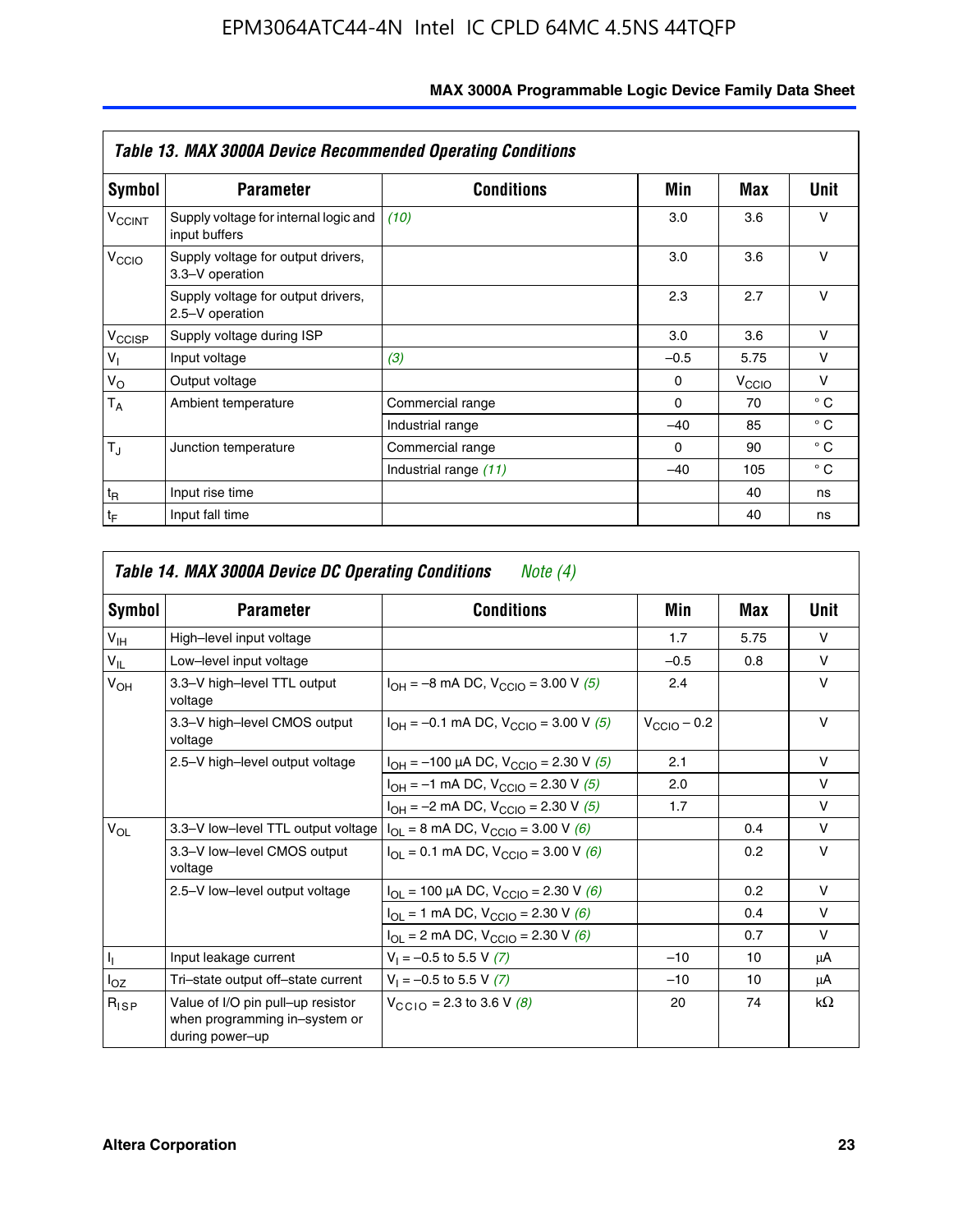#### **MAX 3000A Programmable Logic Device Family Data Sheet**

|          | Table 15. MAX 3000A Device Capacitance<br>Note (9) |                               |     |     |             |  |  |
|----------|----------------------------------------------------|-------------------------------|-----|-----|-------------|--|--|
| Symbol   | <b>Parameter</b>                                   | <b>Conditions</b>             | Min | Max | <b>Unit</b> |  |  |
| $C_{IN}$ | Input pin capacitance                              | $V_{IN} = 0 V$ , f = 1.0 MHz  |     | 8   | pF          |  |  |
| $C_{VO}$ | I/O pin capacitance                                | $V_{OUT} = 0 V$ , f = 1.0 MHz |     | 8   | pF          |  |  |

*Notes to tables:*

(2) Minimum DC input voltage is –0.5 V. During transitions, the inputs may undershoot to –2.0 V or overshoot to 5.75 V for input currents less than 100 mA and periods shorter than 20 ns.

(4) These values are specified under the recommended operating conditions, as shown in Table 13 on page 23.

(5) The parameter is measured with 50% of the outputs each sourcing the specified current. The  $I<sub>OH</sub>$  parameter refers to high–level TTL or CMOS output current.

- (6) The parameter is measured with 50% of the outputs each sinking the specified current. The  $I_{OL}$  parameter refers to low–level TTL, PCI, or CMOS output current.
- (7) This value is specified during normal device operation. During power-up, the maximum leakage current is ±300 μA.

(8) This pull–up exists while devices are programmed in–system and in unprogrammed devices during power–up.

- (9) Capacitance is measured at 25° C and is sample–tested only. The OE1 pin (high–voltage pin during programming) has a maximum capacitance of 20 pF.
- (10) The POR time for all MAX 3000A devices does not exceed 100  $\mu$ s. The sufficient V<sub>CCINT</sub> voltage level for POR is 3.0 V. The device is fully initialized within the POR time after  $V_{\text{CCINT}}$  reaches the sufficient POR voltage level.
- (11) These devices support in-system programming for –40° to 100° C. For in-system programming support between –40° and 0° C, contact Altera Applications.

#### Figure 9 shows the typical output drive characteristics of MAX 3000A devices.

<sup>(1)</sup> See the *Operating Requirements for Altera Devices Data Sheet*.

<sup>(3)</sup> All pins, including dedicated inputs, I/O pins, and JTAG pins, may be driven before  $V_{\text{CCINT}}$  and  $V_{\text{CCIO}}$  are powered.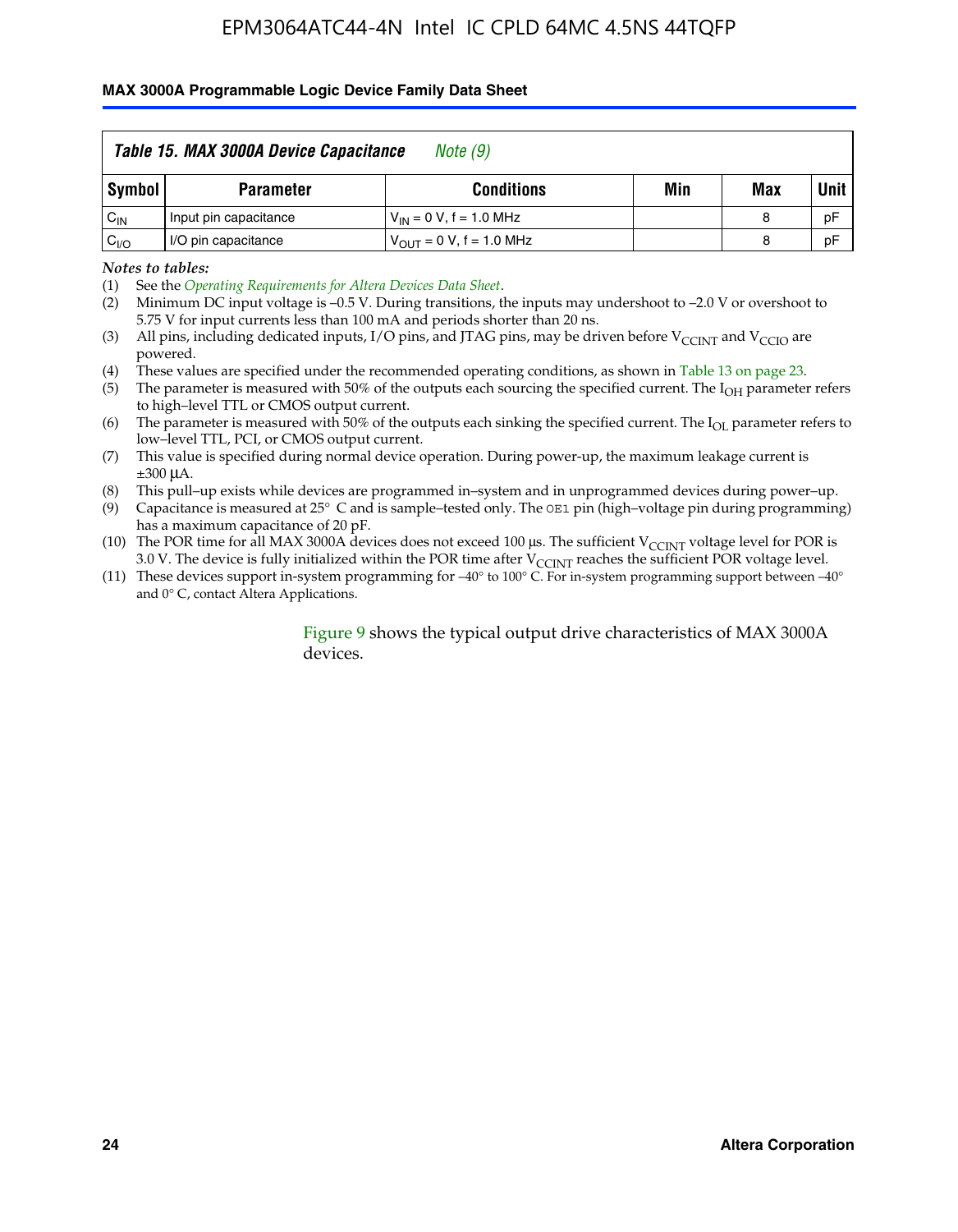

*Figure 9. Output Drive Characteristics of MAX 3000A Devices*

## **Power Sequencing & Hot–Socketing**

Because MAX 3000A devices can be used in a mixed–voltage environment, they have been designed specifically to tolerate any possible power–up sequence. The  $V_{CCIO}$  and  $V_{CCINT}$  power planes can be powered in any order.

Signals can be driven into MAX 3000A devices before and during power-up without damaging the device. In addition, MAX 3000A devices do not drive out during power-up. Once operating conditions are reached, MAX 3000A devices operate as specified by the user.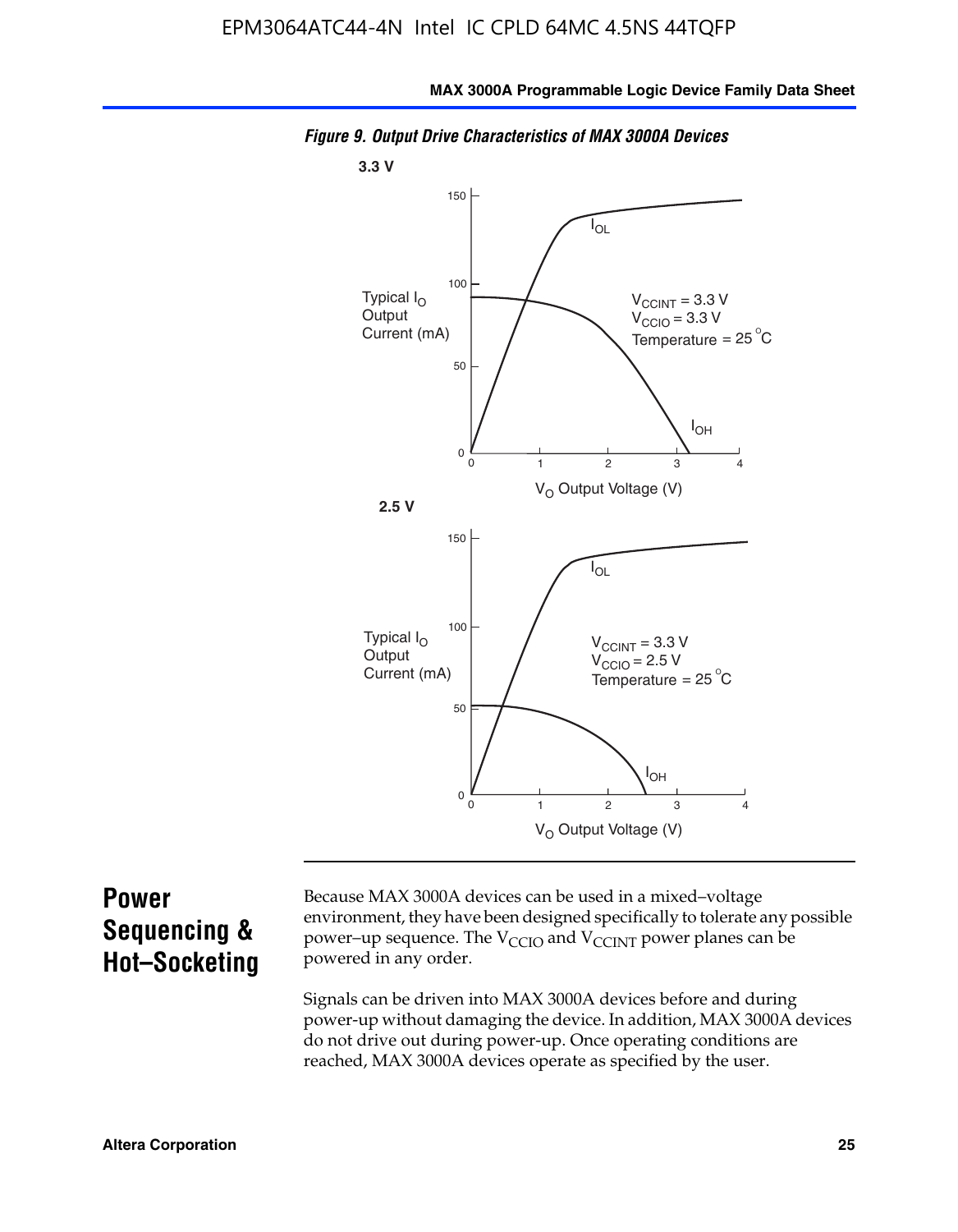#### **MAX 3000A Programmable Logic Device Family Data Sheet**

**Timing Model** MAX 3000A device timing can be analyzed with the Altera software, with a variety of popular industry–standard EDA simulators and timing analyzers, or with the timing model shown in Figure 10. MAX 3000A devices have predictable internal delays that enable the designer to determine the worst–case timing of any design. The software provides timing simulation, point–to–point delay prediction, and detailed timing analysis for device–wide performance evaluation.

#### *Figure 10. MAX 3000A Timing Model*



The timing characteristics of any signal path can be derived from the timing model and parameters of a particular device. External timing parameters, which represent pin–to–pin timing delays, can be calculated as the sum of internal parameters. Figure 11 shows the timing relationship between internal and external delay parameters.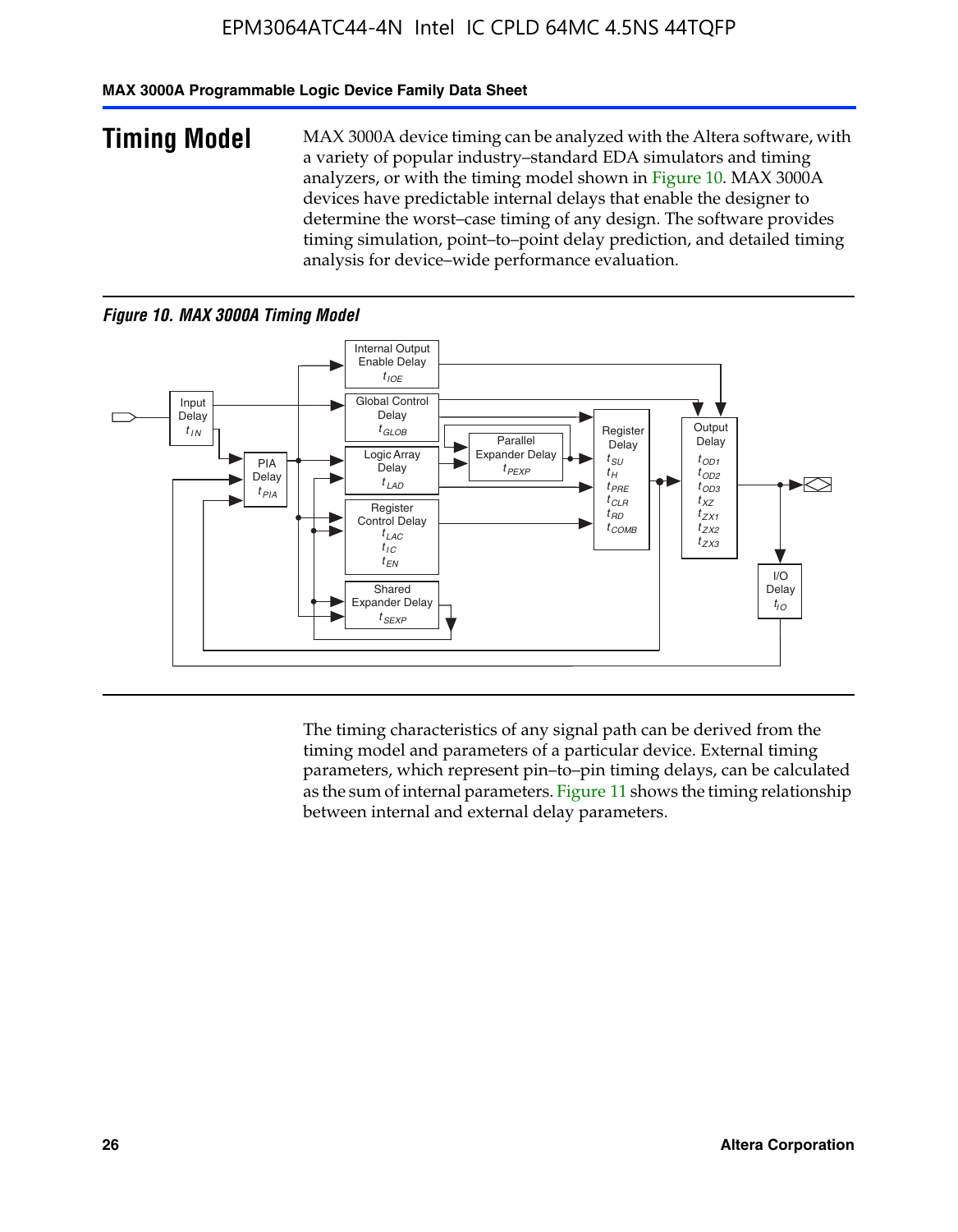#### *Figure 11. MAX 3000A Switching Waveforms*

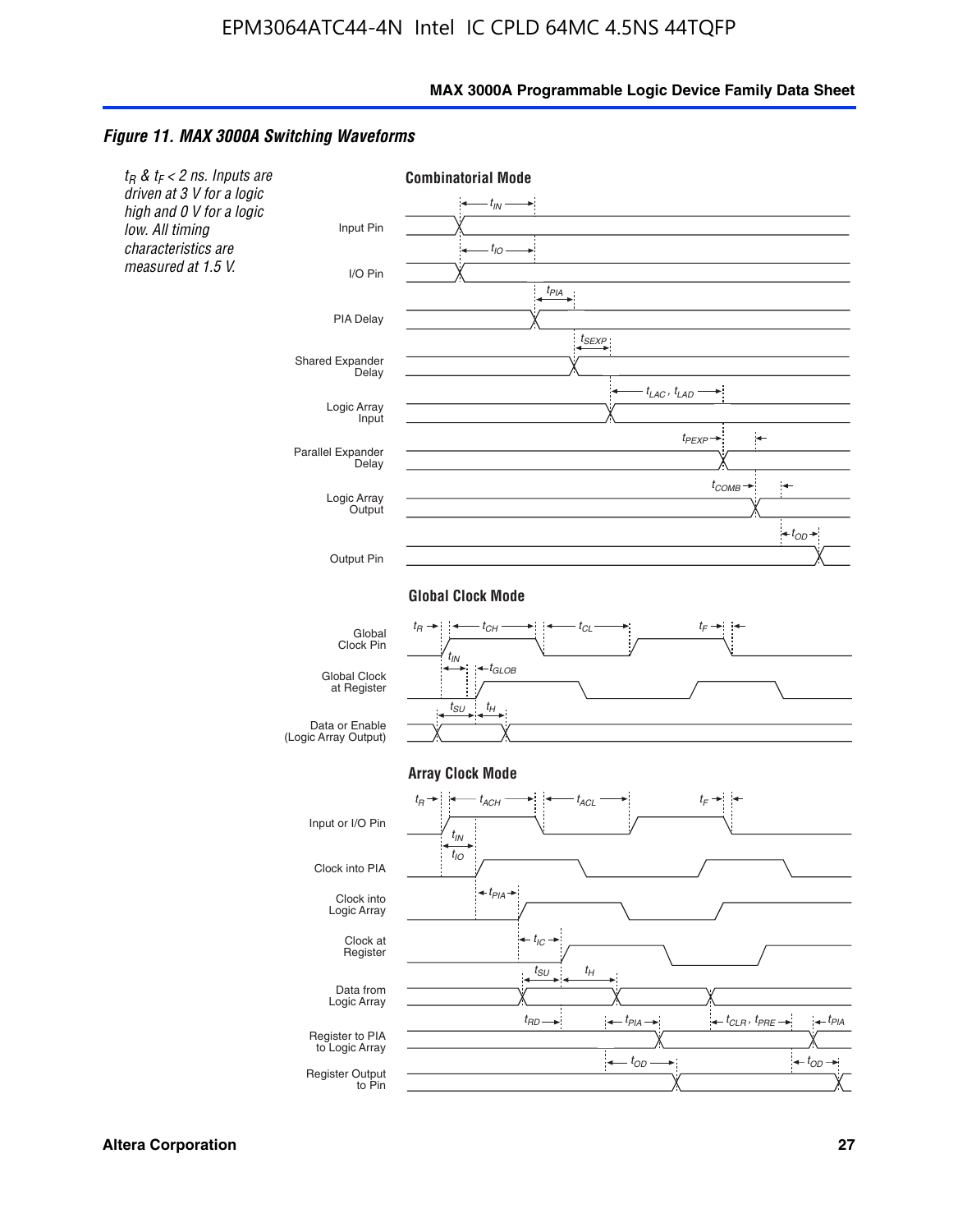#### **MAX 3000A Programmable Logic Device Family Data Sheet**

|                             | Table 16. EPM3032A External Timing Parameters<br><i>Note</i> $(1)$ |                     |                    |     |       |            |       |            |            |
|-----------------------------|--------------------------------------------------------------------|---------------------|--------------------|-----|-------|------------|-------|------------|------------|
| Symbol                      | <b>Parameter</b>                                                   | <b>Conditions</b>   | <b>Speed Grade</b> |     |       |            |       |            |            |
|                             |                                                                    |                     | $-4$               |     |       | $-7$       | $-10$ |            |            |
|                             |                                                                    |                     | Min                | Max | Min   | <b>Max</b> | Min   | <b>Max</b> |            |
| t <sub>PD1</sub>            | Input to non-<br>registered output                                 | $C1 = 35 pF$<br>(2) |                    | 4.5 |       | 7.5        |       | 10         | ns         |
| t <sub>PD2</sub>            | I/O input to non-<br>registered output                             | $C1 = 35 pF$<br>(2) |                    | 4.5 |       | 7.5        |       | 10         | ns         |
| $t_{\text{SU}}$             | Global clock setup<br>time                                         | (2)                 | 2.9                |     | 4.7   |            | 6.3   |            | ns         |
| $t_H$                       | Global clock hold time                                             | (2)                 | 0.0                |     | 0.0   |            | 0.0   |            | ns         |
| $t_{CO1}$                   | Global clock to output<br>delay                                    | $C1 = 35 pF$        | 1.0                | 3.0 | 1.0   | 5.0        | 1.0   | 6.7        | ns         |
| $t_{CH}$                    | Global clock high time                                             |                     | 2.0                |     | 3.0   |            | 4.0   |            | ns         |
| $t_{CL}$                    | Global clock low time                                              |                     | 2.0                |     | 3.0   |            | 4.0   |            | ns         |
| t <sub>ASU</sub>            | Array clock setup time                                             | (2)                 | 1.6                |     | 2.5   |            | 3.6   |            | ns         |
| t <sub>АН</sub>             | Array clock hold time                                              | (2)                 | 0.3                |     | 0.5   |            | 0.5   |            | ns         |
| $t_{ACO1}$                  | Array clock to output<br>delay                                     | $C1 = 35 pF$<br>(2) | 1.0                | 4.3 | 1.0   | 7.2        | 1.0   | 9.4        | ns         |
| t <sub>ACH</sub>            | Array clock high time                                              |                     | 2.0                |     | 3.0   |            | 4.0   |            | ns         |
| $\textsf{t}_{\mathsf{ACL}}$ | Array clock low time                                               |                     | 2.0                |     | 3.0   |            | 4.0   |            | ns         |
| t <sub>CPPW</sub>           | Minimum pulse width<br>for clear and preset                        | (3)                 | 2.0                |     | 3.0   |            | 4.0   |            | ns         |
| $t_{\text{CNT}}$            | Minimum global clock<br>period                                     | (2)                 |                    | 4.4 |       | 7.2        |       | 9.7        | ns         |
| $f_{CNT}$                   | Maximum internal<br>global clock frequency                         | (2), (4)            | 227.3              |     | 138.9 |            | 103.1 |            | <b>MHz</b> |
| $t_{ACNT}$                  | Minimum array clock<br>period                                      | (2)                 |                    | 4.4 |       | 7.2        |       | 9.7        | ns         |
| $f_{ACNT}$                  | Maximum internal<br>array clock frequency                          | (2), (4)            | 227.3              |     | 138.9 |            | 103.1 |            | <b>MHz</b> |

## Tables 16 through 23 show EPM3032A, EPM3064A, EPM3128A, EPM3256A, and EPM3512A timing information.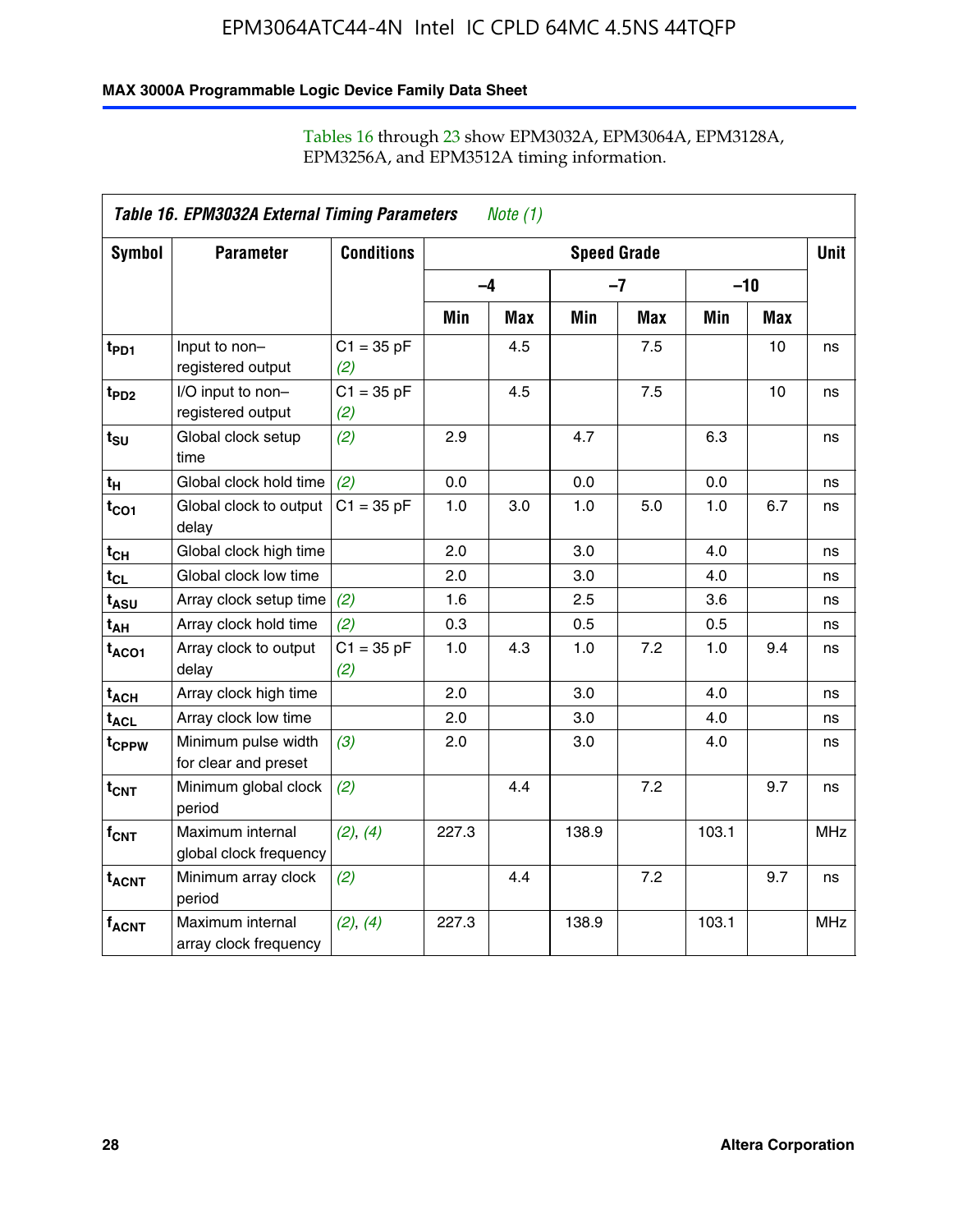| Symbol            | <b>Parameter</b>                                                                                            | <b>Conditions</b> | <b>Speed Grade</b> |      |     |     |     |      | Unit |
|-------------------|-------------------------------------------------------------------------------------------------------------|-------------------|--------------------|------|-----|-----|-----|------|------|
|                   |                                                                                                             |                   |                    | $-4$ | -7  |     | -10 |      |      |
|                   |                                                                                                             |                   | Min                | Max  | Min | Max | Min | Max  |      |
| $t_{IN}$          | Input pad and buffer delay                                                                                  |                   |                    | 0.7  |     | 1.2 |     | 1.5  | ns   |
| $t_{IO}$          | I/O input pad and buffer<br>delay                                                                           |                   |                    | 0.7  |     | 1.2 |     | 1.5  | ns   |
| t <sub>SEXP</sub> | Shared expander delay                                                                                       |                   |                    | 1.9  |     | 3.1 |     | 4.0  | ns   |
| t <sub>PEXP</sub> | Parallel expander delay                                                                                     |                   |                    | 0.5  |     | 0.8 |     | 1.0  | ns   |
| $t_{LAD}$         | Logic array delay                                                                                           |                   |                    | 1.5  |     | 2.5 |     | 3.3  | ns   |
| $t_{LAC}$         | Logic control array delay                                                                                   |                   |                    | 0.6  |     | 1.0 |     | 1.2  | ns   |
| $t_{IOE}$         | Internal output enable delay                                                                                |                   |                    | 0.0  |     | 0.0 |     | 0.0  | ns   |
| $t_{OD1}$         | Output buffer and pad<br>delay, slow slew rate $=$ off<br>$V_{\text{CCIO}} = 3.3 \text{ V}$                 | $C1 = 35 pF$      |                    | 0.8  |     | 1.3 |     | 1.8  | ns   |
| $t_{OD2}$         | Output buffer and pad<br>delay, slow slew rate $=$ off<br>$V_{\text{CCIO}} = 2.5 V$                         | $C1 = 35 pF$      |                    | 1.3  |     | 1.8 |     | 2.3  | ns   |
| $t_{OD3}$         | Output buffer and pad<br>delay, slow slew rate $=$ on<br>$V_{\text{CCIO}}$ = 2.5 V or 3.3 V                 | $C1 = 35 pF$      |                    | 5.8  |     | 6.3 |     | 6.8  | ns   |
| t <sub>ZX1</sub>  | Output buffer enable delay,<br>slow slew rate $=$ off<br>$VCCIO = 3.3 V$                                    | $C1 = 35 pF$      |                    | 4.0  |     | 4.0 |     | 5.0  | ns   |
| t <sub>ZX2</sub>  | Output buffer enable delay,<br>slow slew rate $=$ off<br>$V_{\text{CCIO}} = 2.5 V$                          | $C1 = 35 pF$      |                    | 4.5  |     | 4.5 |     | 5.5  | ns   |
| $t_{ZX3}$         | Output buffer enable delay,<br>slow slew rate $=$ on<br>$V_{\text{CCIO}} = 2.5 \text{ V or } 3.3 \text{ V}$ | $C1 = 35 pF$      |                    | 9.0  |     | 9.0 |     | 10.0 | ns   |
| $t_{XZ}$          | Output buffer disable delay                                                                                 | $C1 = 5 pF$       |                    | 4.0  |     | 4.0 |     | 5.0  | ns   |
| t <sub>SU</sub>   | Register setup time                                                                                         |                   | 1.3                |      | 2.0 |     | 2.8 |      | ns   |
| t <sub>Η</sub>    | Register hold time                                                                                          |                   | 0.6                |      | 1.0 |     | 1.3 |      | ns   |
| t <sub>RD</sub>   | Register delay                                                                                              |                   |                    | 0.7  |     | 1.2 |     | 1.5  | ns   |
| t <sub>COMB</sub> | Combinatorial delay                                                                                         |                   |                    | 0.6  |     | 1.0 |     | 1.3  | ns   |
| $t_{IC}$          | Array clock delay                                                                                           |                   |                    | 1.2  |     | 2.0 |     | 2.5  | ns   |
| $t_{EN}$          | Register enable time                                                                                        |                   |                    | 0.6  |     | 1.0 |     | 1.2  | ns   |
| t <sub>GLOB</sub> | Global control delay                                                                                        |                   |                    | 0.8  |     | 1.3 |     | 1.9  | ns   |
| t <sub>PRE</sub>  | Register preset time                                                                                        |                   |                    | 1.2  |     | 1.9 |     | 2.6  | ns   |
| $t_{CLR}$         | Register clear time                                                                                         |                   |                    | 1.2  |     | 1.9 |     | 2.6  | ns   |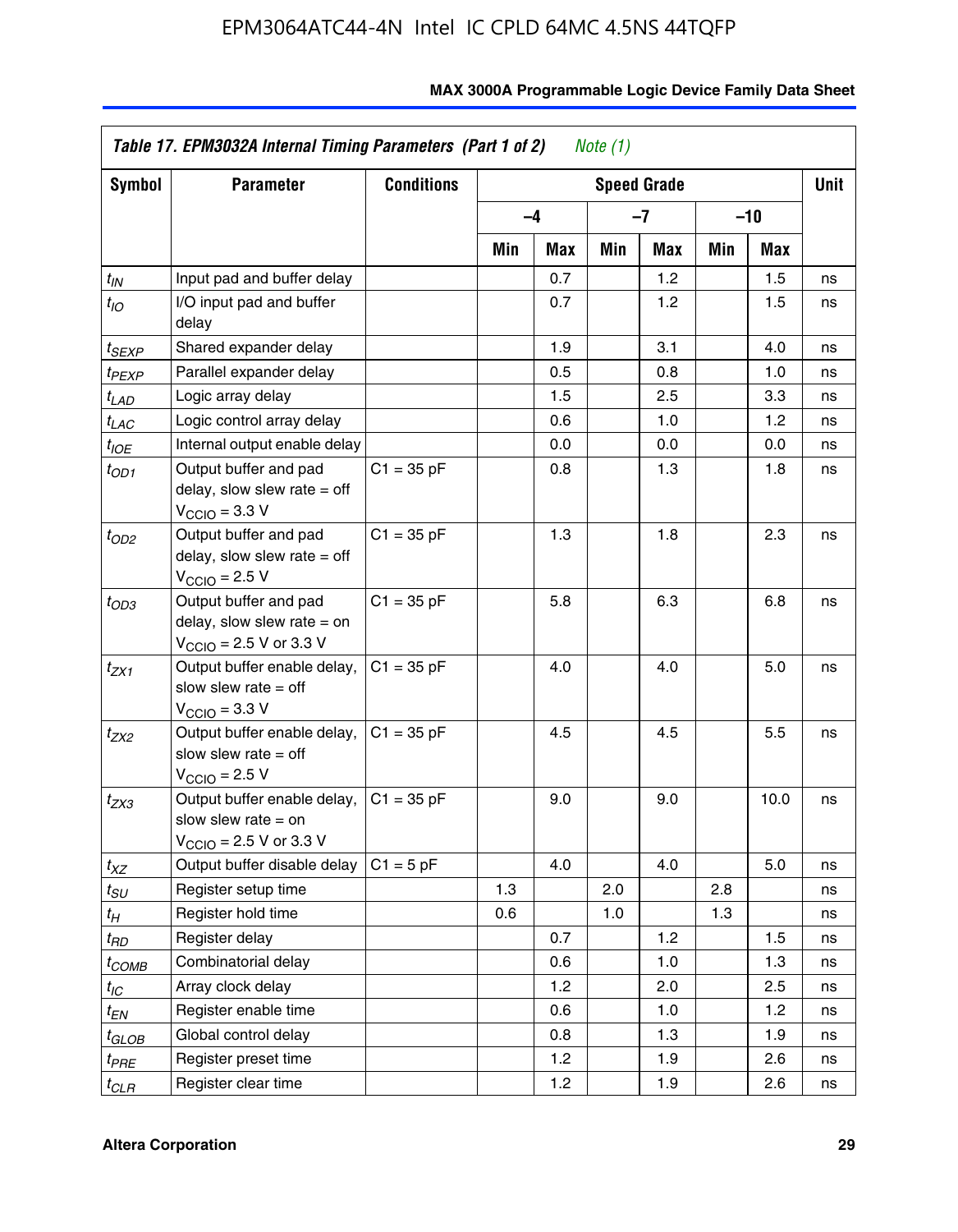| Table 17. EPM3032A Internal Timing Parameters (Part 2 of 2)<br>Note (1) |                  |                   |     |                                   |     |     |       |     |    |  |  |
|-------------------------------------------------------------------------|------------------|-------------------|-----|-----------------------------------|-----|-----|-------|-----|----|--|--|
| Symbol                                                                  | <b>Parameter</b> | <b>Conditions</b> |     | <b>Unit</b><br><b>Speed Grade</b> |     |     |       |     |    |  |  |
|                                                                         |                  |                   | -4  |                                   | -7  |     | $-10$ |     |    |  |  |
|                                                                         |                  |                   | Min | <b>Max</b>                        | Min | Max | Min   | Max |    |  |  |
| $t_{PIA}$                                                               | PIA delay        | (2)               |     | 0.9                               |     | 1.5 |       | 2.1 | ns |  |  |
| $t_{LPA}$                                                               | Low-power adder  | (5)               |     | 2.5                               |     | 4.0 |       | 5.0 | ns |  |  |

| Table 18. EPM3064A External Timing Parameters<br>Note $(1)$ |                                             |                    |       |            |       |                    |       |       |             |  |
|-------------------------------------------------------------|---------------------------------------------|--------------------|-------|------------|-------|--------------------|-------|-------|-------------|--|
| Symbol                                                      | <b>Parameter</b>                            | <b>Conditions</b>  |       |            |       | <b>Speed Grade</b> |       |       | <b>Unit</b> |  |
|                                                             |                                             |                    |       | $-4$       |       | $-7$               |       | $-10$ |             |  |
|                                                             |                                             |                    | Min   | <b>Max</b> | Min   | <b>Max</b>         | Min   | Max   |             |  |
| t <sub>PD1</sub>                                            | Input to non-registered<br>output           | $C1 = 35$ pF $(2)$ |       | 4.5        |       | 7.5                |       | 10.0  | ns          |  |
| t <sub>PD2</sub>                                            | I/O input to non-registered<br>output       | $C1 = 35$ pF $(2)$ |       | 4.5        |       | 7.5                |       | 10.0  | ns          |  |
| $t_{\text{SU}}$                                             | Global clock setup time                     | (2)                | 2.8   |            | 4.7   |                    | 6.2   |       | ns          |  |
| t <sub>H</sub>                                              | Global clock hold time                      | (2)                | 0.0   |            | 0.0   |                    | 0.0   |       | ns          |  |
| $t_{CO1}$                                                   | Global clock to output delay                | $C1 = 35 pF$       | 1.0   | 3.1        | 1.0   | 5.1                | 1.0   | 7.0   | ns          |  |
| $t_{CH}$                                                    | Global clock high time                      |                    | 2.0   |            | 3.0   |                    | 4.0   |       | ns          |  |
| $t_{CL}$                                                    | Global clock low time                       |                    | 2.0   |            | 3.0   |                    | 4.0   |       | ns          |  |
| t <sub>ASU</sub>                                            | Array clock setup time                      | (2)                | 1.6   |            | 2.6   |                    | 3.6   |       | ns          |  |
| $t_{AH}$                                                    | Array clock hold time                       | (2)                | 0.3   |            | 0.4   |                    | 0.6   |       | ns          |  |
| $t_{ACO1}$                                                  | Array clock to output delay                 | $C1 = 35$ pF $(2)$ | 1.0   | 4.3        | 1.0   | 7.2                | 1.0   | 9.6   | ns          |  |
| $t_{ACH}$                                                   | Array clock high time                       |                    | 2.0   |            | 3.0   |                    | 4.0   |       | ns          |  |
| $t_{\sf ACL}$                                               | Array clock low time                        |                    | 2.0   |            | 3.0   |                    | 4.0   |       | ns          |  |
| t <sub>CPPW</sub>                                           | Minimum pulse width for<br>clear and preset | (3)                | 2.0   |            | 3.0   |                    | 4.0   |       | ns          |  |
| $t_{\text{CNT}}$                                            | Minimum global clock<br>period              | (2)                |       | 4.5        |       | 7.4                |       | 10.0  | ns          |  |
| f <sub>CNT</sub>                                            | Maximum internal global<br>clock frequency  | (2), (4)           | 222.2 |            | 135.1 |                    | 100.0 |       | <b>MHz</b>  |  |
| <b>t<sub>ACNT</sub></b>                                     | Minimum array clock period                  | (2)                |       | 4.5        |       | 7.4                |       | 10.0  | ns          |  |
| <b>fACNT</b>                                                | Maximum internal array<br>clock frequency   | (2), (4)           | 222.2 |            | 135.1 |                    | 100.0 |       | <b>MHz</b>  |  |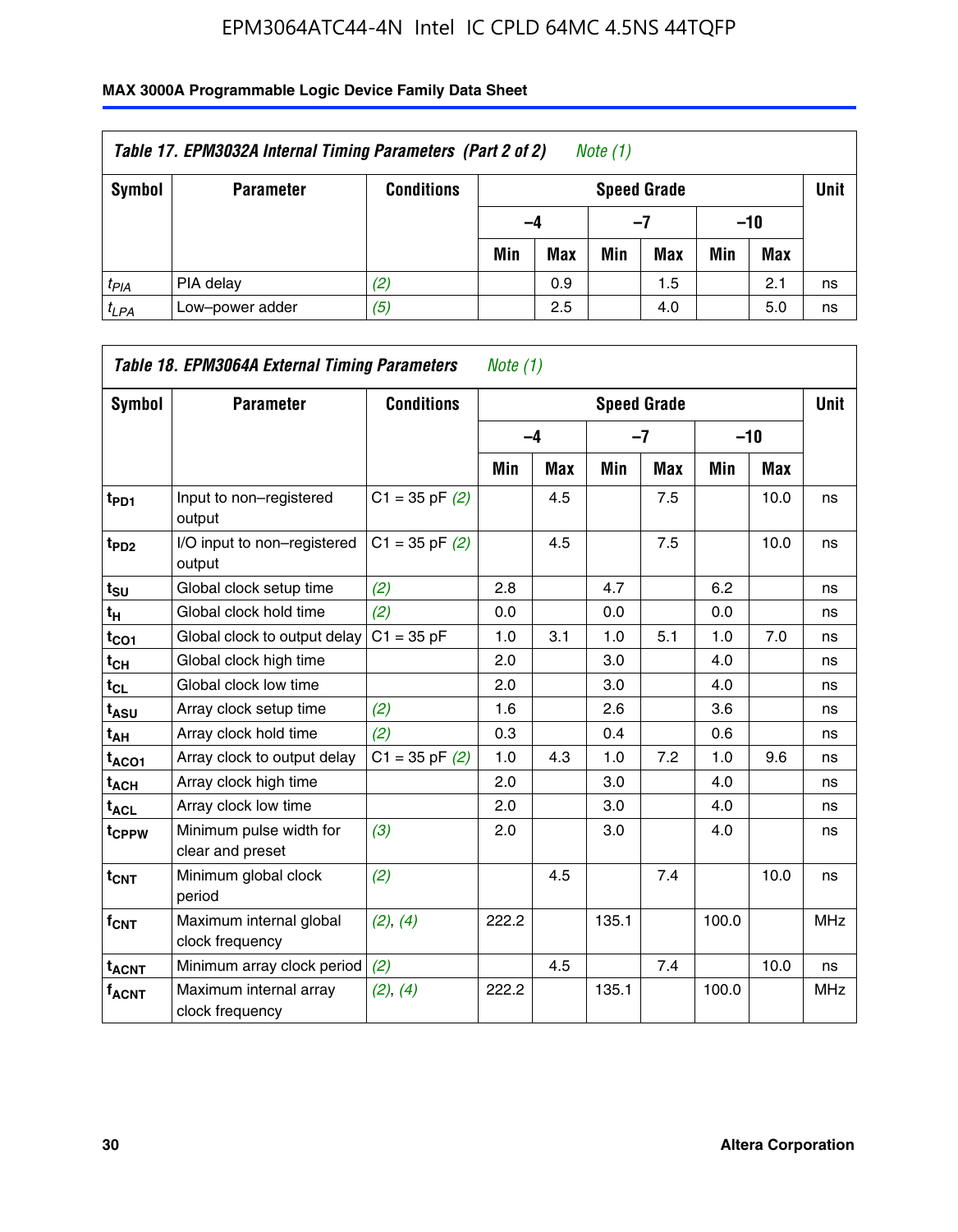| Symbol                | <b>Parameter</b>                                                                                             | <b>Conditions</b> |     |      |     | <b>Speed Grade</b> |     |            | <b>Unit</b> |
|-----------------------|--------------------------------------------------------------------------------------------------------------|-------------------|-----|------|-----|--------------------|-----|------------|-------------|
|                       |                                                                                                              |                   |     | $-4$ |     | $-7$               |     | -10        |             |
|                       |                                                                                                              |                   | Min | Max  | Min | Max                | Min | <b>Max</b> |             |
| $t_{\mathsf{IN}}$     | Input pad and buffer delay                                                                                   |                   |     | 0.6  |     | 1.1                |     | 1.4        | ns          |
| $t_{IO}$              | I/O input pad and buffer<br>delay                                                                            |                   |     | 0.6  |     | 1.1                |     | 1.4        | ns          |
| t <sub>SEXP</sub>     | Shared expander delay                                                                                        |                   |     | 1.8  |     | 3.0                |     | 3.9        | ns          |
| t <sub>PEXP</sub>     | Parallel expander delay                                                                                      |                   |     | 0.4  |     | 0.7                |     | 0.9        | ns          |
| $t_{LAD}$             | Logic array delay                                                                                            |                   |     | 1.5  |     | 2.5                |     | 3.2        | ns          |
| $t_{LAC}$             | Logic control array delay                                                                                    |                   |     | 0.6  |     | 1.0                |     | 1.2        | ns          |
| $t_{IOE}$             | Internal output enable delay                                                                                 |                   |     | 0.0  |     | 0.0                |     | 0.0        | ns          |
| $t_{OD1}$             | Output buffer and pad<br>delay, slow slew rate $=$ off<br>$V_{\text{CCIO}} = 3.3 \text{ V}$                  | $C1 = 35 pF$      |     | 0.8  |     | 1.3                |     | 1.8        | ns          |
| $t_{OD2}$             | Output buffer and pad<br>delay, slow slew rate $=$ off<br>$V_{\rm CClO}$ = 2.5 V                             | $C1 = 35 pF$      |     | 1.3  |     | 1.8                |     | 2.3        | ns          |
| $t_{OD3}$             | Output buffer and pad<br>delay, slow slew rate $=$ on<br>$V_{\text{CGIO}} = 2.5 \text{ V or } 3.3 \text{ V}$ | $C1 = 35 pF$      |     | 5.8  |     | 6.3                |     | 6.8        | ns          |
| $t_{ZX1}$             | Output buffer enable delay,<br>slow slew rate $=$ off<br>$V_{\text{CCIO}} = 3.3 V$                           | $C1 = 35 pF$      |     | 4.0  |     | 4.0                |     | 5.0        | ns          |
| t <sub>ZX2</sub>      | Output buffer enable delay,<br>slow slew rate $=$ off<br>$V_{\rm CClO}$ = 2.5 V                              | $C1 = 35 pF$      |     | 4.5  |     | 4.5                |     | 5.5        | ns          |
| t <sub>ZX3</sub>      | Output buffer enable delay,<br>slow slew rate $=$ on<br>$V_{\text{CCIO}} = 2.5 \text{ V or } 3.3 \text{ V}$  | $C1 = 35 pF$      |     | 9.0  |     | 9.0                |     | 10.0       | ns          |
| $t_{XZ}$              | Output buffer disable delay                                                                                  | $C1 = 5 pF$       |     | 4.0  |     | 4.0                |     | 5.0        | ns          |
| $t_{\scriptstyle SU}$ | Register setup time                                                                                          |                   | 1.3 |      | 2.0 |                    | 2.9 |            | ns          |
| $t_H$                 | Register hold time                                                                                           |                   | 0.6 |      | 1.0 |                    | 1.3 |            | ns          |
| t <sub>RD</sub>       | Register delay                                                                                               |                   |     | 0.7  |     | 1.2                |     | 1.6        | ns          |
| t <sub>COMB</sub>     | Combinatorial delay                                                                                          |                   |     | 0.6  |     | 0.9                |     | 1.3        | ns          |
| $t_{IC}$              | Array clock delay                                                                                            |                   |     | 1.2  |     | 1.9                |     | 2.5        | ns          |
| $t_{EN}$              | Register enable time                                                                                         |                   |     | 0.6  |     | 1.0                |     | 1.2        | ns          |
| t <sub>GLOB</sub>     | Global control delay                                                                                         |                   |     | 1.0  |     | 1.5                |     | 2.2        | ns          |
| $t_{PRE}$             | Register preset time                                                                                         |                   |     | 1.3  |     | 2.1                |     | 2.9        | ns          |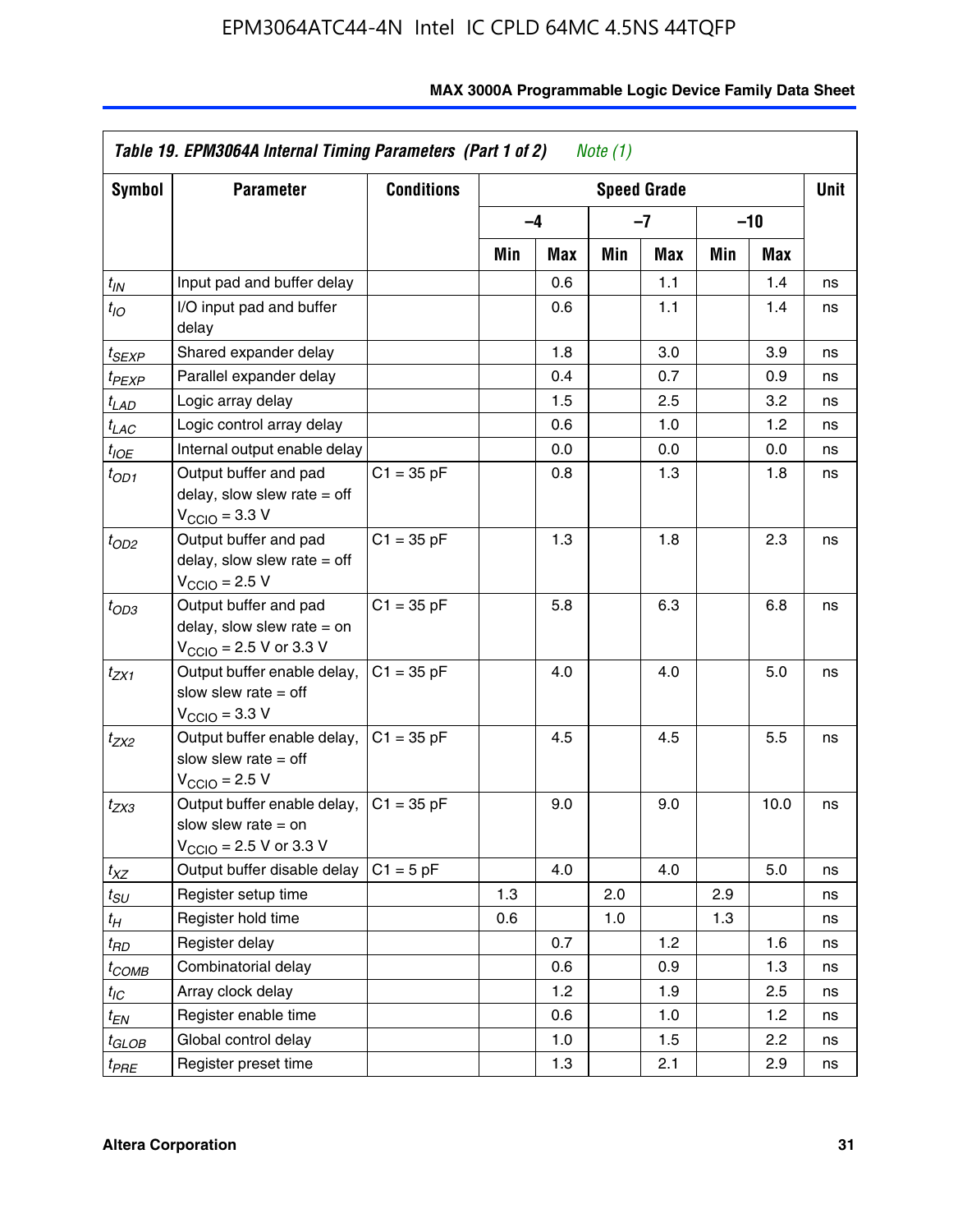| Table 19. EPM3064A Internal Timing Parameters (Part 2 of 2)<br>Note $(1)$ |                     |                   |     |                    |     |            |       |            |    |  |  |
|---------------------------------------------------------------------------|---------------------|-------------------|-----|--------------------|-----|------------|-------|------------|----|--|--|
| Symbol                                                                    | <b>Parameter</b>    | <b>Conditions</b> |     | <b>Speed Grade</b> |     |            |       |            |    |  |  |
|                                                                           |                     |                   | -4  |                    |     | -7         | $-10$ |            |    |  |  |
|                                                                           |                     |                   | Min | <b>Max</b>         | Min | <b>Max</b> | Min   | <b>Max</b> |    |  |  |
| $t_{CLR}$                                                                 | Register clear time |                   |     | 1.3                |     | 2.1        |       | 2.9        | ns |  |  |
| $t_{PIA}$                                                                 | PIA delay           | (2)               |     | 1.0                |     | 1.7        |       | 2.3        | ns |  |  |
| $t_{LPA}$                                                                 | Low-power adder     | (5)               |     | 3.5                |     | 4.0        |       | 5.0        | ns |  |  |

| Symbol                  | <b>Parameter</b>                            | <b>Conditions</b>   |       |            | <b>Speed Grade</b> |            |       |            | <b>Unit</b> |
|-------------------------|---------------------------------------------|---------------------|-------|------------|--------------------|------------|-------|------------|-------------|
|                         |                                             |                     | $-5$  |            | $-7$               |            | $-10$ |            |             |
|                         |                                             |                     | Min   | <b>Max</b> | Min                | <b>Max</b> | Min   | <b>Max</b> |             |
| $t_{PD1}$               | Input to non-<br>registered output          | $C1 = 35 pF$<br>(2) |       | 5.0        |                    | 7.5        |       | 10         | ns          |
| $t_{PD2}$               | I/O input to non-<br>registered output      | $C1 = 35 pF$<br>(2) |       | 5.0        |                    | 7.5        |       | 10         | ns          |
| $t_{\text{SU}}$         | Global clock setup<br>time                  | (2)                 | 3.3   |            | 4.9                |            | 6.6   |            | ns          |
| $t_H$                   | Global clock hold time                      | (2)                 | 0.0   |            | 0.0                |            | 0.0   |            | ns          |
| $t_{CO1}$               | Global clock to output<br>delay             | $C1 = 35 pF$        | 1.0   | 3.4        | 1.0                | 5.0        | 1.0   | 6.6        | ns          |
| $t_{CH}$                | Global clock high time                      |                     | 2.0   |            | 3.0                |            | 4.0   |            | ns          |
| $t_{CL}$                | Global clock low time                       |                     | 2.0   |            | 3.0                |            | 4.0   |            | ns          |
| $t_{\mathsf{ASU}}$      | Array clock setup time                      | (2)                 | 1.8   |            | 2.8                |            | 3.8   |            | ns          |
| t <sub>AH</sub>         | Array clock hold time                       | (2)                 | 0.2   |            | 0.3                |            | 0.4   |            | ns          |
| $t_{ACO1}$              | Array clock to output<br>delay              | $C1 = 35 pF$<br>(2) | 1.0   | 4.9        | 1.0                | 7.1        | 1.0   | 9.4        | ns          |
| $t_{ACH}$               | Array clock high time                       |                     | 2.0   |            | 3.0                |            | 4.0   |            | ns          |
| t <sub>ACL</sub>        | Array clock low time                        |                     | 2.0   |            | 3.0                |            | 4.0   |            | ns          |
| t <sub>CPPW</sub>       | Minimum pulse width<br>for clear and preset | (3)                 | 2.0   |            | 3.0                |            | 4.0   |            | ns          |
| $t_{CNT}$               | Minimum global clock<br>period              | (2)                 |       | 5.2        |                    | 7.7        |       | 10.2       | ns          |
| f <sub>CNT</sub>        | Maximum internal<br>global clock frequency  | (2), (4)            | 192.3 |            | 129.9              |            | 98.0  |            | <b>MHz</b>  |
| <b>t<sub>ACNT</sub></b> | Minimum array clock<br>period               | (2)                 |       | 5.2        |                    | 7.7        |       | 10.2       | ns          |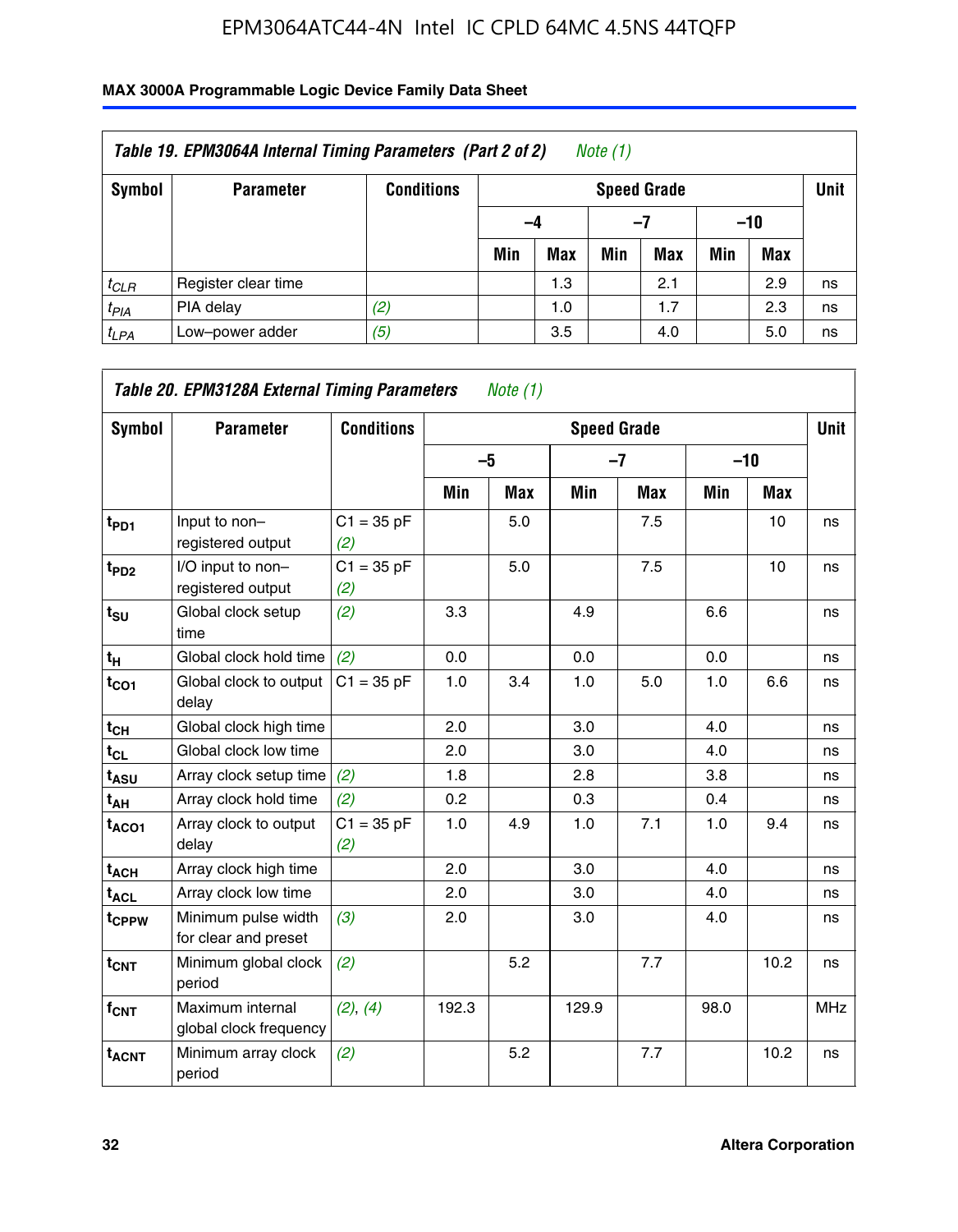| Table 20. EPM3128A External Timing Parameters<br>Note (1) |                                           |                   |       |            |                    |     |       |     |            |
|-----------------------------------------------------------|-------------------------------------------|-------------------|-------|------------|--------------------|-----|-------|-----|------------|
| Symbol                                                    | <b>Parameter</b>                          | <b>Conditions</b> |       |            | <b>Speed Grade</b> |     |       |     | Unit       |
|                                                           |                                           |                   | -5    |            | -7                 |     | $-10$ |     |            |
|                                                           |                                           |                   | Min   | <b>Max</b> | Min                | Max | Min   | Max |            |
| <b>f<sub>ACNT</sub></b>                                   | Maximum internal<br>array clock frequency | (2), (4)          | 192.3 |            | 129.9              |     | 98.0  |     | <b>MHz</b> |

| Symbol            | <b>Parameter</b>                                                                                             | <b>Conditions</b> |     |      |     | <b>Speed Grade</b> |     |            | Unit |
|-------------------|--------------------------------------------------------------------------------------------------------------|-------------------|-----|------|-----|--------------------|-----|------------|------|
|                   |                                                                                                              |                   |     | $-5$ |     | $-7$               |     | $-10$      |      |
|                   |                                                                                                              |                   | Min | Max  | Min | <b>Max</b>         | Min | <b>Max</b> |      |
| $t_{IN}$          | Input pad and buffer delay                                                                                   |                   |     | 0.7  |     | 1.0                |     | 1.4        | ns   |
| $t_{IO}$          | I/O input pad and buffer<br>delay                                                                            |                   |     | 0.7  |     | 1.0                |     | 1.4        | ns   |
| $t_{SEXP}$        | Shared expander delay                                                                                        |                   |     | 2.0  |     | 2.9                |     | 3.8        | ns   |
| t <sub>PEXP</sub> | Parallel expander delay                                                                                      |                   |     | 0.4  |     | 0.7                |     | 0.9        | ns   |
| $t_{LAD}$         | Logic array delay                                                                                            |                   |     | 1.6  |     | 2.4                |     | 3.1        | ns   |
| $t_{LAC}$         | Logic control array delay                                                                                    |                   |     | 0.7  |     | 1.0                |     | 1.3        | ns   |
| $t_{IOE}$         | Internal output enable delay                                                                                 |                   |     | 0.0  |     | 0.0                |     | 0.0        | ns   |
| $t_{OD1}$         | Output buffer and pad<br>delay, slow slew rate $=$ off<br>$V_{\text{CCIO}} = 3.3 V$                          | $C1 = 35 pF$      |     | 0.8  |     | 1.2                |     | 1.6        | ns   |
| $t_{OD2}$         | Output buffer and pad<br>delay, slow slew rate $=$ off<br>$V_{\text{CCIO}} = 2.5 V$                          | $C1 = 35 pF$      |     | 1.3  |     | 1.7                |     | 2.1        | ns   |
| $t_{OD3}$         | Output buffer and pad<br>delay, slow slew rate $=$ on<br>$V_{\text{CCIO}} = 2.5 \text{ V or } 3.3 \text{ V}$ | $C1 = 35 pF$      |     | 5.8  |     | 6.2                |     | 6.6        | ns   |
| $t_{ZX1}$         | Output buffer enable delay,<br>slow slew rate $=$ off<br>$V_{\text{CCIO}} = 3.3 V$                           | $C1 = 35 pF$      |     | 4.0  |     | 4.0                |     | 5.0        | ns   |
| $t_{ZX2}$         | Output buffer enable delay,<br>slow slew rate $=$ off<br>$VCCIO = 2.5 V$                                     | $C1 = 35 pF$      |     | 4.5  |     | 4.5                |     | 5.5        | ns   |
| $t_{ZX3}$         | Output buffer enable delay,<br>slow slew rate $=$ on<br>$V_{\text{CCIO}} = 2.5 \text{ V or } 3.3 \text{ V}$  | $C1 = 35 pF$      |     | 9.0  |     | 9.0                |     | 10.0       | ns   |
| $t_{XZ}$          | Output buffer disable delay                                                                                  | $C1 = 5 pF$       |     | 4.0  |     | 4.0                |     | 5.0        | ns   |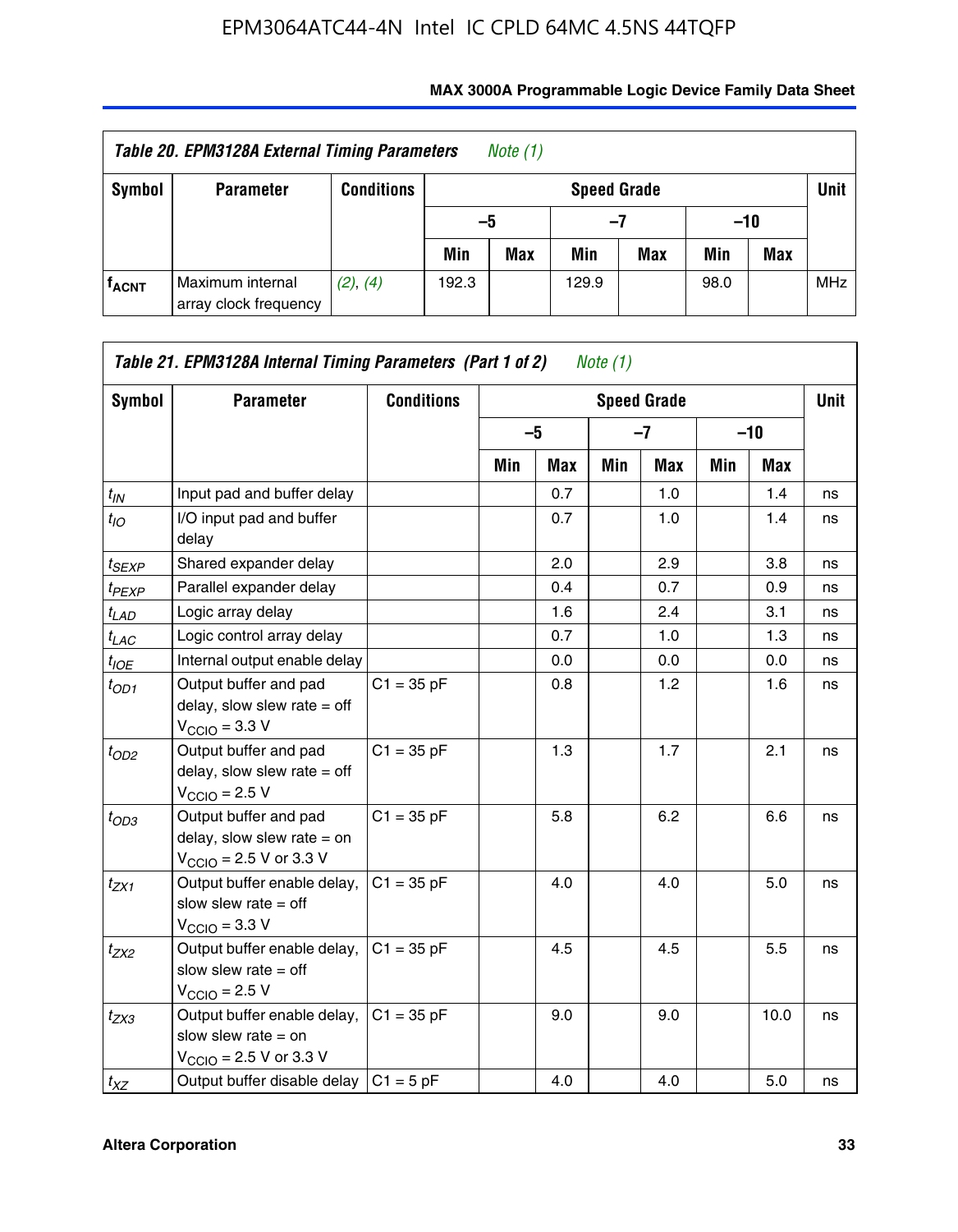|                  | Table 21. EPM3128A Internal Timing Parameters (Part 2 of 2)<br>Note (1) |                   |                    |            |     |     |     |       |    |  |  |
|------------------|-------------------------------------------------------------------------|-------------------|--------------------|------------|-----|-----|-----|-------|----|--|--|
| Symbol           | <b>Parameter</b>                                                        | <b>Conditions</b> | <b>Speed Grade</b> |            |     |     |     |       |    |  |  |
|                  |                                                                         |                   |                    | $-5$       |     | -7  |     | $-10$ |    |  |  |
|                  |                                                                         |                   | Min                | <b>Max</b> | Min | Max | Min | Max   |    |  |  |
| $t_{SU}$         | Register setup time                                                     |                   | 1.4                |            | 2.1 |     | 2.9 |       | ns |  |  |
| $t_H$            | Register hold time                                                      |                   | 0.6                |            | 1.0 |     | 1.3 |       | ns |  |  |
| $t_{RD}$         | Register delay                                                          |                   |                    | 0.8        |     | 1.2 |     | 1.6   | ns |  |  |
| ${}^t$ COMB      | Combinatorial delay                                                     |                   |                    | 0.5        |     | 0.9 |     | 1.3   | ns |  |  |
| $t_{IC}$         | Array clock delay                                                       |                   |                    | 1.2        |     | 1.7 |     | 2.2   | ns |  |  |
| $t_{EN}$         | Register enable time                                                    |                   |                    | 0.7        |     | 1.0 |     | 1.3   | ns |  |  |
| $t_{GLOB}$       | Global control delay                                                    |                   |                    | 1.1        |     | 1.6 |     | 2.0   | ns |  |  |
| $t_{PRE}$        | Register preset time                                                    |                   |                    | 1.4        |     | 2.0 |     | 2.7   | ns |  |  |
| ${}^tCLR$        | Register clear time                                                     |                   |                    | 1.4        |     | 2.0 |     | 2.7   | ns |  |  |
| t <sub>PIA</sub> | PIA delay                                                               | (2)               |                    | 1.4        |     | 2.0 |     | 2.6   | ns |  |  |
| ${}^tLPA$        | Low-power adder                                                         | (5)               |                    | 4.0        |     | 4.0 |     | 5.0   | ns |  |  |

|                   | Table 22. EPM3256A External Timing Parameters<br>Note $(1)$ |                    |     |                    |       |     |             |  |  |  |  |
|-------------------|-------------------------------------------------------------|--------------------|-----|--------------------|-------|-----|-------------|--|--|--|--|
| Symbol            | <b>Parameter</b>                                            | <b>Conditions</b>  |     | <b>Speed Grade</b> |       |     | <b>Unit</b> |  |  |  |  |
|                   |                                                             |                    |     | $-7$               | $-10$ |     |             |  |  |  |  |
|                   |                                                             |                    | Min | Max                | Min   | Max |             |  |  |  |  |
| t <sub>PD1</sub>  | Input to non-registered<br>output                           | $C1 = 35$ pF $(2)$ |     | 7.5                |       | 10  | ns          |  |  |  |  |
| t <sub>PD2</sub>  | I/O input to non-registered<br>output                       | $C1 = 35$ pF $(2)$ |     | 7.5                |       | 10  | ns          |  |  |  |  |
| $t_{\text{SU}}$   | Global clock setup time                                     | (2)                | 5.2 |                    | 6.9   |     | ns          |  |  |  |  |
| t <sub>H</sub>    | Global clock hold time                                      | (2)                | 0.0 |                    | 0.0   |     | ns          |  |  |  |  |
| $t_{CO1}$         | Global clock to output<br>delay                             | $C1 = 35 pF$       | 1.0 | 4.8                | 1.0   | 6.4 | ns          |  |  |  |  |
| $t_{CH}$          | Global clock high time                                      |                    | 3.0 |                    | 4.0   |     | ns          |  |  |  |  |
| $t_{CL}$          | Global clock low time                                       |                    | 3.0 |                    | 4.0   |     | ns          |  |  |  |  |
| t <sub>ASU</sub>  | Array clock setup time                                      | (2)                | 2.7 |                    | 3.6   |     | ns          |  |  |  |  |
| $t_{AH}$          | Array clock hold time                                       | (2)                | 0.3 |                    | 0.5   |     | ns          |  |  |  |  |
| $t_{ACO1}$        | Array clock to output delay                                 | $C1 = 35$ pF $(2)$ | 1.0 | 7.3                | 1.0   | 9.7 | ns          |  |  |  |  |
| $t_{\sf ACH}$     | Array clock high time                                       |                    | 3.0 |                    | 4.0   |     | ns          |  |  |  |  |
| $t_{\sf ACL}$     | Array clock low time                                        |                    | 3.0 |                    | 4.0   |     | ns          |  |  |  |  |
| t <sub>CPPW</sub> | Minimum pulse width for<br>clear and preset                 | (3)                | 3.0 |                    | 4.0   |     | ns          |  |  |  |  |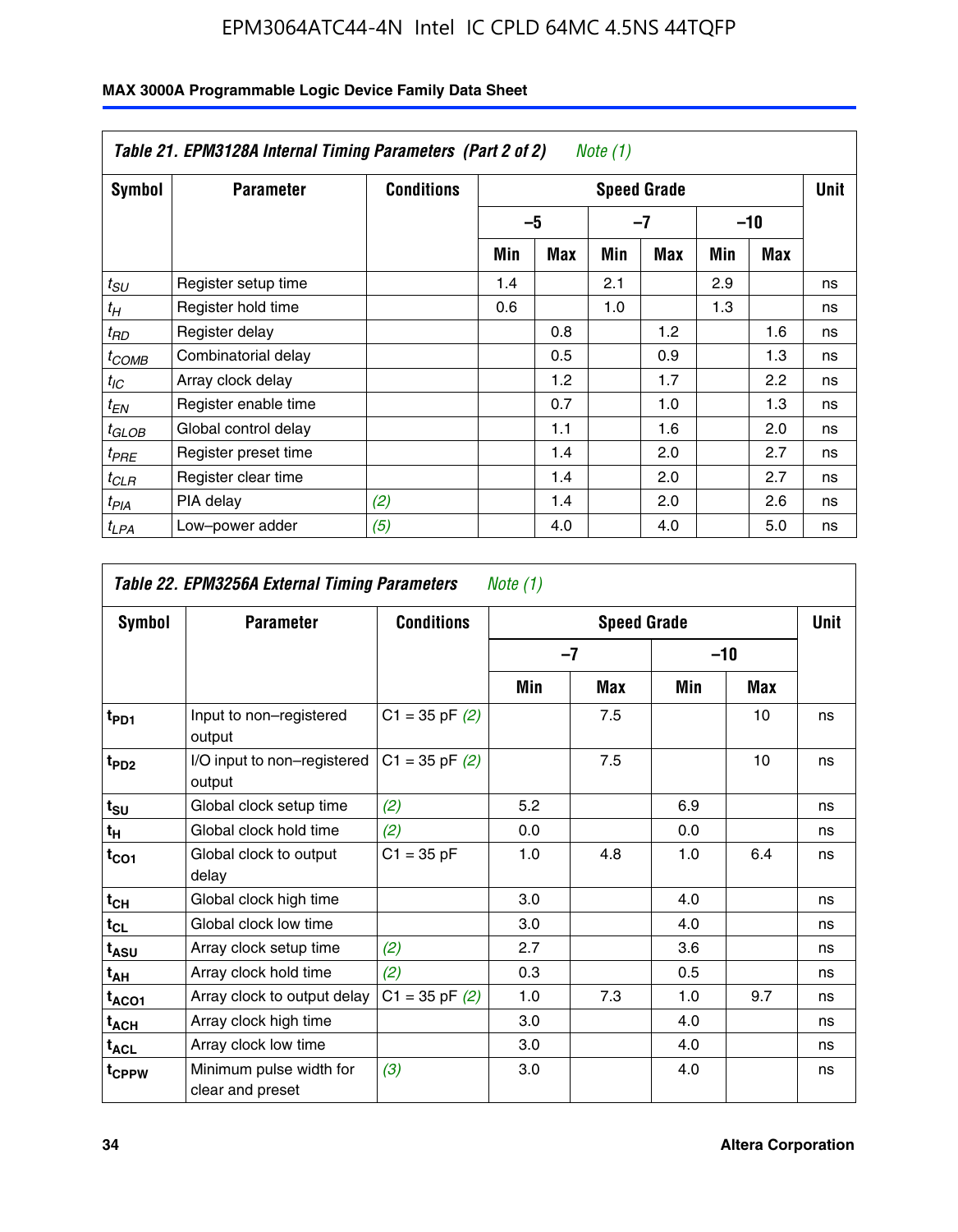| <b>Symbol</b>           | <b>Parameter</b>                           | <b>Conditions</b> |       | Unit |       |      |            |
|-------------------------|--------------------------------------------|-------------------|-------|------|-------|------|------------|
|                         |                                            |                   | $-7$  |      | $-10$ |      |            |
|                         |                                            |                   | Min   | Max  | Min   | Max  |            |
| $t_{\mathsf{CNT}}$      | Minimum global clock<br>period             | (2)               |       | 7.9  |       | 10.5 | ns         |
| f <sub>CNT</sub>        | Maximum internal global<br>clock frequency | (2), (4)          | 126.6 |      | 95.2  |      | <b>MHz</b> |
| <b>t<sub>ACNT</sub></b> | Minimum array clock<br>period              | (2)               |       | 7.9  |       | 10.5 | ns         |
| <b>f<sub>ACNT</sub></b> | Maximum internal array<br>clock frequency  | (2), (4)          | 126.6 |      | 95.2  |      | <b>MHz</b> |

| Table 23. EPM3256A Internal Timing Parameters (Part 1 of 2)<br>Note (1) |                                                                                                              |                   |     |      |                    |       |             |  |  |  |
|-------------------------------------------------------------------------|--------------------------------------------------------------------------------------------------------------|-------------------|-----|------|--------------------|-------|-------------|--|--|--|
| Symbol                                                                  | <b>Parameter</b>                                                                                             | <b>Conditions</b> |     |      | <b>Speed Grade</b> |       | <b>Unit</b> |  |  |  |
|                                                                         |                                                                                                              |                   |     | $-7$ |                    | $-10$ |             |  |  |  |
|                                                                         |                                                                                                              |                   | Min | Max  | Min                | Max   |             |  |  |  |
| $t_{IN}$                                                                | Input pad and buffer delay                                                                                   |                   |     | 0.9  |                    | 1.2   | ns          |  |  |  |
| $t_{IO}$                                                                | I/O input pad and buffer delay                                                                               |                   |     | 0.9  |                    | 1.2   | ns          |  |  |  |
| $t_{SEXP}$                                                              | Shared expander delay                                                                                        |                   |     | 2.8  |                    | 3.7   | ns          |  |  |  |
| $t_{PEXP}$                                                              | Parallel expander delay                                                                                      |                   |     | 0.5  |                    | 0.6   | ns          |  |  |  |
| $t_{LAD}$                                                               | Logic array delay                                                                                            |                   |     | 2.2  |                    | 2.8   | ns          |  |  |  |
| $t_{LAC}$                                                               | Logic control array delay                                                                                    |                   |     | 1.0  |                    | 1.3   | ns          |  |  |  |
| $t_{IOE}$                                                               | Internal output enable delay                                                                                 |                   |     | 0.0  |                    | 0.0   | ns          |  |  |  |
| $t_{OD1}$                                                               | Output buffer and pad delay,<br>slow slew rate $=$ off<br>$V_{\text{CCIO}} = 3.3 \text{ V}$                  | $C1 = 35 pF$      |     | 1.2  |                    | 1.6   | ns          |  |  |  |
| $t_{OD2}$                                                               | Output buffer and pad delay,<br>slow slew rate $=$ off<br>$V_{\text{CCIO}} = 2.5 V$                          | $C1 = 35 pF$      |     | 1.7  |                    | 2.1   | ns          |  |  |  |
| $t_{OD3}$                                                               | Output buffer and pad delay,<br>slow slew rate $=$ on<br>$V_{\text{CCIO}} = 2.5 \text{ V or } 3.3 \text{ V}$ | $C1 = 35 pF$      |     | 6.2  |                    | 6.6   | ns          |  |  |  |
| $t_{ZX1}$                                                               | Output buffer enable delay, slow<br>slew rate = off $V_{\text{CCIO}} = 3.3$ V                                | $C1 = 35 pF$      |     | 4.0  |                    | 5.0   | ns          |  |  |  |
| $t_{ZX2}$                                                               | Output buffer enable delay, slow<br>slew rate = off $V_{\text{CCIO}} = 2.5 V$                                | $C1 = 35 pF$      |     | 4.5  |                    | 5.5   | ns          |  |  |  |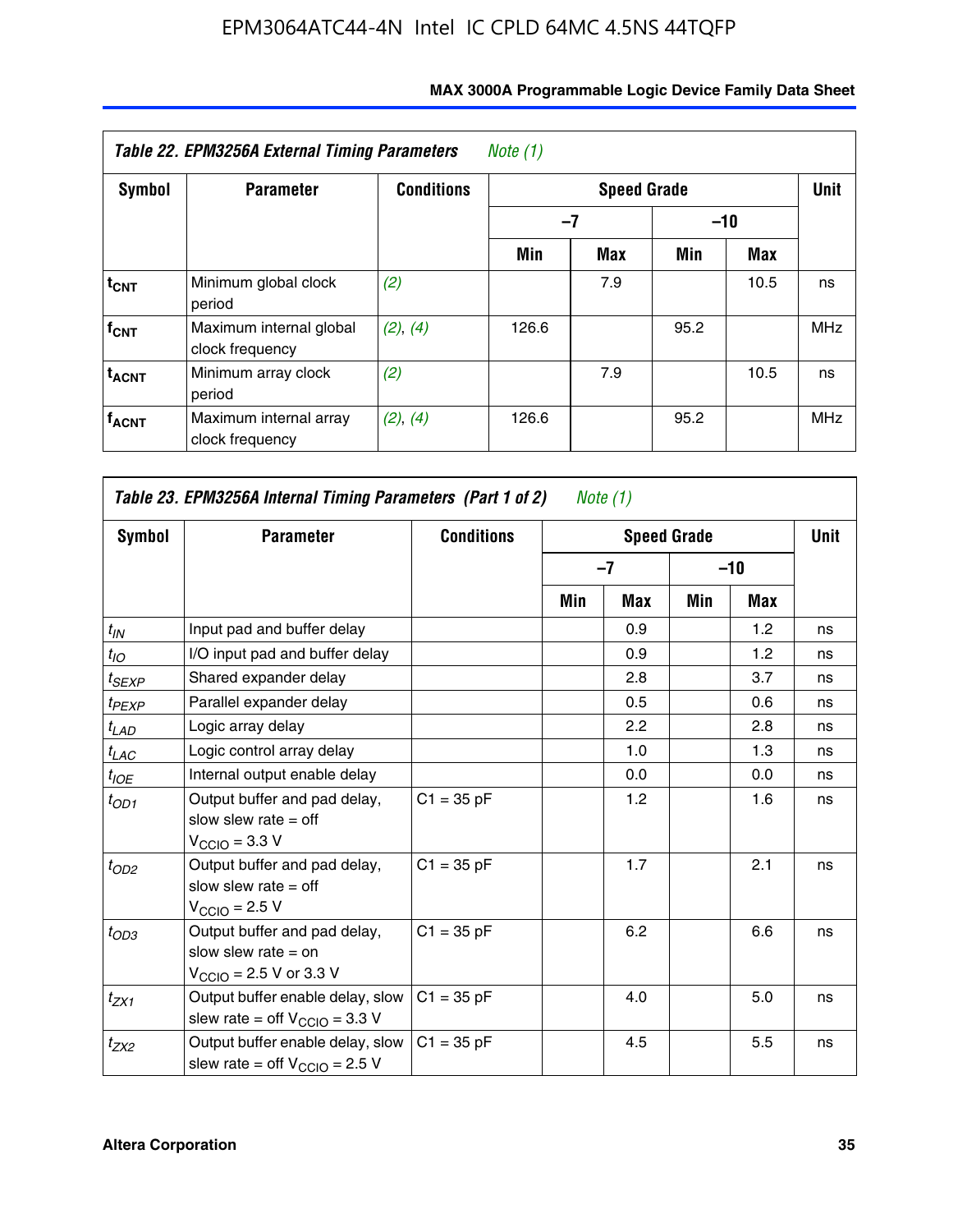|               | Table 23. EPM3256A Internal Timing Parameters (Part 2 of 2)                                                 |                   |     | Note (1) |                    |       |             |
|---------------|-------------------------------------------------------------------------------------------------------------|-------------------|-----|----------|--------------------|-------|-------------|
| <b>Symbol</b> | <b>Parameter</b>                                                                                            | <b>Conditions</b> |     |          | <b>Speed Grade</b> |       | <b>Unit</b> |
|               |                                                                                                             |                   |     | $-7$     |                    | $-10$ |             |
|               |                                                                                                             |                   | Min | Max      | Min                | Max   |             |
| $t_{ZX3}$     | Output buffer enable delay, slow<br>slew rate $=$ on<br>$V_{\text{CCIO}} = 2.5 \text{ V or } 3.3 \text{ V}$ | $C1 = 35 pF$      |     | 9.0      |                    | 10.0  | ns          |
| $t_{XZ}$      | Output buffer disable delay                                                                                 | $C1 = 5 pF$       |     | 4.0      |                    | 5.0   | ns          |
| $t_{SU}$      | Register setup time                                                                                         |                   | 2.1 |          | 2.9                |       | ns          |
| $t_H$         | Register hold time                                                                                          |                   | 0.9 |          | 1.2                |       | ns          |
| $t_{RD}$      | Register delay                                                                                              |                   |     | 1.2      |                    | 1.6   | ns          |
| $t_{COMB}$    | Combinatorial delay                                                                                         |                   |     | 0.8      |                    | 1.2   | ns          |
| $t_{IC}$      | Array clock delay                                                                                           |                   |     | 1.6      |                    | 2.1   | ns          |
| $t_{EN}$      | Register enable time                                                                                        |                   |     | 1.0      |                    | 1.3   | ns          |
| $t_{GLOB}$    | Global control delay                                                                                        |                   |     | 1.5      |                    | 2.0   | ns          |
| $t_{PRE}$     | Register preset time                                                                                        |                   |     | 2.3      |                    | 3.0   | ns          |
| $t_{CLR}$     | Register clear time                                                                                         |                   |     | 2.3      |                    | 3.0   | ns          |
| $t_{PIA}$     | PIA delay                                                                                                   | (2)               |     | 2.4      |                    | 3.2   | ns          |
| $t_{LPA}$     | Low-power adder                                                                                             | (5)               |     | 4.0      |                    | 5.0   | ns          |

| Table 24. EPM3512A External Timing Parameters<br>Note (1) |                                          |                    |                    |     |       |      |    |
|-----------------------------------------------------------|------------------------------------------|--------------------|--------------------|-----|-------|------|----|
| Symbol                                                    | <b>Parameter</b>                         | <b>Conditions</b>  | <b>Speed Grade</b> |     |       | Unit |    |
|                                                           |                                          |                    | -7                 |     | $-10$ |      |    |
|                                                           |                                          |                    | Min                | Max | Min   | Max  |    |
| t <sub>PD1</sub>                                          | Input to non-registered output           | $C1 = 35$ pF $(2)$ |                    | 7.5 |       | 10.0 | ns |
| $t_{PD2}$                                                 | I/O input to non-registered<br>output    | $C1 = 35 pF(2)$    |                    | 7.5 |       | 10.0 | ns |
| $t_{\text{SU}}$                                           | Global clock setup time                  | (2)                | 5.6                |     | 7.6   |      | ns |
| $t_H$                                                     | Global clock hold time                   | (2)                | 0.0                |     | 0.0   |      | ns |
| t <sub>FSU</sub>                                          | Global clock setup time of fast<br>input |                    | 3.0                |     | 3.0   |      | ns |
| t <sub>FH</sub>                                           | Global clock hold time of fast<br>input  |                    | 0.0                |     | 0.0   |      | ns |
| $t_{CO1}$                                                 | Global clock to output delay             | $C1 = 35 pF$       | 1.0                | 4.7 | 1.0   | 6.3  | ns |
| $t_{CH}$                                                  | Global clock high time                   |                    | 3.0                |     | 4.0   |      | ns |
| $t_{CL}$                                                  | Global clock low time                    |                    | 3.0                |     | 4.0   |      | ns |
| t <sub>ASU</sub>                                          | Array clock setup time                   | (2)                | 2.5                |     | 3.5   |      | ns |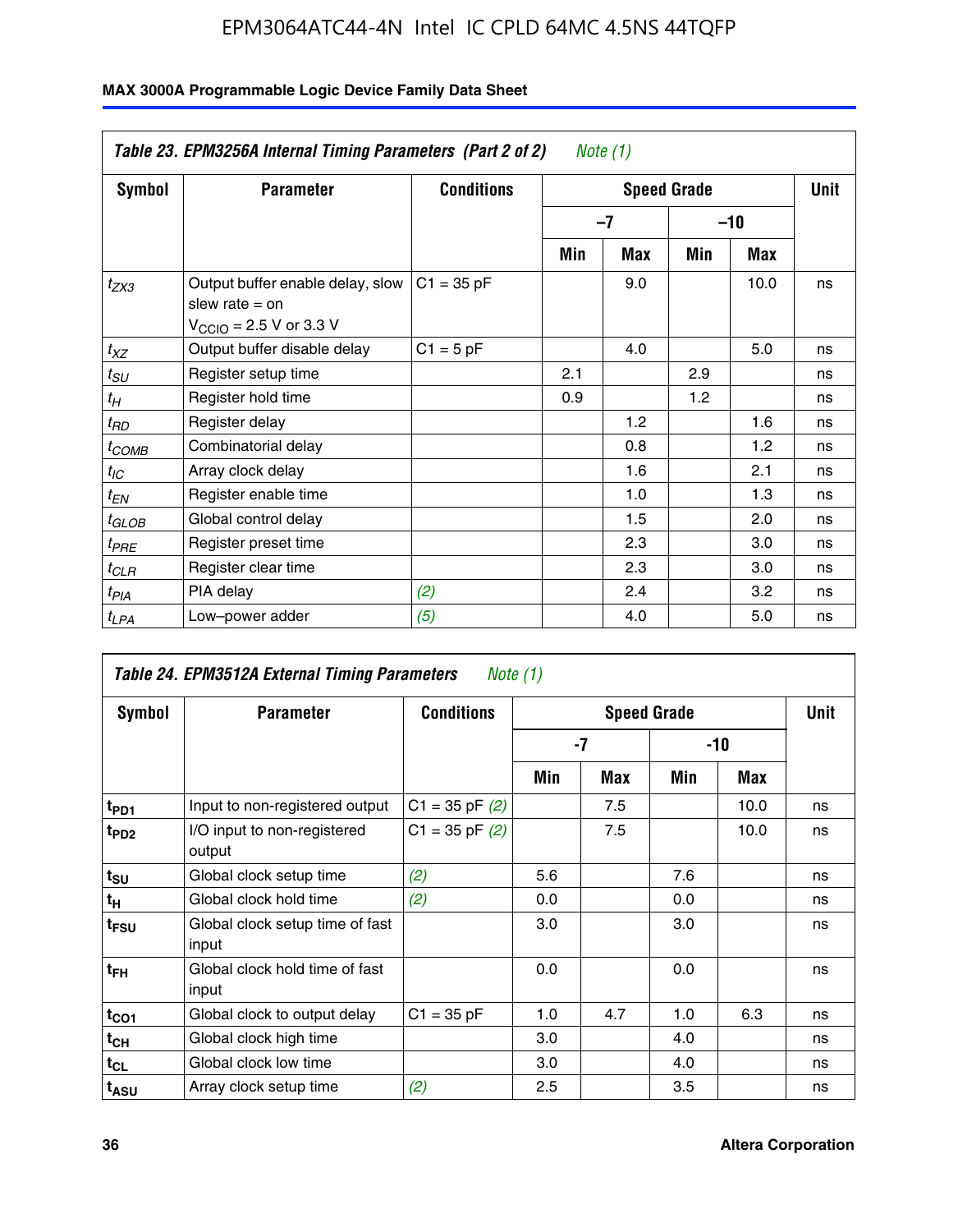| Table 24. EPM3512A External Timing Parameters<br>Note $(1)$ |                                             |                    |                  |      |       |            |            |
|-------------------------------------------------------------|---------------------------------------------|--------------------|------------------|------|-------|------------|------------|
| Symbol                                                      | <b>Parameter</b>                            | <b>Conditions</b>  |                  | Unit |       |            |            |
|                                                             |                                             |                    | -7               |      | $-10$ |            |            |
|                                                             |                                             |                    | Min              | Max  | Min   | <b>Max</b> |            |
| t <sub>АН</sub>                                             | Array clock hold time                       | (2)                | 0.2 <sub>0</sub> |      | 0.3   |            | ns         |
| t <sub>ACO1</sub>                                           | Array clock to output delay                 | $C1 = 35$ pF $(2)$ | 1.0              | 7.8  | 1.0   | 10.4       | ns         |
| $t_{\sf ACH}$                                               | Array clock high time                       |                    | 3.0              |      | 4.0   |            | ns         |
| $t_{\sf ACL}$                                               | Array clock low time                        |                    | 3.0              |      | 4.0   |            | ns         |
| t <sub>CPPW</sub>                                           | Minimum pulse width for clear<br>and preset | (3)                | 3.0              |      | 4.0   |            | ns         |
| $t_{CNT}$                                                   | Minimum global clock period                 | (2)                |                  | 8.6  |       | 11.5       | ns         |
| $f_{CNT}$                                                   | Maximum internal global clock<br>frequency  | (2), (4)           | 116.3            |      | 87.0  |            | <b>MHz</b> |
| $t_{ACNT}$                                                  | Minimum array clock period                  | (2)                |                  | 8.6  |       | 11.5       | ns         |
| <sup>T</sup> ACNT                                           | Maximum internal array clock<br>frequency   | (2), (4)           | 116.3            |      | 87.0  |            | <b>MHz</b> |

| Table 25. EPM3512A Internal Timing Parameters (Part 1 of 2) Note $(1)$ |                                                                                     |                   |     |      |       |     |    |
|------------------------------------------------------------------------|-------------------------------------------------------------------------------------|-------------------|-----|------|-------|-----|----|
| Symbol                                                                 | <b>Parameter</b>                                                                    | <b>Conditions</b> |     | Unit |       |     |    |
|                                                                        |                                                                                     |                   | -7  |      | $-10$ |     |    |
|                                                                        |                                                                                     |                   | Min | Max  | Min   | Max |    |
| $t_{IN}$                                                               | Input pad and buffer delay                                                          |                   |     | 0.7  |       | 0.9 | ns |
| $t_{IO}$                                                               | I/O input pad and buffer delay                                                      |                   |     | 0.7  |       | 0.9 | ns |
| $t_{FIN}$                                                              | Fast input delay                                                                    |                   |     | 3.1  |       | 3.6 | ns |
| $t_{SEXP}$                                                             | Shared expander delay                                                               |                   |     | 2.7  |       | 3.5 | ns |
| $t_{PEXP}$                                                             | Parallel expander delay                                                             |                   |     | 0.4  |       | 0.5 | ns |
| $t_{LAD}$                                                              | Logic array delay                                                                   |                   |     | 2.2  |       | 2.8 | ns |
| $t_{LAC}$                                                              | Logic control array delay                                                           |                   |     | 1.0  |       | 1.3 | ns |
| $t_{IOE}$                                                              | Internal output enable delay                                                        |                   |     | 0.0  |       | 0.0 | ns |
| $t_{OD1}$                                                              | Output buffer and pad delay,<br>slow slew rate $=$ off<br>$V_{\rm CClO}$ = 3.3 V    | $C1 = 35 pF$      |     | 1.0  |       | 1.5 | ns |
| $t_{OD2}$                                                              | Output buffer and pad delay,<br>slow slew rate $=$ off<br>$V_{\text{CCIO}} = 2.5 V$ | $C1 = 35 pF$      |     | 1.5  |       | 2.0 | ns |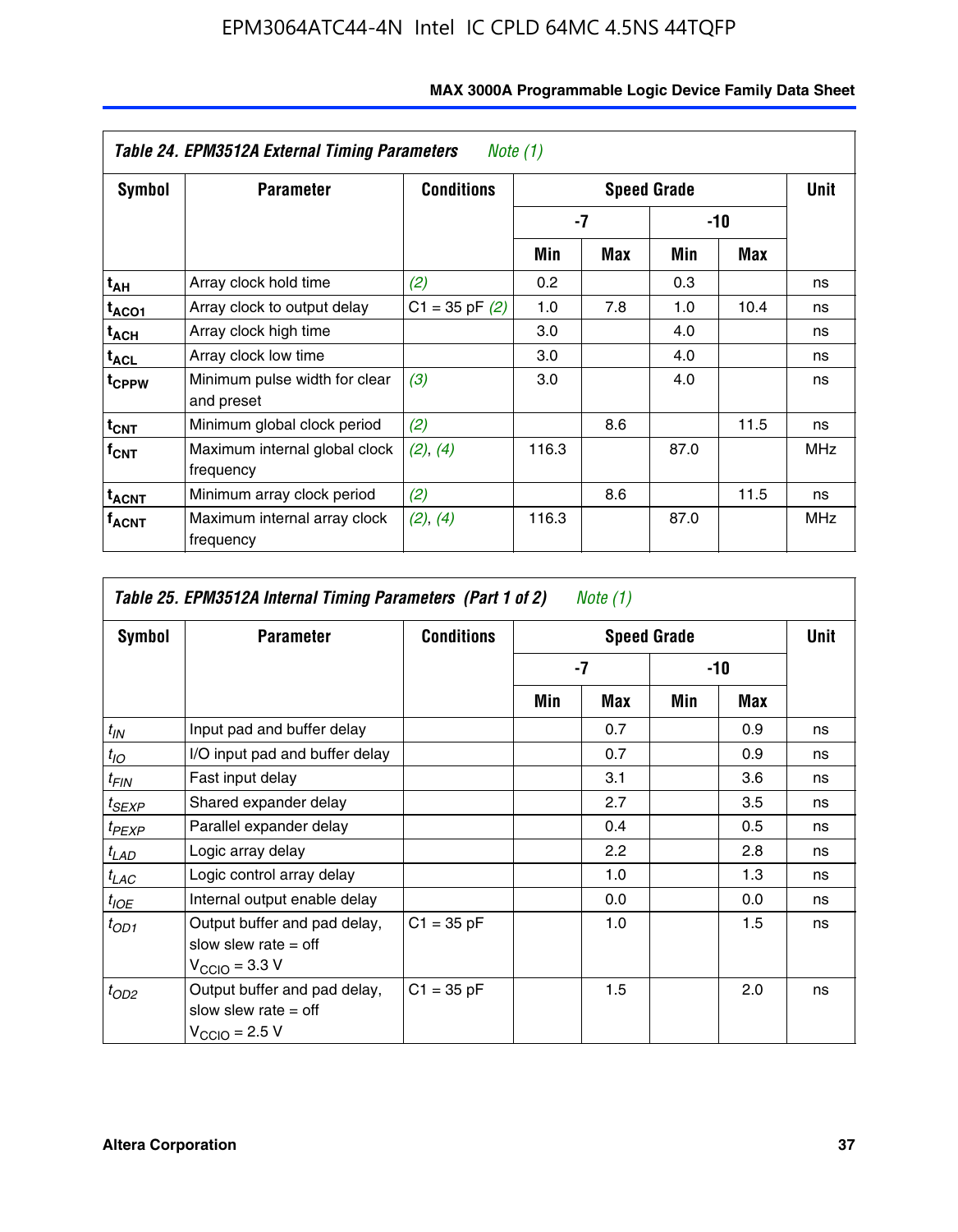#### **MAX 3000A Programmable Logic Device Family Data Sheet**

| Symbol                            | <b>Parameter</b>                                                                                             | <b>Conditions</b> |      | <b>Unit</b> |       |      |    |
|-----------------------------------|--------------------------------------------------------------------------------------------------------------|-------------------|------|-------------|-------|------|----|
|                                   |                                                                                                              |                   | $-7$ |             | $-10$ |      |    |
|                                   |                                                                                                              |                   | Min  | <b>Max</b>  | Min   | Max  |    |
| $t_{OD3}$                         | Output buffer and pad delay,<br>slow slew rate $=$ on<br>$V_{\text{CCIO}} = 2.5 \text{ V or } 3.3 \text{ V}$ | $C1 = 35 pF$      |      | 6.0         |       | 6.5  | ns |
| $t_{ZX1}$                         | Output buffer enable delay,<br>slow slew rate $=$ off<br>$V_{\text{CCIO}} = 3.3 \text{ V}$                   | $C1 = 35 pF$      |      | 4.0         |       | 5.0  | ns |
| $t_{ZX2}$                         | Output buffer enable delay,<br>slow slew rate $=$ off<br>$V_{\text{CCIO}}$ = 2.5 V                           | $C1 = 35 pF$      |      | 4.5         |       | 5.5  | ns |
| $t_{ZX3}$                         | Output buffer enable delay,<br>slow slew rate $=$ on<br>$V_{\text{CCIO}} = 3.3 V$                            | $C1 = 35 pF$      |      | 9.0         |       | 10.0 | ns |
| $t_{XZ}$                          | Output buffer disable delay                                                                                  | $C1 = 5pF$        |      | 4.0         |       | 5.0  | ns |
| $t_{SU}$                          | Register setup time                                                                                          |                   | 2.1  |             | 3.0   |      | ns |
| $t_H$                             | Register hold time                                                                                           |                   | 0.6  |             | 0.8   |      | ns |
| $t_{\it FSU}$                     | Register setup time of fast input                                                                            |                   | 1.6  |             | 1.6   |      | ns |
| t <sub>FH</sub>                   | Register hold time of fast input                                                                             |                   | 1.4  |             | 1.4   |      | ns |
| $t_{RD}$                          | Register delay                                                                                               |                   |      | 1.3         |       | 1.7  | ns |
| $t_{COMB}$                        | Combinatorial delay                                                                                          |                   |      | 0.6         |       | 0.8  | ns |
| $t_{IC}$                          | Array clock delay                                                                                            |                   |      | 1.8         |       | 2.3  | ns |
| $t_{EN}$                          | Register enable time                                                                                         |                   |      | 1.0         |       | 1.3  | ns |
| $t_{GLOB}$                        | Global control delay                                                                                         |                   |      | 1.7         |       | 2.2  | ns |
| $t_{P\underline{B}\underline{E}}$ | Register preset time                                                                                         |                   |      | 1.0         |       | 1.4  | ns |
| $t_{CLR}$                         | Register clear time                                                                                          |                   |      | 1.0         |       | 1.4  | ns |
| $t_{PIA}$                         | PIA delay                                                                                                    | (2)               |      | 3.0         |       | 4.0  | ns |
| $t_{LPA}$                         | Low-power adder                                                                                              | (5)               |      | 4.5         |       | 5.0  | ns |

*Notes to tables:*

(1) These values are specified under the recommended operating conditions, as shown in Table 13 on page 23. See Figure 11 on page 27 for more information on switching waveforms.

(2) These values are specified for a PIA fan–out of one LAB (16 macrocells). For each additional LAB fan–out in these devices, add an additional 0.1 ns to the PIA timing value.

(3) This minimum pulse width for preset and clear applies for both global clear and array controls. The *tLPA* parameter must be added to this minimum width if the clear or reset signal incorporates the *tLAD* parameter into the signal path.

(4) These parameters are measured with a 16–bit loadable, enabled, up/down counter programmed into each LAB.

(5) The  $t_{LPA}$  parameter must be added to the  $t_{LAD}$ ,  $t_{LAC}$ ,  $t_{IC}$ ,  $t_{EN}$ ,  $t_{SEXP}$ ,  $t_{ACL}$ , and  $t_{CPPW}$  parameters for macrocells running in low–power mode.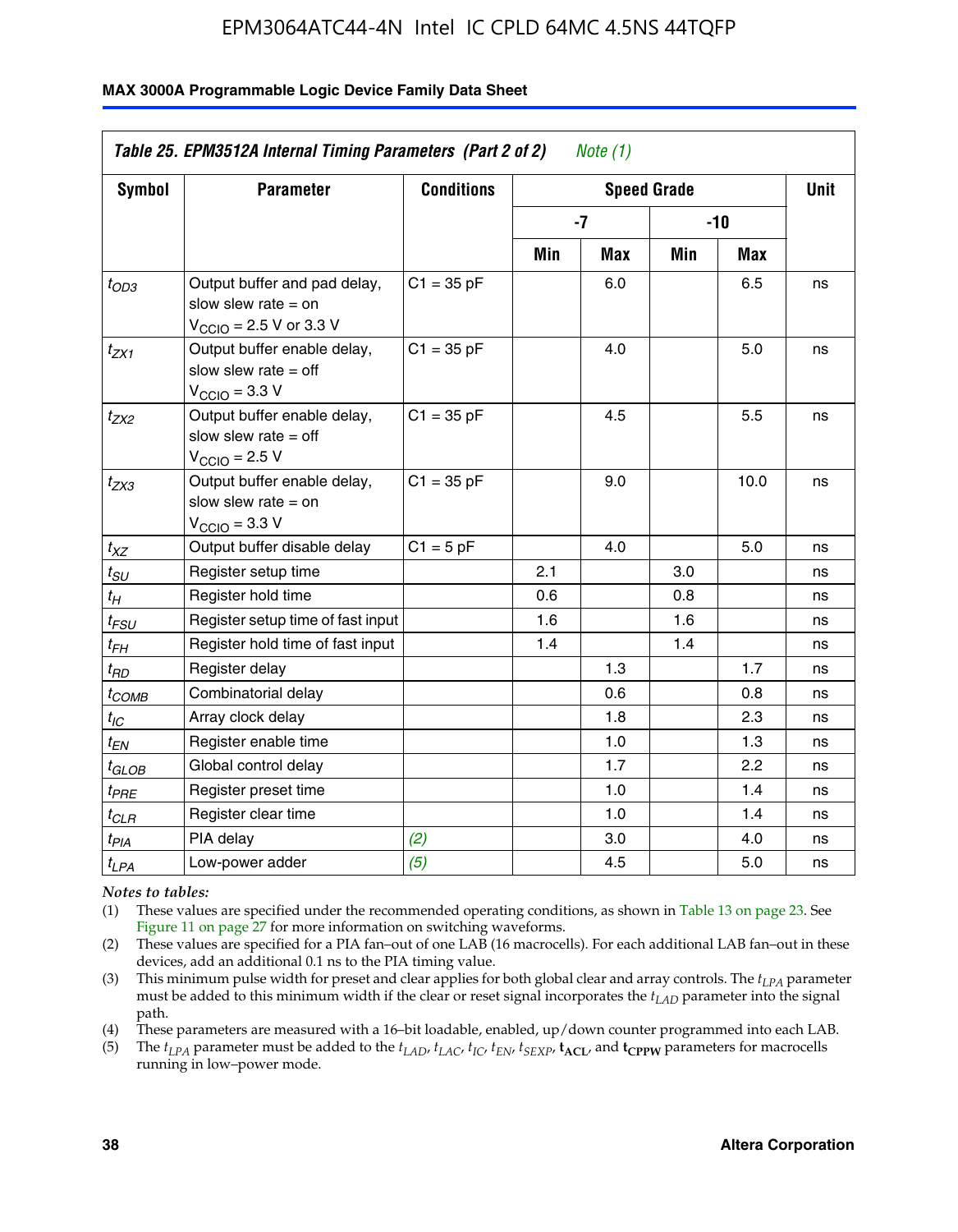|                      |                                                                                                                          |                                                                                                                                                                                                                       |                                                                                                                                                                       |      | MAX 3000A Programmable Logic Device Family Data Sheet |  |  |  |
|----------------------|--------------------------------------------------------------------------------------------------------------------------|-----------------------------------------------------------------------------------------------------------------------------------------------------------------------------------------------------------------------|-----------------------------------------------------------------------------------------------------------------------------------------------------------------------|------|-------------------------------------------------------|--|--|--|
| Power<br>Consumption | Supply power (P) versus frequency $(f_{MAX}$ in MHz) for MAX 3000A<br>devices is calculated with the following equation: |                                                                                                                                                                                                                       |                                                                                                                                                                       |      |                                                       |  |  |  |
|                      | $P = P_{INT} + P_{IO} = I_{CCINT} \times V_{CC} + P_{IO}$                                                                |                                                                                                                                                                                                                       |                                                                                                                                                                       |      |                                                       |  |  |  |
|                      |                                                                                                                          | The $P_{IO}$ value, which depends on the device output load characteristics<br>and switching frequency, can be calculated using the guidelines given in<br>Application Note 74 (Evaluating Power for Altera Devices). |                                                                                                                                                                       |      |                                                       |  |  |  |
|                      |                                                                                                                          |                                                                                                                                                                                                                       | The $I_{\text{CCINT}}$ value depends on the switching frequency and the application<br>logic. The $I_{\text{CCINT}}$ value is calculated with the following equation: |      |                                                       |  |  |  |
|                      | $I_{\text{CCINT}}$ =                                                                                                     |                                                                                                                                                                                                                       |                                                                                                                                                                       |      |                                                       |  |  |  |
|                      |                                                                                                                          | $(A \times MC_{TON}) + [B \times (MC_{DEV} - MC_{TON})] + (C \times MC_{USED} \times f_{MAX} \times tog_{LC})$                                                                                                        |                                                                                                                                                                       |      |                                                       |  |  |  |
|                      |                                                                                                                          | The parameters in the $I_{\text{CCINT}}$ equation are:                                                                                                                                                                |                                                                                                                                                                       |      |                                                       |  |  |  |
|                      | $MC$ <sub>TON</sub>                                                                                                      | = Number of macrocells with the Turbo Bit™ option turned<br>on, as reported in the Quartus II or MAX+PLUS II Report<br>File (.rpt)                                                                                    |                                                                                                                                                                       |      |                                                       |  |  |  |
|                      |                                                                                                                          | = Number of macrocells in the device<br>$MC$ <sub>DEV</sub>                                                                                                                                                           |                                                                                                                                                                       |      |                                                       |  |  |  |
|                      | MC <sub>USED</sub>                                                                                                       | = Total number of macrocells in the design, as reported in<br>the RPT File                                                                                                                                            |                                                                                                                                                                       |      |                                                       |  |  |  |
|                      | $f_{MAX}$<br>$=$                                                                                                         | Highest clock frequency to the device                                                                                                                                                                                 |                                                                                                                                                                       |      |                                                       |  |  |  |
|                      | $\log_{LC}$                                                                                                              | = Average percentage of logic cells toggling at each clock                                                                                                                                                            |                                                                                                                                                                       |      |                                                       |  |  |  |
|                      | A, B, C                                                                                                                  | (typically 12.5%)<br>= Constants (shown in Table 26)                                                                                                                                                                  |                                                                                                                                                                       |      |                                                       |  |  |  |
|                      |                                                                                                                          |                                                                                                                                                                                                                       |                                                                                                                                                                       |      |                                                       |  |  |  |
|                      |                                                                                                                          |                                                                                                                                                                                                                       | Table 26. MAX 3000A I <sub>CC</sub> Equation Constants                                                                                                                |      |                                                       |  |  |  |
|                      | <b>Device</b>                                                                                                            |                                                                                                                                                                                                                       | A                                                                                                                                                                     | B    | C                                                     |  |  |  |
|                      | EPM3032A                                                                                                                 |                                                                                                                                                                                                                       | 0.71                                                                                                                                                                  | 0.30 | 0.014                                                 |  |  |  |
|                      | <b>EPM3064A</b><br>0.30<br>0.71                                                                                          |                                                                                                                                                                                                                       |                                                                                                                                                                       |      | 0.014                                                 |  |  |  |
|                      | <b>EPM3128A</b>                                                                                                          |                                                                                                                                                                                                                       | 0.71                                                                                                                                                                  | 0.30 | 0.014                                                 |  |  |  |

The  $I_{\text{CCINT}}$  calculation provides an  $I_{\text{CC}}$  estimate based on typical conditions using a pattern of a 16–bit, loadable, enabled, up/down counter in each LAB with no output load. Actual  $I_{CC}$  should be verified during operation because this measurement is sensitive to the actual pattern in the device and the environmental operating conditions.

EPM3256A 0.71 0.30 0.014 EPM3512A 0.71 0.30 0.014

Figures 12 and 13 show the typical supply current versus frequency for MAX 3000A devices.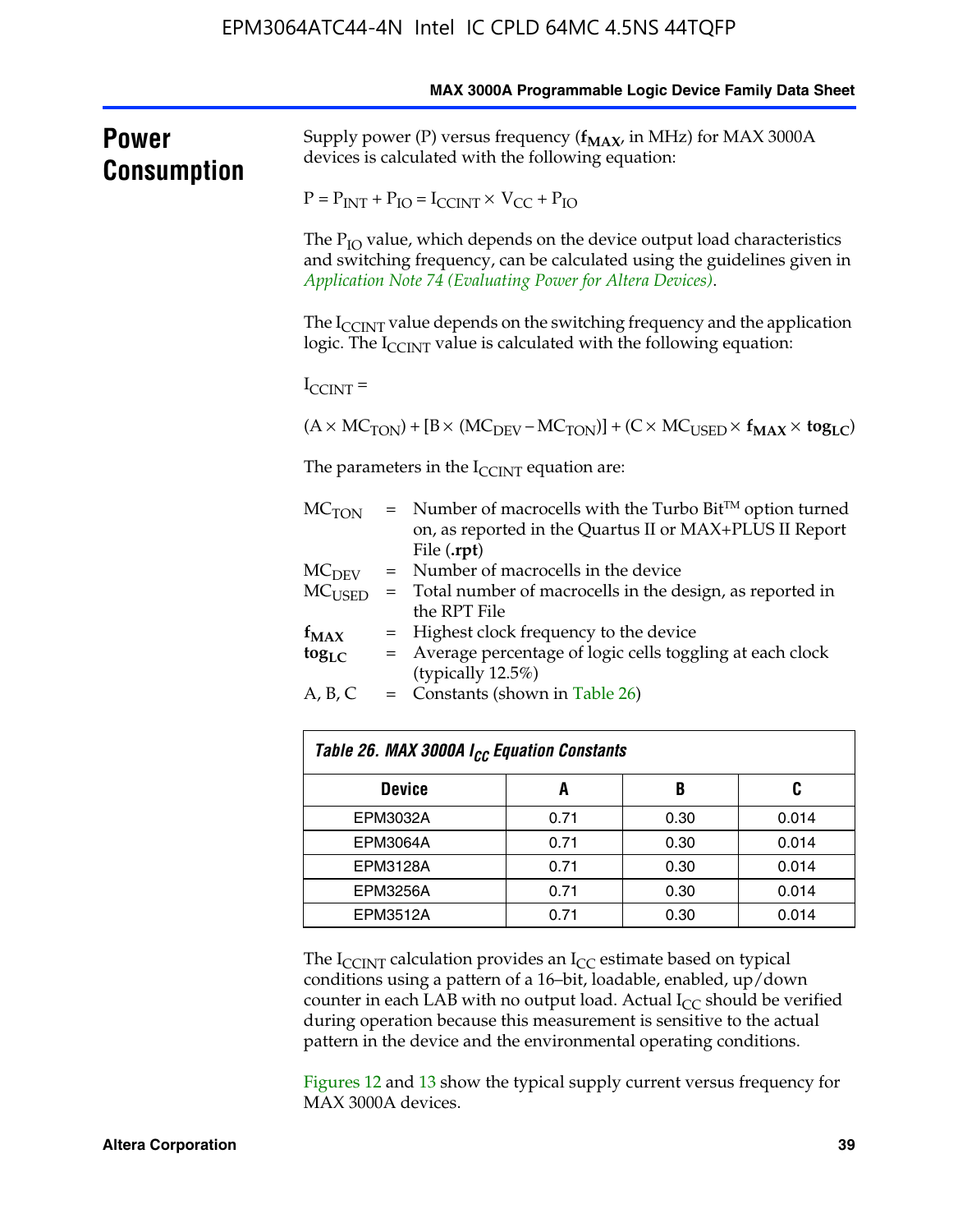



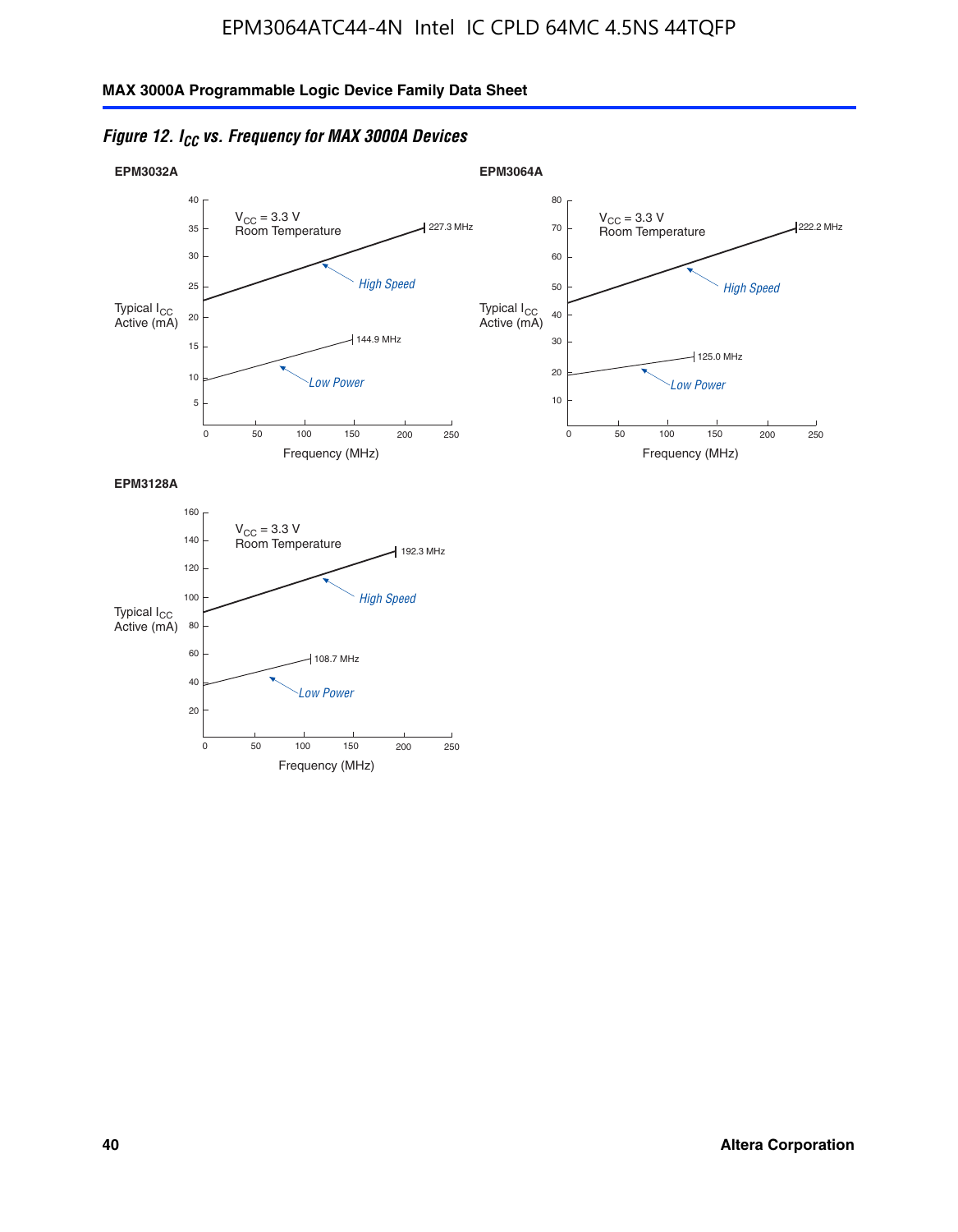

*Figure 13. ICC vs. Frequency for MAX 3000A Devices*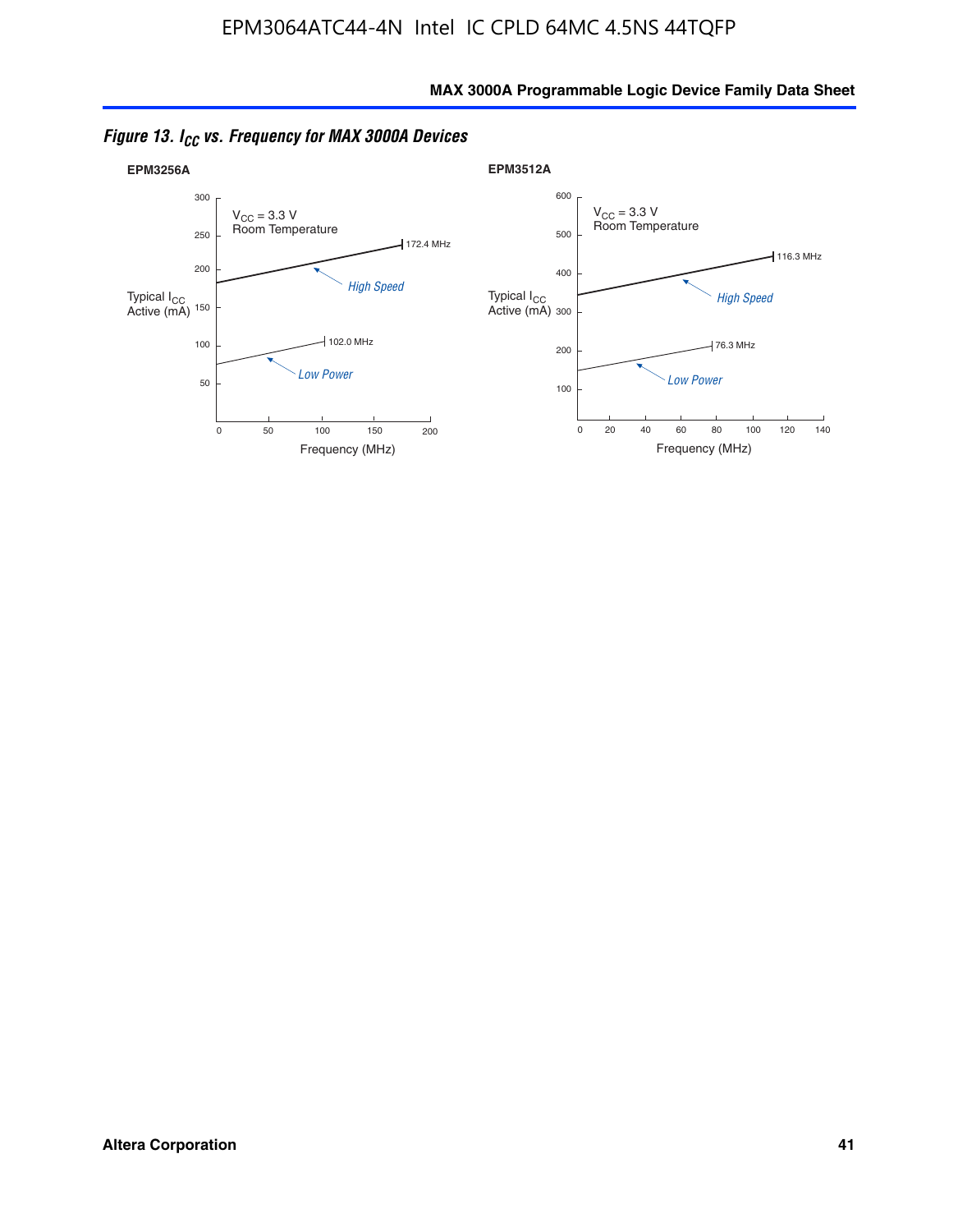#### **MAX 3000A Programmable Logic Device Family Data Sheet**

## **Device Pin–Outs**

See the Altera web site (**http://www.altera.com**) or the *Altera Digital Library* for pin–out information.

Figures 14 through 18 show the package pin–out diagrams for MAX 3000A devices.

#### *Figure 14. 44–Pin PLCC/TQFP Package Pin–Out Diagram*



**42 Altera Corporation**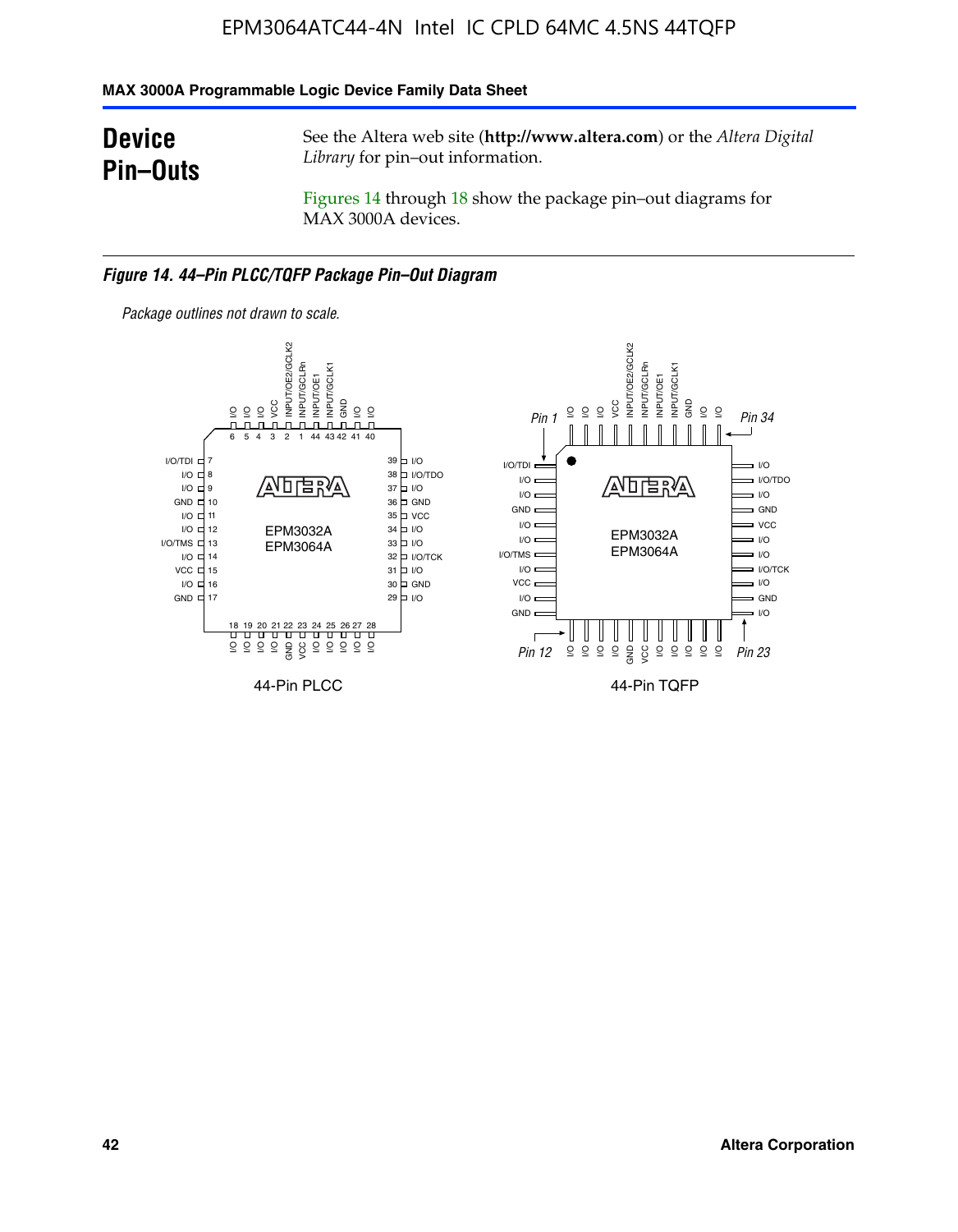#### *Figure 15. 100–Pin TQFP Package Pin–Out Diagram*

*Package outline not drawn to scale.*



*Figure 16. 144–Pin TQFP Package Pin–Out Diagram*

*Package outline not drawn to scale*.

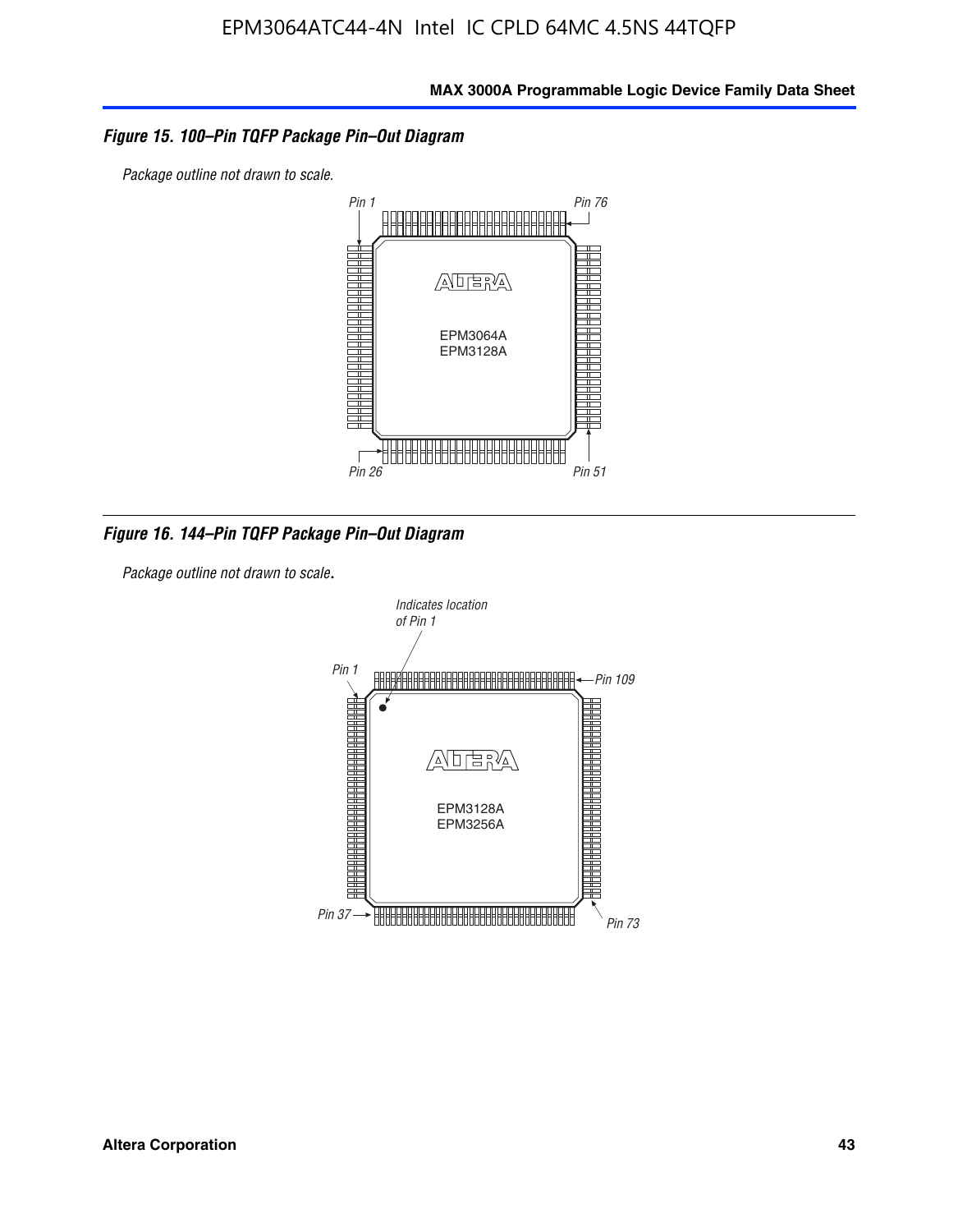## *Figure 17. 208–Pin PQFP Package Pin–Out Diagram*

*Package outline not drawn to scale*.

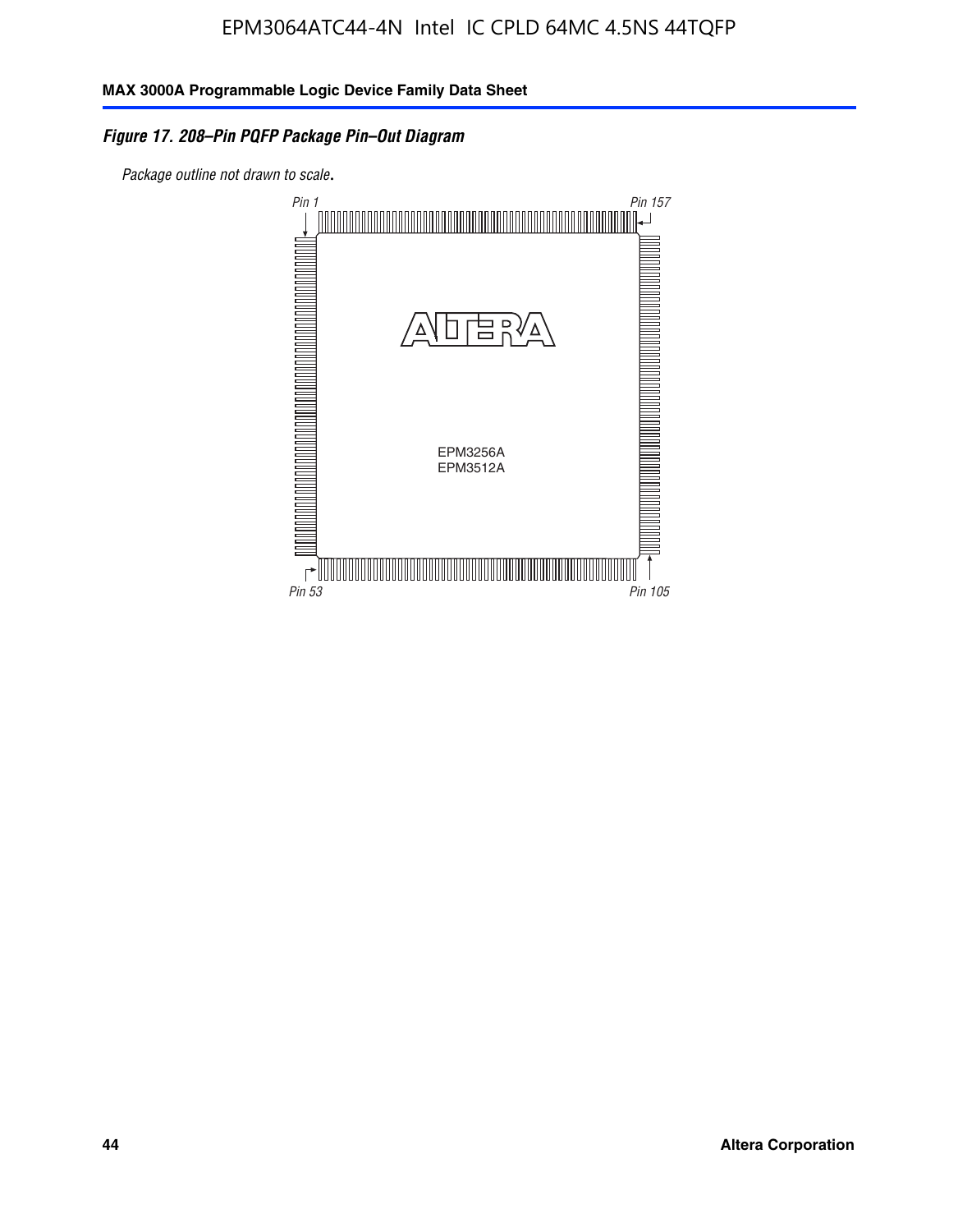#### **MAX 3000A Programmable Logic Device Family Data Sheet**

#### *Figure 18. 256-Pin FineLine BGA Package Pin-Out Diagram*

*Package outline not drawn to scale*.



## **Revision History**

The information contained in the *MAX 3000A Programmable Logic Device Data Sheet* version 3.5 supersedes information published in previous versions. The following changes were made in the *MAX 3000A Programmable Logic Device Data Sheet* version 3.5:

#### **Version 3.5**

The following changes were made in the *MAX 3000A Programmable Logic Device Data Sheet* version 3.5:

New paragraph added before "Expander Product Terms".

## **Version 3.4**

The following changes were made in the *MAX 3000A Programmable Logic Device Data Sheet* version 3.4:

Updated Table 1.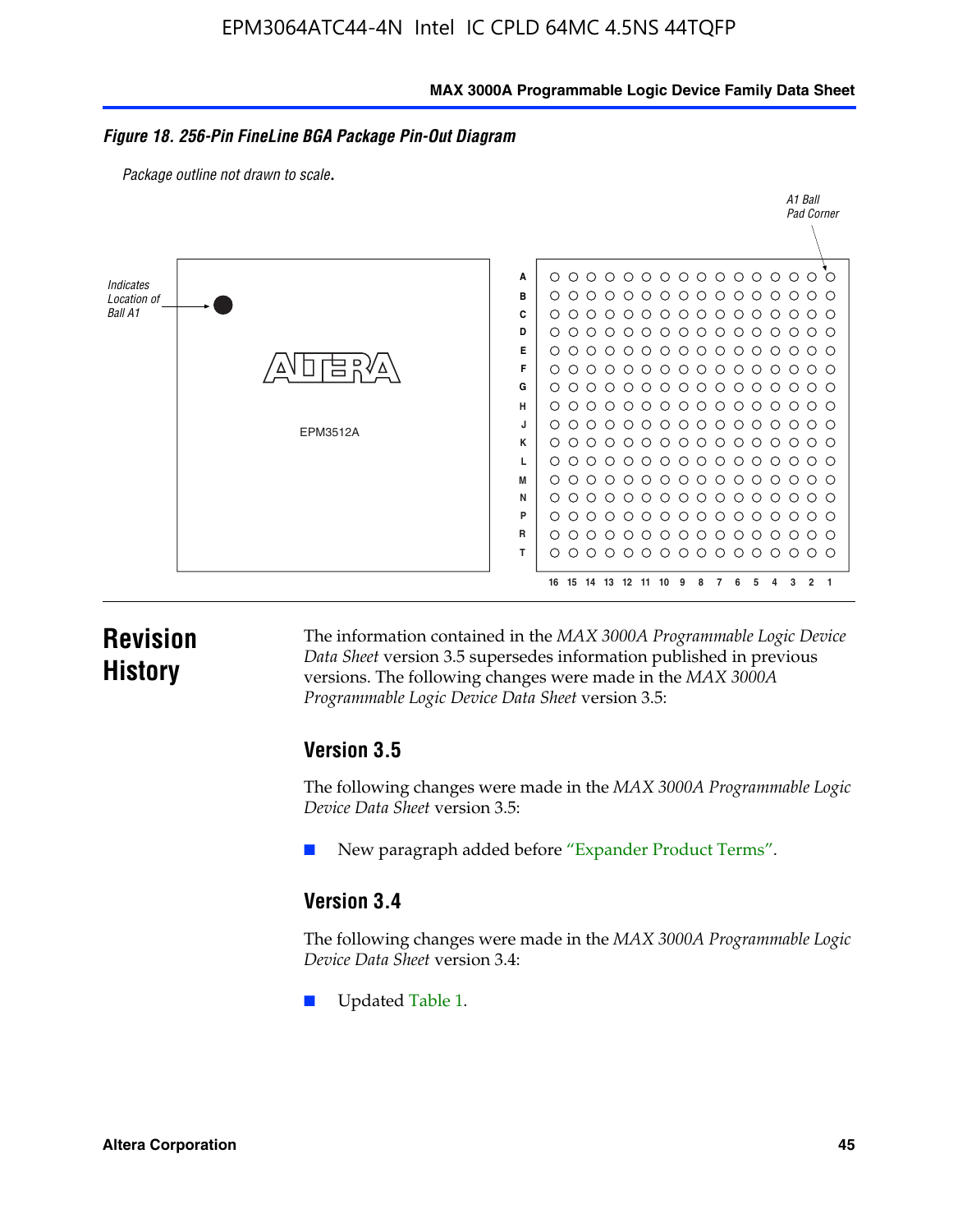#### **MAX 3000A Programmable Logic Device Family Data Sheet**

#### **Version 3.3**

The following changes were made in the *MAX 3000A Programmable Logic Device Data Sheet* version 3.3:

- Updated Tables 3, 13, and 26.
- Added Tables 4 through 6.
- Updated Figures 12 and 13.
- Added "Programming Sequence" on page 14 and "Programming Times" on page 14

### **Version 3.2**

The following change were made in the *MAX 3000A Programmable Logic Device Data Sheet* version 3.2:

Updated the EPM3512 I<sub>CC</sub> versus frequency graph in Figure 13.

#### **Version 3.1**

The following changes were made in the *MAX 3000A Programmable Logic Device Data Sheet* version 3.1:

- Updated timing information in Table 1 for the EPM3256A device.
- Updated *Note* (10) of Table 15.

### **Version 3.0**

The following changes were made in the *MAX 3000A Programmable Logic Device Data Sheet* version 3.0:

- Added EPM3512A device.
- Updated Tables 2 and 3.



101 Innovation Drive San Jose, CA 95134 (408) 544-7000 http://www.altera.com Applications Hotline: (800) 800-EPLD Customer Marketing: (408) 544-7104 Literature Services: lit\_req@altera.com

Copyright © 2006 Altera Corporation. All rights reserved. Altera, The Programmable Solutions Company, the stylized Altera logo, specific device designations, and all other words and logos that are identified as trademarks and/or service marks are, unless noted otherwise, the trademarks and service marks of Altera Corporation in the U.S. and other countries. All other product or service names are the property of their respective holders. Altera products are protected under numerous U.S. and foreign patents and pending applications, maskwork rights, and copyrights. Altera warrants performance of its semiconductor products to current specifications in accordance with Altera's standard warranty, but reserves the right **NSAI** to make changes to any products and services at any time without notice. Altera assumes no responsibility or liability arising out of the application or use of any information, product, or

service described herein except as expressly agreed to in writing by Altera Corporation. Altera customers are advised to obtain the latest version of device specifications before relying on any published information and before placing orders for products or services